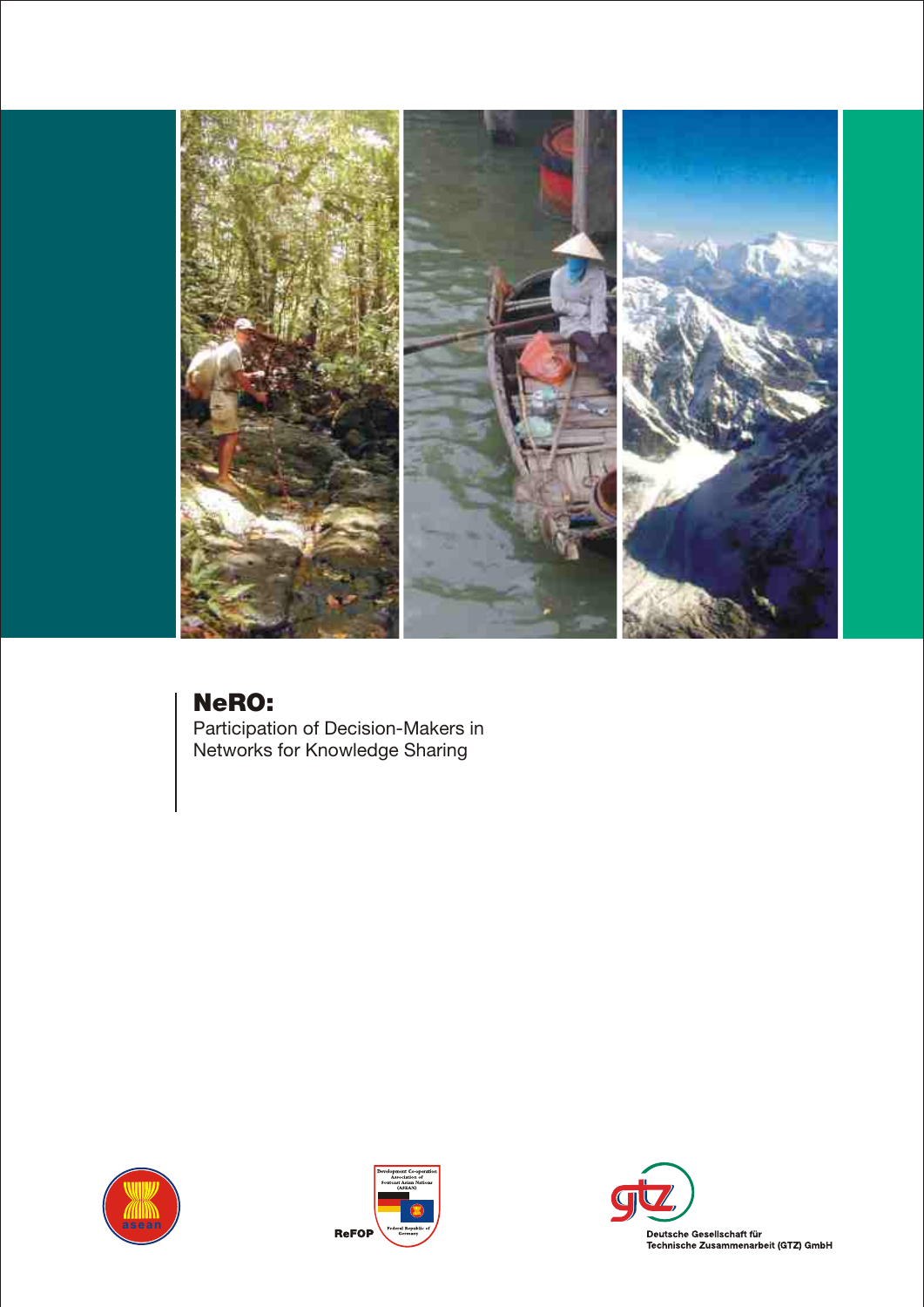# **Participation of Decision-Makers in Networks for Knowledge Sharing**

**Study Report**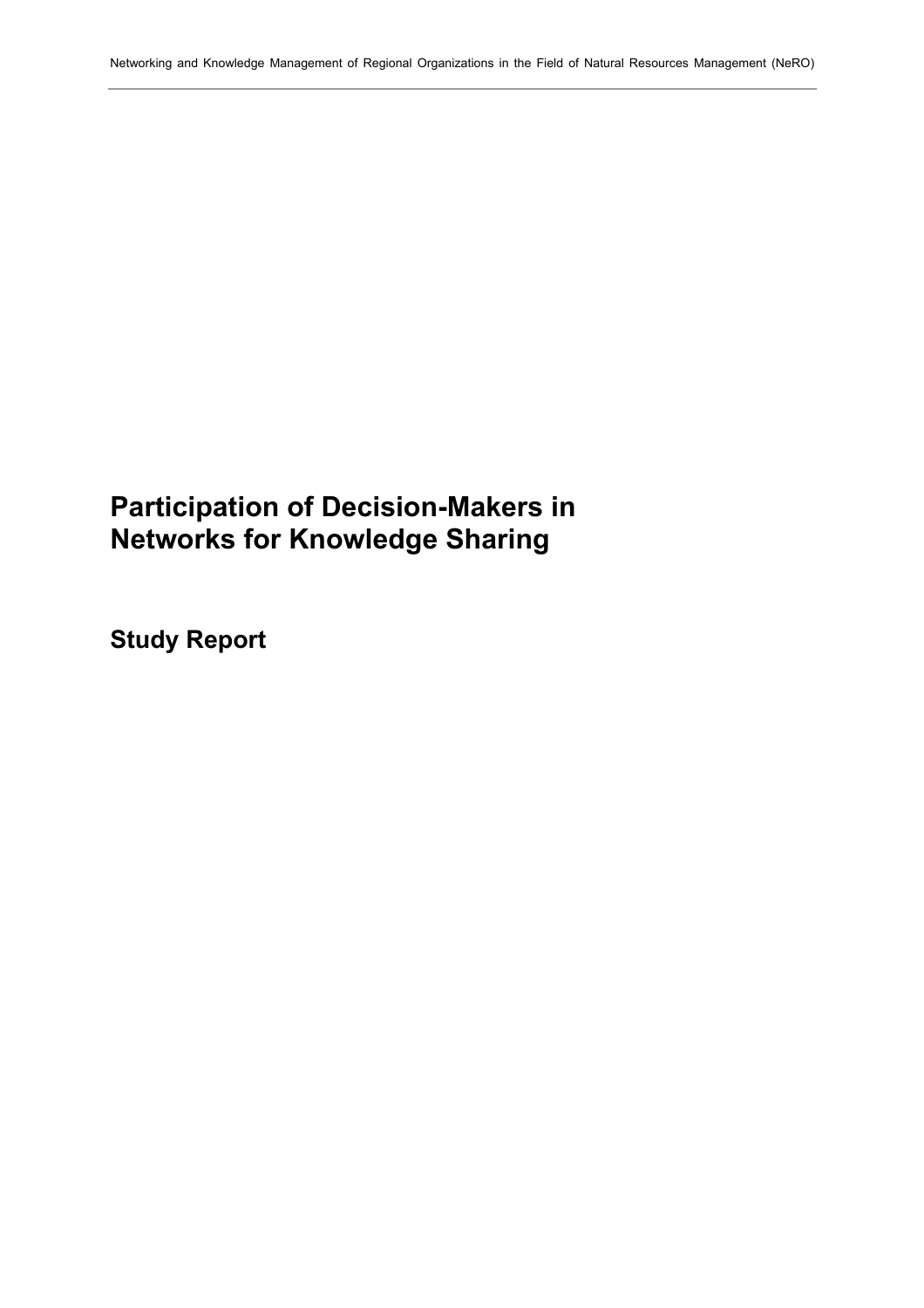Report of the Study "Involvement of Decision-Makers in Networks for Knowledge Sharing"

*On behalf of*  German Agency for Technical Cooperation (GTZ)

*Author*  Urs Karl Egger, Skat Foundation, Switzerland

*In collaboration with*  Natural Resources Unit, Bureau for Resources Development, The ASEAN Secretariat Georg Buchholz, GTZ ASEAN-German Regional Forest Program

St. Gallen, Switzerland, June 2005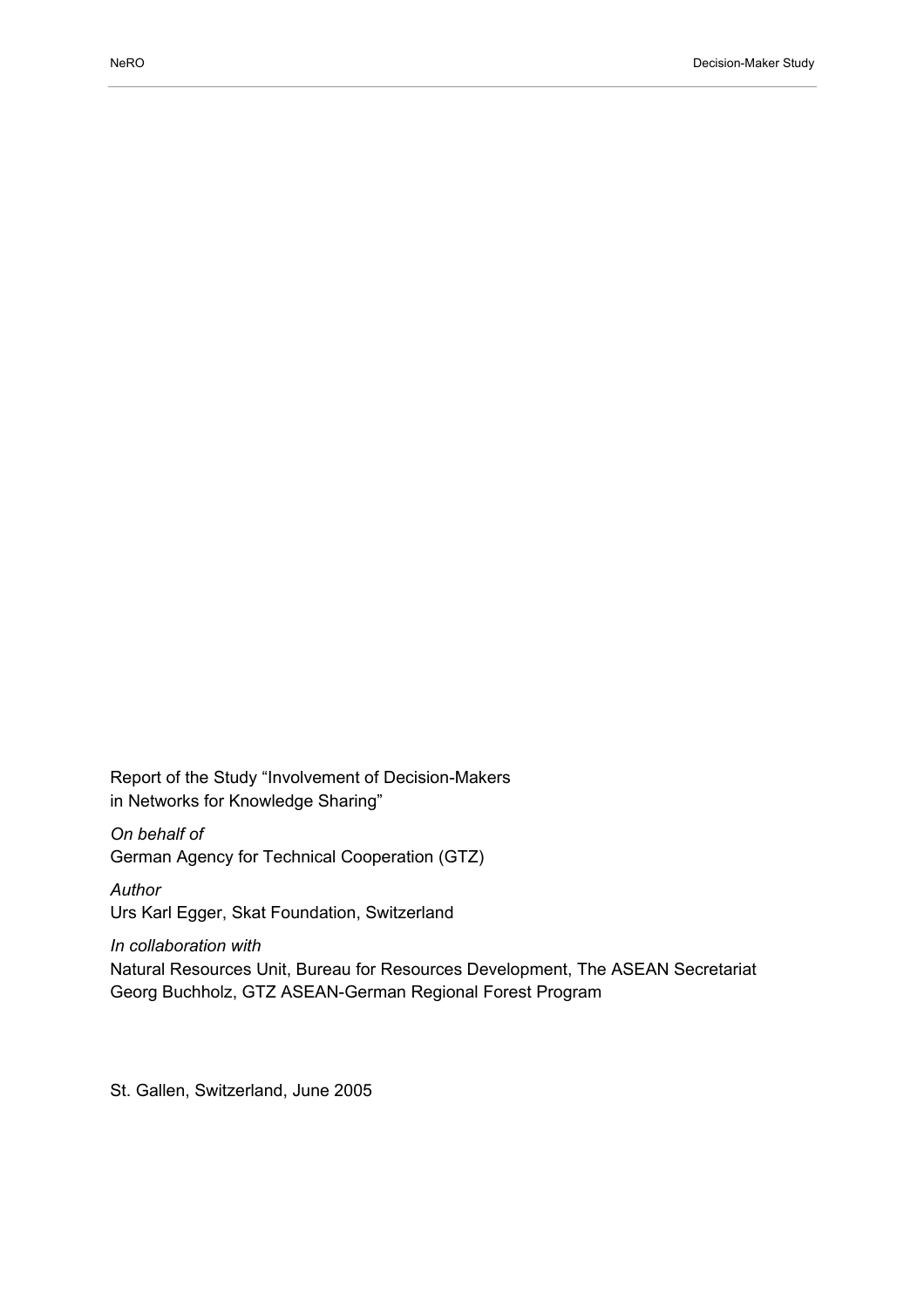# **Content**

| $\mathbf{1}$            | Introduction                                                                               | 6                          |
|-------------------------|--------------------------------------------------------------------------------------------|----------------------------|
| 1.1                     | Challenges in the Field of Natural Resources Management                                    | 6                          |
| 1.2                     | Networks as Facilitators for Action                                                        | 6                          |
| 1.3                     | Participation of Decision-Makers                                                           | $\overline{7}$             |
| 1.4                     | Objectives and Target Group of this Study                                                  | $\overline{7}$             |
| 1.5                     | About this Study                                                                           | 8                          |
| 1.6                     | Methodology                                                                                | 8                          |
| 1.6.1<br>1.6.2<br>1.6.3 | <b>Interviews and Surveys</b><br><b>Electronic Survey</b><br><b>Confidentiality Issues</b> | 9<br>$\boldsymbol{9}$<br>9 |
| 2                       | <b>Understanding Networks and Decision-Makers</b>                                          | 10                         |
| 2.1                     | <b>Networks</b>                                                                            | 10                         |
| 2.2                     | <b>Decision-Makers</b>                                                                     | 10                         |
| 2.2.1<br>2.2.2          | Definition<br><b>How Decision-Makers Work</b>                                              | 10<br>10                   |
| 3                       | Preconditions and Incentives for Participation                                             | 12                         |
| 3.1                     | What Makes Networks Attractive for Decision-Makers?                                        | 12                         |
| 3.1.1<br>3.1.2          | <b>Well-managed Network</b>                                                                | 12<br>13                   |
| 3.1.3                   | Transparency<br>Trust                                                                      | 13                         |
| 3.2                     | What Motivates Decision-Makers to Participate in Networks?                                 | 13                         |
| 3.2.1                   | Different Degrees of Participation                                                         | 13                         |
| 3.2.2<br>3.2.3          | Benefits from Participation in a Network<br>Resources for Participation in a Network       | 14<br>17                   |
| 4                       | Participation of Decision-Makers in Practice                                               | 18                         |
| 4.1                     | <b>Building-up Relationships</b>                                                           | 18                         |
| 4.2                     | Maintaining Relationships                                                                  | 19                         |
| 4.3                     | Communication                                                                              | 22                         |
| 4.3.1                   | Verbal and Non-Verbal Communication                                                        | 22                         |
| 4.3.2<br>4.4            | Tools and Ways for Communication<br><b>Status in Governance Structure</b>                  | 23<br>28                   |
| 4.5                     | Challenges                                                                                 | 29                         |
| 4.5.1                   | Language                                                                                   | 29                         |
| 4.5.2                   | <b>Power Plays</b>                                                                         | 29                         |
| 4.5.3<br>4.5.4          | <b>Job Rotation</b><br><b>Cultural Differences</b>                                         | 30<br>30                   |
| 4.5.5                   | Reimbursements                                                                             | 31                         |
| 5                       | <b>Resources</b>                                                                           | 33                         |
| 5.1                     | Literature                                                                                 | 33                         |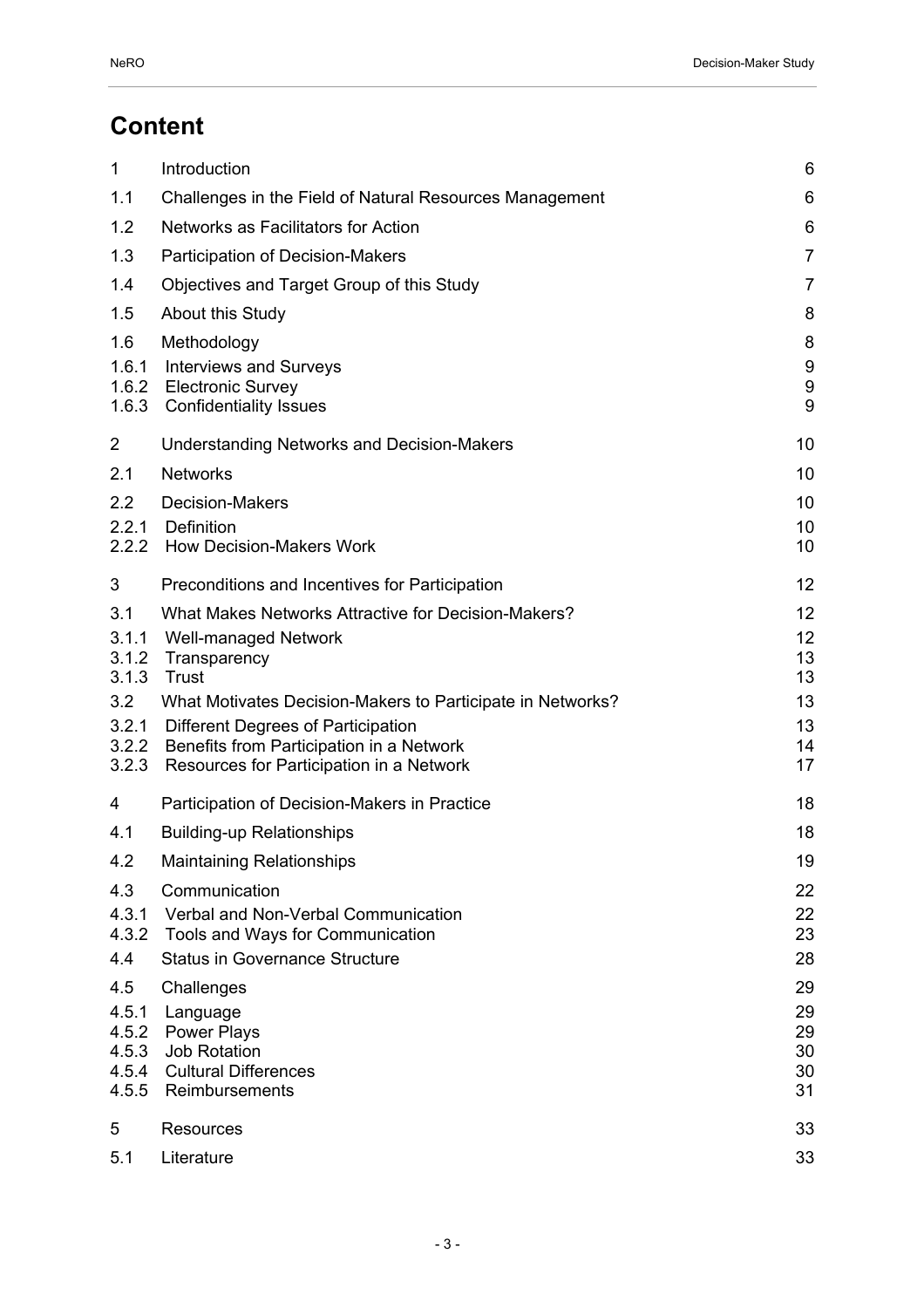| 5.2   | Weblinks                                    | 33 |
|-------|---------------------------------------------|----|
| 6     | Appendix                                    | 34 |
| 6.1   | Surveys and Interviews                      | 34 |
| 6.1.1 | Surveys                                     | 34 |
| 6.1.2 | <b>Interviews</b>                           | 35 |
|       | 6.1.3 Summary of the Surveys and Interviews | 36 |
| 6.2   | <b>Electronic Survey</b>                    | 38 |
| 6.2.1 | About the Survey                            | 38 |
|       | 6.2.2 Summary of Electronic Survey          | 39 |
| 6.2.3 | Questionnaire                               | 42 |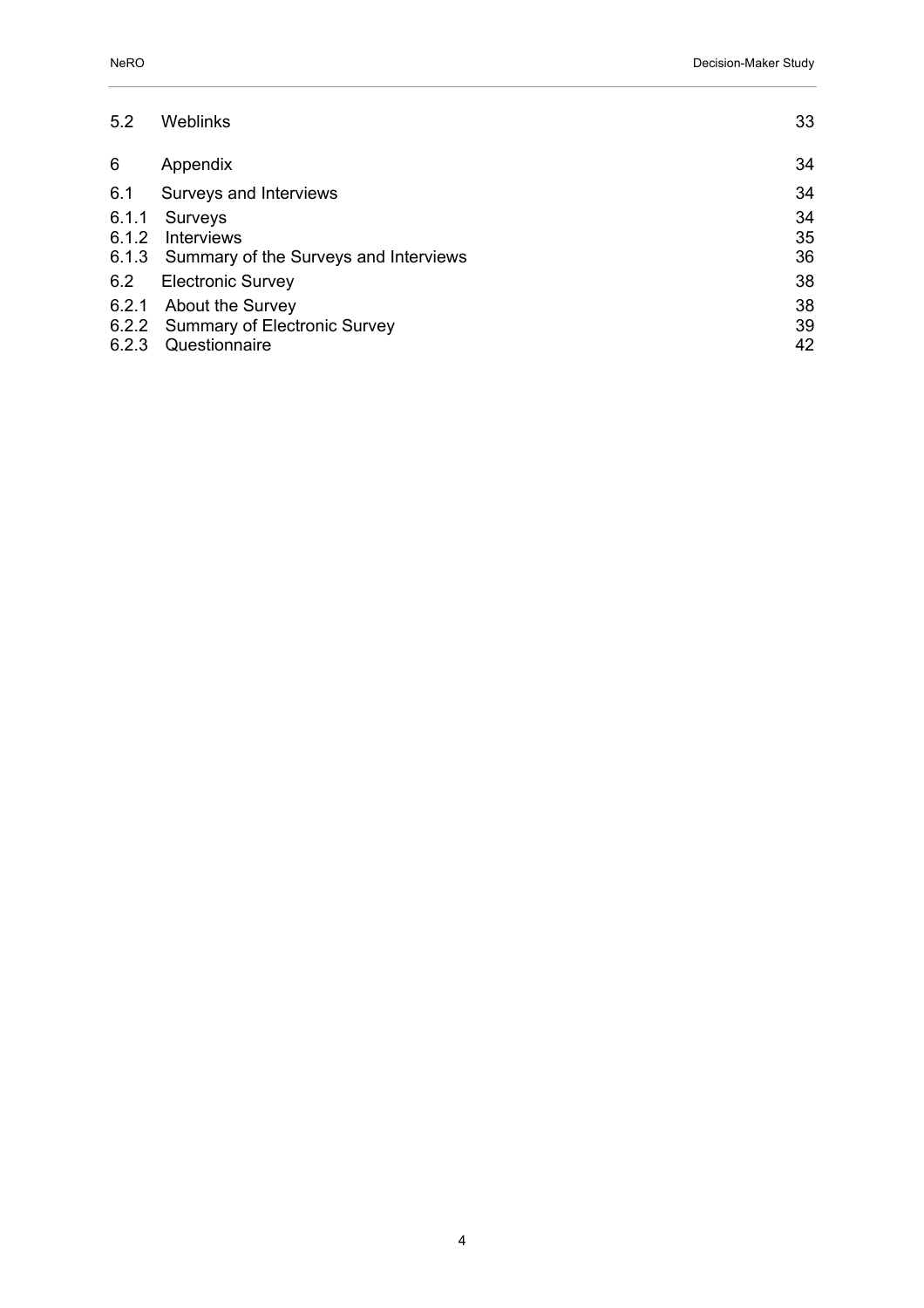# **Abbreviations**

| <b>ASEAN</b>   | Association of Southeast Asian Nations                                                                                                 |
|----------------|----------------------------------------------------------------------------------------------------------------------------------------|
| KM4Dev         | Community of international development practitioners interested in knowledge<br>management and knowledge sharing issues and approaches |
| <b>NeRO</b>    | Networking and Information/Knowledge Management by Regional<br>Organizations in the Field of Natural Resources Management              |
| <b>NGO</b>     | Non-governmental Organization                                                                                                          |
| <b>NRM</b>     | <b>Natural Resources Management</b>                                                                                                    |
| GTZ            | German Agency for Technical Cooperation                                                                                                |
| <b>SDC</b>     | Swiss Agency for Development and Cooperation                                                                                           |
| <b>SEAFDEC</b> | Southeast Asian Fisheries Development Centre                                                                                           |
|                |                                                                                                                                        |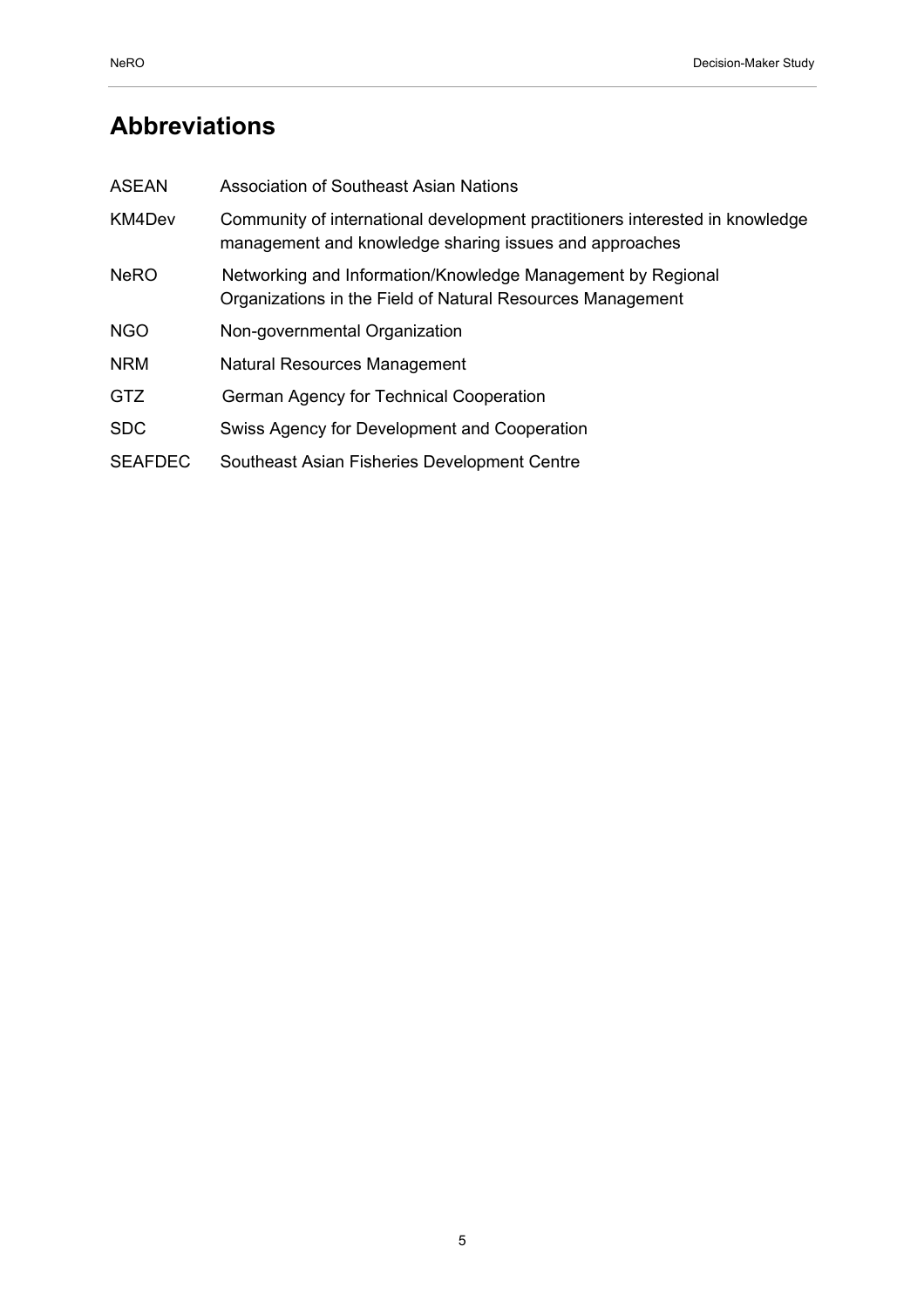## **1 Introduction**

## **1.1 Challenges in the Field of Natural Resources Management**

With raising awareness of the cross-border environmental dimensions of natural resource management (NRM), networking as a mechanism to engage in a regional policy dialogue is becoming an essential prerequisite for holistic decision making. The exploitation of natural resources is often associated with huge adverse impacts, environmentally, socially and economically. Often not only one but several countries are affected and the negative effects increasingly jeopardize development. Finding sustainable solutions to these problems is a challenge as various economic, social, and ecological interests collide. Moreover, local, national and regional interests often diverge.

Sustainable natural resources management (NRM) has not only to consider the cross-border dimension, but also the multiple stakeholders that are involved on various levels, as one actor alone cannot solve the enormous problems. Increasingly, governments, the private sector, civil society, NGOs, international and multilateral organizations and institutions become aware that pluralistic mechanisms are required to coordinate their actions, to support informed decision making, to enable the different actors contributing to problem solving based on their mandates, roles and strengths.

## **1.2 Networks as Facilitators for Action**

More and more networks are acknowledged as effective information, communication and coordination mechanisms and as catalysts for building up relationships and commitment among the multiple public and private stakeholders involved in NRM on the local, national, regional and international level. To cite Creech and Willard (2001): "Relationships build the trust necessary to bridge the gap between knowledge and action for sustainable development. Relationships, not information, are at the centre of all communications".

Trustful relationships are the basis for sharing information and knowledge and for joint learning and capacity building. In addition, networks among the multiple stakeholders will reduce the repetition of mistakes, the reinventing of wheels and therefore lead to more effective and sustainable solutions for the management of natural resources.

Networks also enable the different network members to "speak in one voice" as they allow the coordinated creation of information. In this way they have a higher impact on policy issues, in particular to position regional organizations in the international policy context.

Last but not least networks contribute also to joint action. There is a vast amount of information and expertise available on natural resources management and often it is basically not the information or knowledge that is lacking but the gap between knowledge and action. By building up relationships among the relevant stakeholders networks function as facilitators for action.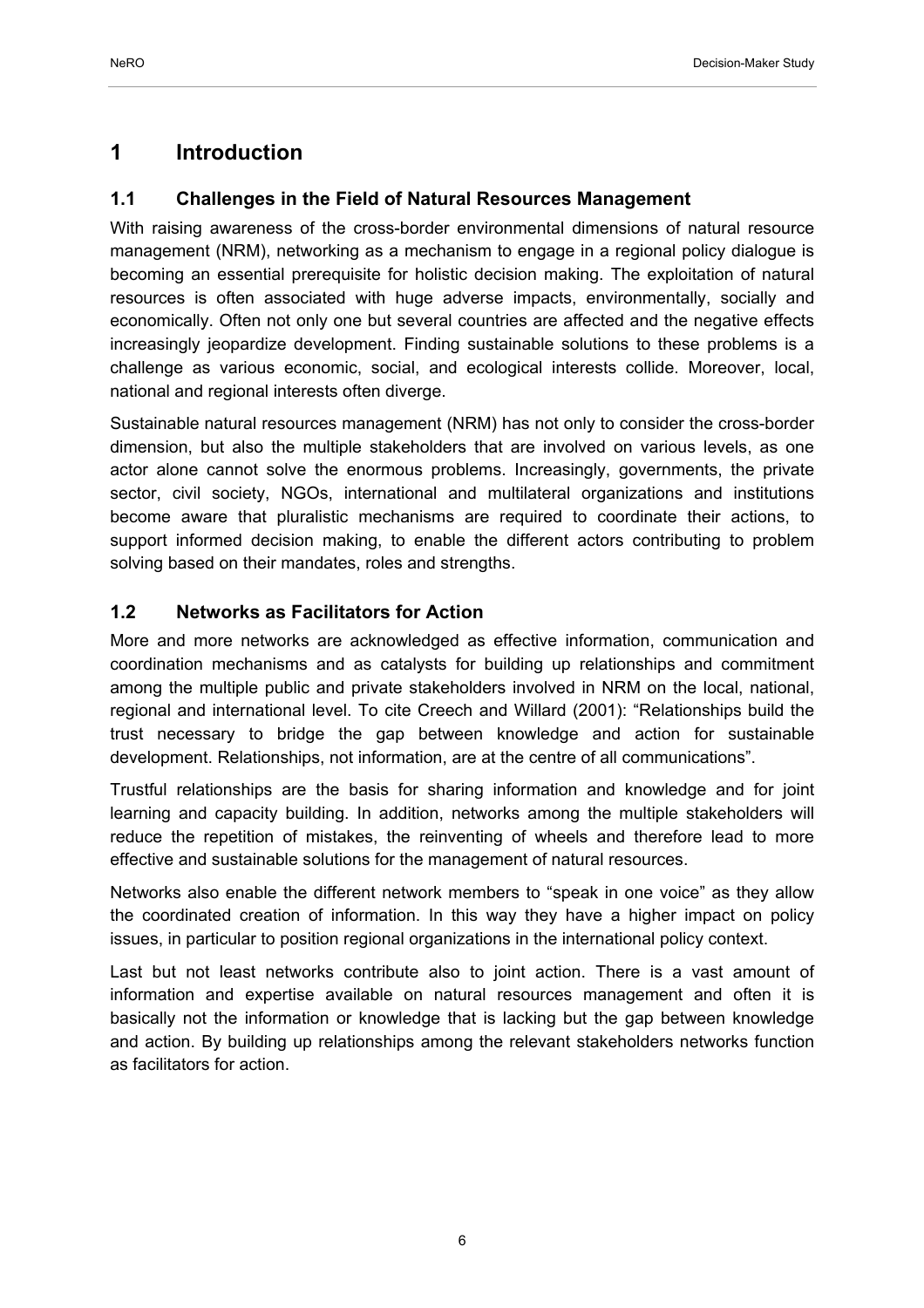#### **1.3 Participation of Decision-Makers**

Among the various stakeholders that are involved in networks, the decision-makers in business, governments, multilateral organizations and the civil society play a crucial role for joint action as they have the authority to coordinate and formulate policies and to take decisions on the management of natural resources. It is therefore important for networks to understand how the awareness of decision-makers for sustainable management of natural resources can be raised.

Decision-makers and the various other possible stakeholders of networks face different incentives and constraints. The business sector, for example, has recognized the potential of an improved knowledge sharing earlier as other sectors as the high competition has forced companies to become more efficient, to innovate constantly and to avoid risks. Because of the competitive environment they are in, however, they are hesitant to share information and their knowledge with others. Government organizations, in contrast, face less competition but other constraints like political interference, power struggles, contradicting policies, or little cohesion among policies. Civil society and NGOs again are very close to day-to-day problems and are doing advocacy for improvements in natural resources management.

In order to bring the various stakeholders and decision-makers together it requires that the involved parties understand each other, are convinced that the agreed objectives of the network can be achieved, and that joint problem solving creates benefits for all. In an intergovernmental context in addition rules and procedures are necessary to promote compliance within information sharing mechanisms and networking.

## **1.4 Objectives and Target Group of this Study**

#### *Objectives*

This study focuses on the decision-makers and their participation in networks. The objectives are to understand and document the factors how decision-makers or their representatives within governments become aware of formal networks and their benefits, how they use networks, how they get involved, and in which way they can contribute to the achievement of the network's objectives.

The specific research questions that will be addressed in the study are:

- What are the preconditions that decision-makers participate in networks?
- What are the incentives that decision-makers participate in networks?
- What are hindrances that decision-makers participate in networks?
- What are successful ways to build up relationships with decision-makers?
- What are successful ways to communicate with decision-makers so that their message is heard or read? What doesn't work?
- How are decision-makers from governments and multilateral organizations practically involved in networks for NRM?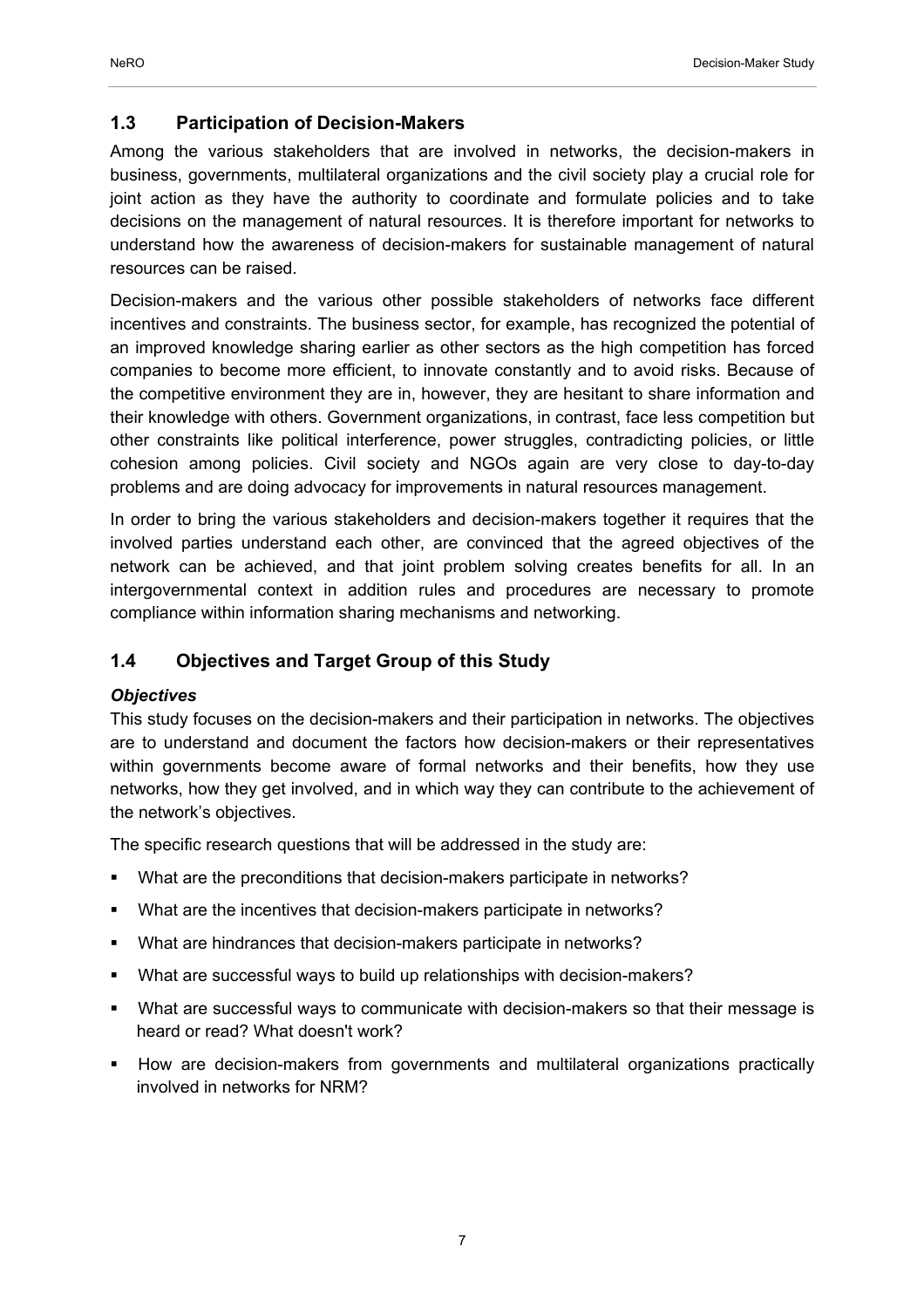## *Target groups*

Target groups of this study are networking practitioners interested in the involvement of decision-makers in networks. The results of the study will serve as an input to a networking guide for practitioners to be published by the project "Networking and Information/Knowledge Management by Regional Organizations in the Field of Natural Resources Management" (NeRO) funded by the German Technical Cooperation (GTZ).

Specific target groups are therefore:

- NeRO members that are involved in facilitating intergovernmental organizations in NRM;
- Other facilitators of bilateral and multilateral organizations and NGOs, who are interested in networking with governments in NRM;
- **Individuals in ASEAN Member Countries who are interested in networking to solve** regional/international issues in Natural Resource Management.

## **1.5 About this Study**

This study is part of the project "Networking and Information/Knowledge Management by Regional Organizations in the Field of Natural Resources Management" (NeRO) funded by the German Technical Cooperation (GTZ). One of the goals of this project was to provide a "neutral" platform for exchange of information and knowledge management approaches and instruments between regional organizations focusing on the NRM sector.

Emerging from this "How to do it" approach a careful attempt is made to share selected information contents, the "What", based on a network approach. In line with this approach targeted information products on needs identified by the NeRO participants are developed. The involvement of decision-makers and governments in networks for knowledge sharing was defined as one of the topics to be covered.

The study was carried out by Urs Karl Egger from the Skat Foundation in Switzerland in close collaboration with the Natural Resources Unit of the Bureau for Resources Development of the ASEAN Secretariat and Georg Buchholz from the GTZ ASEAN-German Regional Forest Programme.

## **1.6 Methodology**

For this study a methodology was chosen that considers the perspective of the decisionmakers, and the perspective and experience of those who work with or for decision-makers. Three methods were applied:

- *Literature review*: review of existing publications on networking and involvement of decision-makers in networks;
- *Interviews and surveys:* interviews and surveys including network managers and decision-makers to analyze the involvement of decision-makers in detail. In addition, two surveys were conducted on the occasion of meetings of two networks;
- *Electronic survey*: a general electronic survey was conducted to collect in particular the experience of collaborators and stakeholders of decision-makers.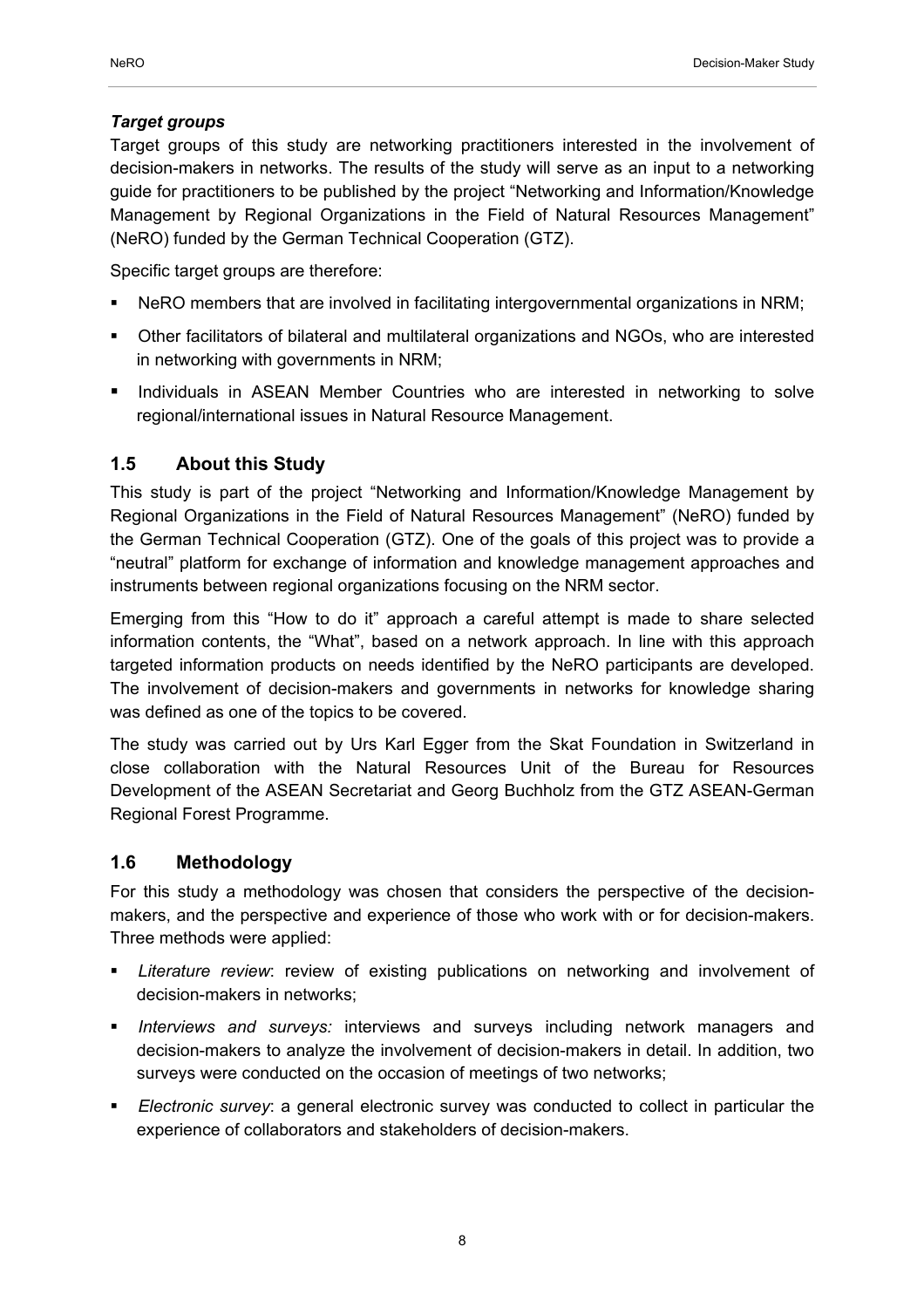#### **1.6.1 Interviews and Surveys**

For the study four interviews with network managers and decision-makers were conducted. On the sidelines of one of the Meetings of the Southeast Asian Fisheries Development Centre (SEAFDEC) and the ASEAN Genetically Modified Food Testing Network, questionnaires were distributed to the participants to get more insights about participation of decision-makers. The interviews and the two surveys added valuable results to the study. An overview and a summary of insights are given in the Appendix in section 6.1. The most important insights are included in the text of the report.

In addition, a brainstorming session was carried out with experienced senior professionals of Skat, a Resource Centre and Consultancy in Switzerland that have longstanding experience with setting up and managing international networks.

#### **1.6.2 Electronic Survey**

An electronic survey addressed a wider group of decision-makers and their collaborators and stakeholders. Addressees of the survey were the members of the NeRO community, the members of KM4Dev, a community of international development practitioners interested in knowledge management and knowledge sharing issues, selected professionals of the Swiss Development Cooperation interested in networks and selected members of networks involved in natural resources management issues in Asia.

Even if the feedback about the quality of the electronic questionnaire was positive, only 31 responses were submitted. This low response rate limited the explanatory power of the survey. Yet the results of the survey confirmed the insights from the literature analysis and enriched the study by adding interesting facets about the involvement of decision-makers in networks. For a summary of the electronic survey see section 6.2.

#### **1.6.3 Confidentiality Issues**

During the conduct of the electronic survey, the surveys and the interviews concern on confidentiality was raised by some participants. It was therefore stated that all information provided by the respondents will be treated confidentially in a way that contact details will be recorded only for the purpose of internal reference.

The examples mentioned by the respondents were therefore made anonymous with the view of formulating suggested approaches in moving forward without omitting interesting results.

In one of the analyzed questionnaires no answers were given to questions addressing problems or challenges of networks. It could be a small coincidence but may also reflect on the reluctance of exposing problems faced by networks. Networks may optimize their performance by starting to put aside some of the hesitation to share their challenges and learn from their failures and experiences. There is no "silver bullet" for this problem but a few possibilities how this could be done are described in this report.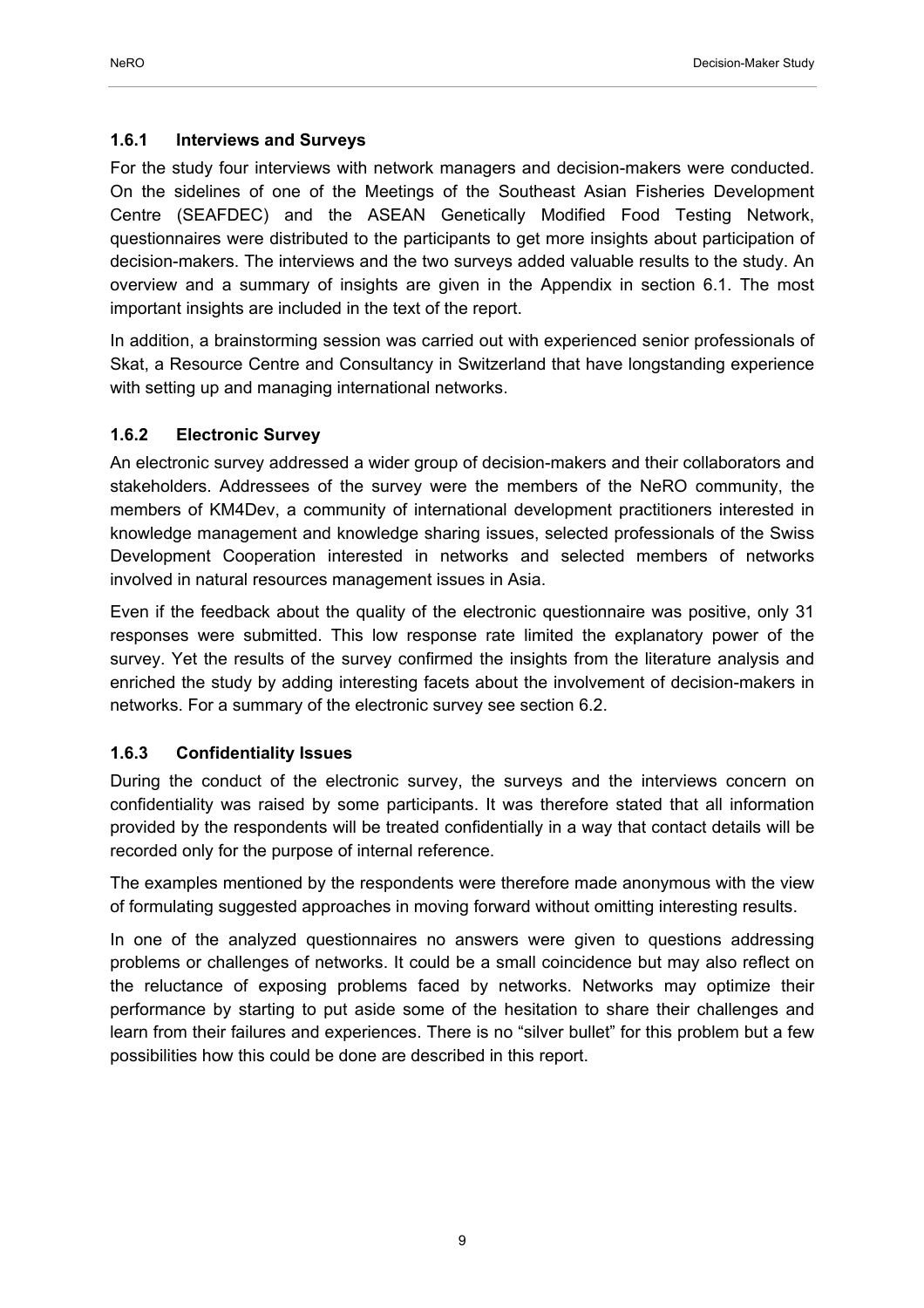## **2 Understanding Networks and Decision-Makers**

## **2.1 Networks**

There are many different types of networks and numerous definitions. This study focuses on *formal networks* that are defined for this study as follows (see also Skat Foundation, 2004):

*"Formal networks are formalized or institutionalized and often crossregional partnerships between several institutions or organizations and may even take the form of a legal entity. The network partners are autonomous and contribute their resources voluntarily. They share a common vision, objectives and rules. The network partners have a set of common activities and regular events are organized."* 

For a detailed overview of different types of networks see Creech and Willard (2001).

## **2.2 Decision-Makers**

## **2.2.1 Definition**

For this study decision-makers are defined as persons working in organizations who dispose of authority to take decisions in their area of competence. Typically, decision-makers work on the executive level as Managing Director, Executive Secretary, Executive Director, Secretary General or Senior Official in larger organizations.

Depending on their position and function also managers on the operational level and technical experts can be important decision-makers. They often prepare the decisions to be taken at the upper level and suggest topics to be taken up or activities to be initiated. In addition, they have in many cases a large flexibility in the implementation of decisions.

Decision-makers can be found in all organizations and sectors: in private companies, in public administration, on the political level as members of parliaments or as representatives of the government, in development agencies, international organizations, trade unions, and in NGOs. This study focuses mainly on decision-makers who work in public administrations.

To simplify matters the masculine noun is used for decision-makers in this report. It is however not the intention to suggest that only men are decision-makers – in contrary. Fortunately, also women get more and more into the position of decision-makers and can bring in their perspectives.

## **2.2.2 How Decision-Makers Work**

For the involvement of decision-makers in networks it is important to understand the context decision-makers are working in, how their daily working life looks like and what their constraints are.

The daily work of decision-makers is dominated by meetings, informal networking, giving strategic comments, taking or delaying decisions, getting support for initiatives, or preserving their power. Often, the calendar of decision-makers is overloaded with meetings that serve also to maintain their informal networks. Because of their busy life it is difficult to get an appointment.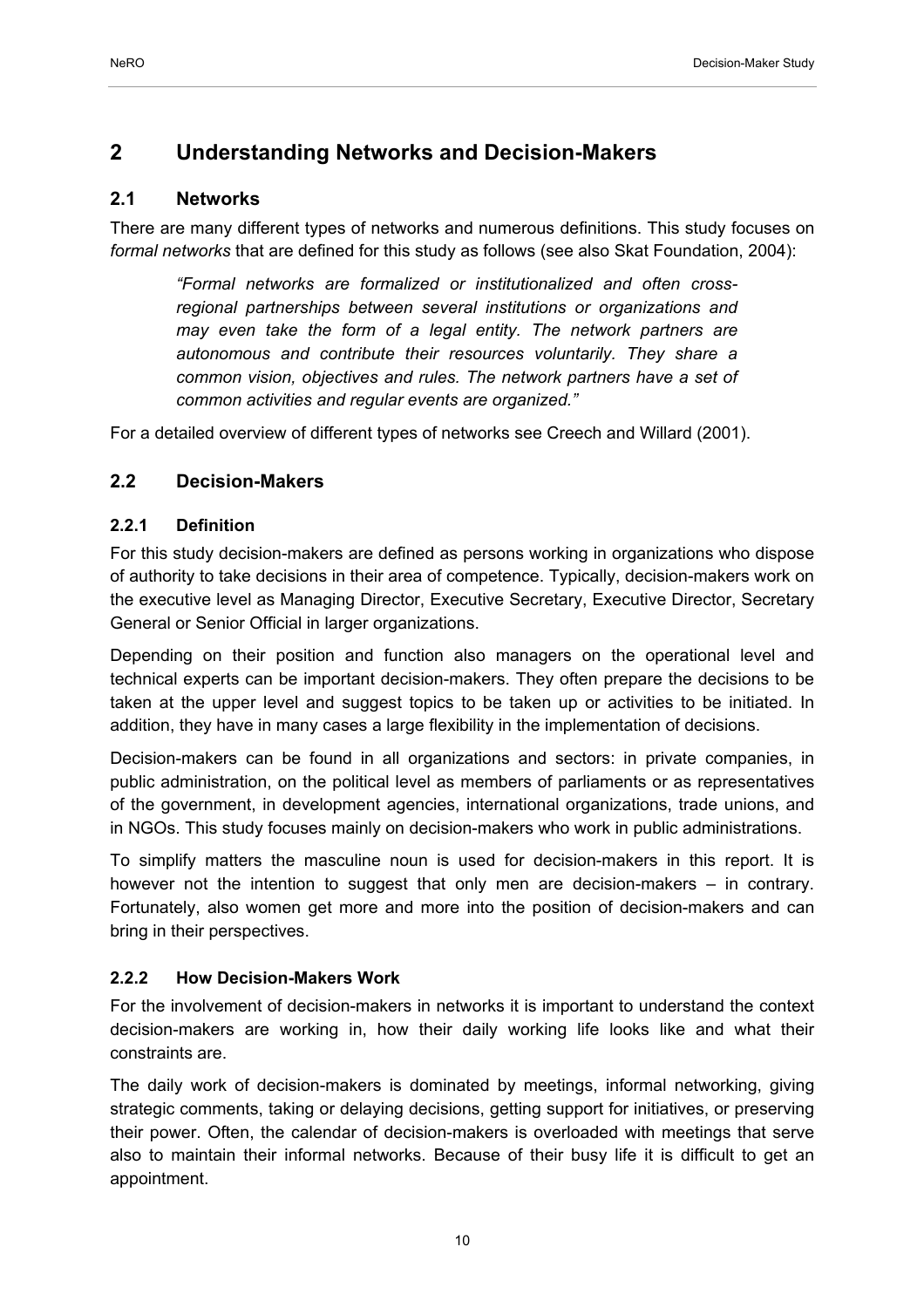### *Exposed to power struggles*

Their status gives decision-maker power and influence. At the same time, decision-makers cannot govern independently. They are embedded in a dense network of relationships and dependencies, exposed to power struggles and they have to form alliances all the time. Their superiors, their staff and interest groups exert pressure on decision-makers and try to influence them. If decision-makers are undergoing regular reelections or reconfirmations of their position they will be interested to show the results they have achieved through their work.

## *Filtered information*

In general, decision-makers have good access to information. They use information as a strategic asset; they will forward or keep back information in a selective way and according to their interests.

At the same time also the counterparts of decision-makers behave in a strategic way. Thus decision-makers receive information often in a *filtered way*, be it because their support staff keeps information back for some reasons or because other units of an organization or institution are not willing to forward information. This creates insecurity, which information is valid and trustworthy and which is not.

In addition, decision-makers often suffer from *information overload*. As many decisionmakers are generalists and not technical specialists it is difficult for them to select important information and to assess the quality of information.

### *Importance of support staff or desk officers*

Networks have to consider that decision-makers possess not only much power but they also work in a difficult context. Being at the top and exposed to power struggles leads also to loneliness as decision-makers are not sure anymore whom they can trust.

Their junior staff, support staff or desk officers play therefore a very important role. They are looking for useful information, help decision-makers to filter information, give them feedbacks, they prepare speeches and reports. Support staff knows not only the strength and weaknesses of their superiors and their agendas, but also how they have to be contacted. **Support staffs are therefore key persons for the involvement of decisionmakers and networks should strive to establish good relationships to these valuable entry points to decision-makers**. Network managers, however, have to be aware that also support staff of decision-makers is often overburdened with work as they are fully exposed to the hectic work at the decision-maker level.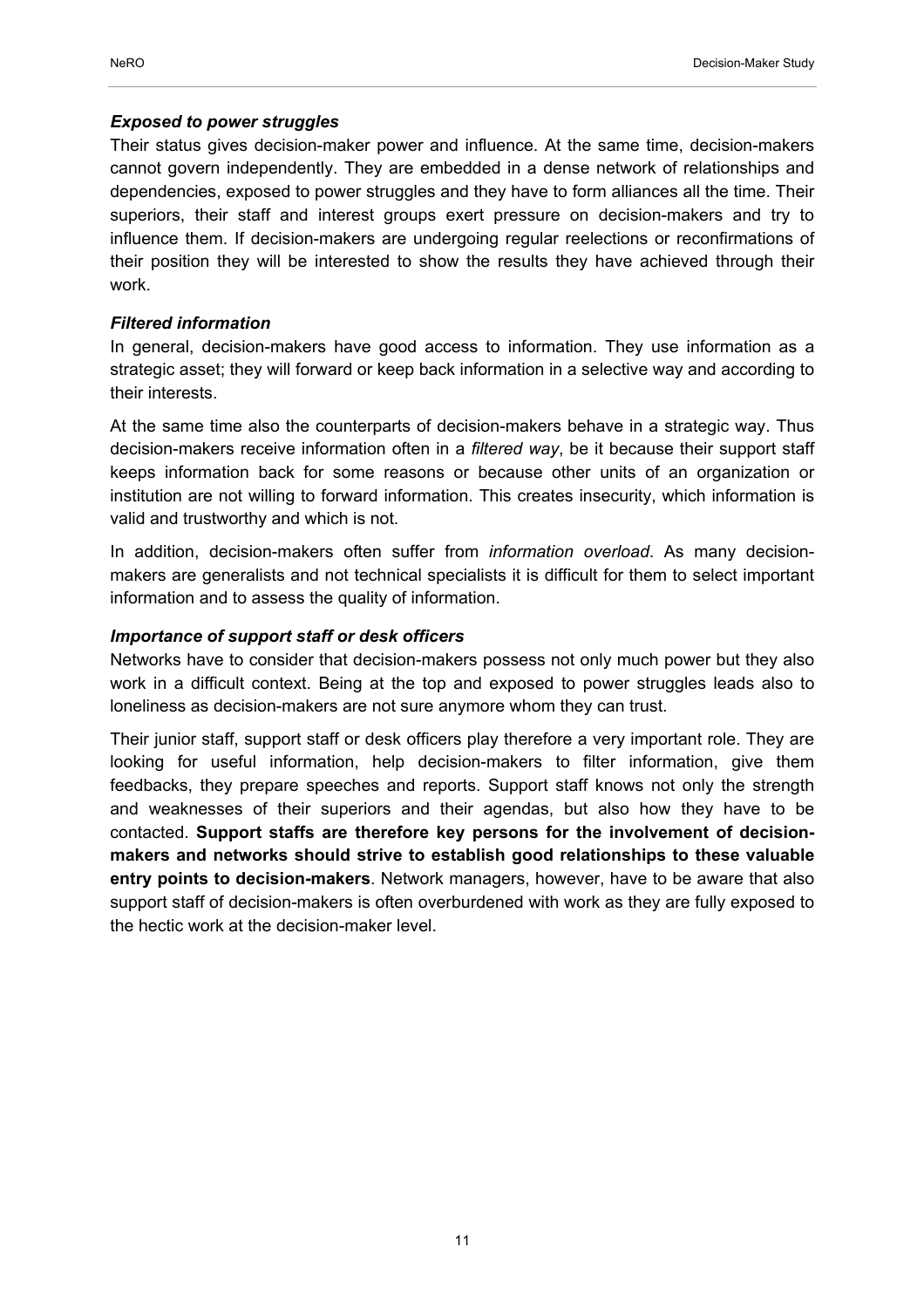## **3 Preconditions and Incentives for Participation**

For the involvement of decision-makers in networks it takes two to tango. First, the network has to be attractive and interesting for the decision-maker. Second, the decision-maker would like to get a benefit from the participation and he needs the necessary resources to participate in the network.

## **3.1 What Makes Networks Attractive for Decision-Makers?**

What are preconditions of a *network* so that a decision-maker would gladly participate? A number of preconditions are discussed in the following. The surveys and interviews have clearly shown that it is particularly important for decision-makers – as well as for their collaborators – that networks are well managed in a transparent way.

## **3.1.1 Well-managed Network**

Good management of the network is not only important for its success; it is also of high priority for decision-makers and their collaborators. They will only participate in networks if they can see that they are managed in a professional way by a committed team. However, what is a good an effective management? Often an effective management has much to do with simple things but still all too often exactly these simple things are neglected. The box below gives an overview of the basics of effective management (See Malik, 2003).

#### **Basic principles of effective management**

- Focus on results
- Keep in mind the whole network and contribute with your work to the overall goal
- Concentrate on a few but essential activities
- Make use of the strengths of the network
- Build up trustful relationships
- Think in a positive and constructive way

#### **Basic tasks of an effective management**

- Providing clear objectives
- Organizing the network activities
- Decision taking
- **Controlling**
- Develop and promote the potentials of people

#### **Tools of an effective management**

- Conducting meetings (in particular also good preparation and follow-up)
- Writing concise reports
- Job design and assignment control
- Mastery of working methodology
- **Budgeting**
- Assessment of performance
- Regular tidying up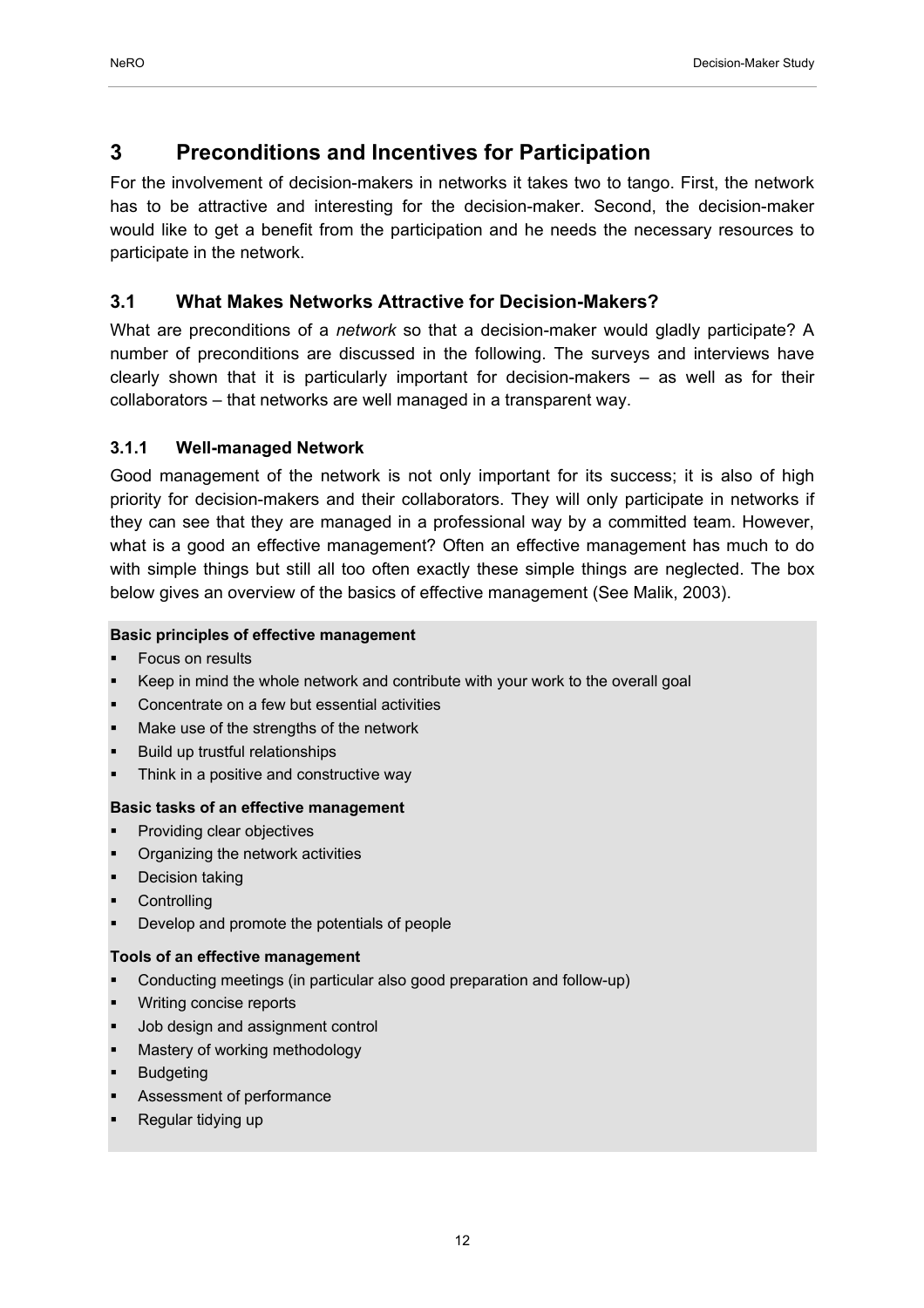The interviews and surveys confirmed that transparency is an important precondition for the participation of decision-makers in networks. Decision-makers need to understand quickly what the network is doing. Thus networks need a mission that is understood easily and a clear strategy. An easily recognizable name and attractive logo will contribute further to the perceptibility of the network.

The organization of the network has to be transparent as well as decision-makers would like to know how the network is organized, who is involved, who has which influence, and from which source the network funds its activities. If decision-makers feel that something may be hidden or if the mission of the network is not clear and simple enough they won't trust the network and hesitate to participate. Networks are therefore well-advised to present them on their website, in their flyers and brochures in a simple and transparent way.

Sometimes however, also certain discretion may be indicated. Decision-makers may perhaps not want to be associated with some of the members of the network or the network itself, even if they value the information provided by the network.

## **3.1.3 Trust**

Trust is the basic lubricant for networking and knowledge sharing. Decision-makers will only become involved in networks if they trust in the network and true knowledge sharing will only take place if people trust each other.

Networks should therefore build up trustful relationships with decision-makers (See section 4). Trust is created by a whole set of different factors that are discussed in this paper like a good personal relationship, reliable and consistent communication or transparency.

An effective way to build up trust is to involve personalities with a widely recognized good reputation who share the mission of the network. As Honorary Members or as members of the Committee of Patrons they are mostly not actively involved in the day-to-day business of the network but they contribute with their acknowledged prestige also to the reputation of the network.

## **3.2 What Motivates Decision-Makers to Participate in Networks?**

What makes *decision-makers* participate in networks? First, it is important to understand that there are different degrees to involve decision-makers in networks. Second, most decisionmakers – or their assigned staff – will only participate in networks if they get a personal benefit. Third, decision-makers and their staff also need the necessary resources like time and money to participate in networks.

## **3.2.1 Different Degrees of Participation**

The surveys and interviews have shown that there are various degrees of involvement of decision-makers in networks. Decision-makers often don't have or take the time for being directly involved in the activities of networks or they are hesitant to expose themselves. The study showed for example that decision-makers are rather hesitant to participate actively in email discussion groups (See section 4.3).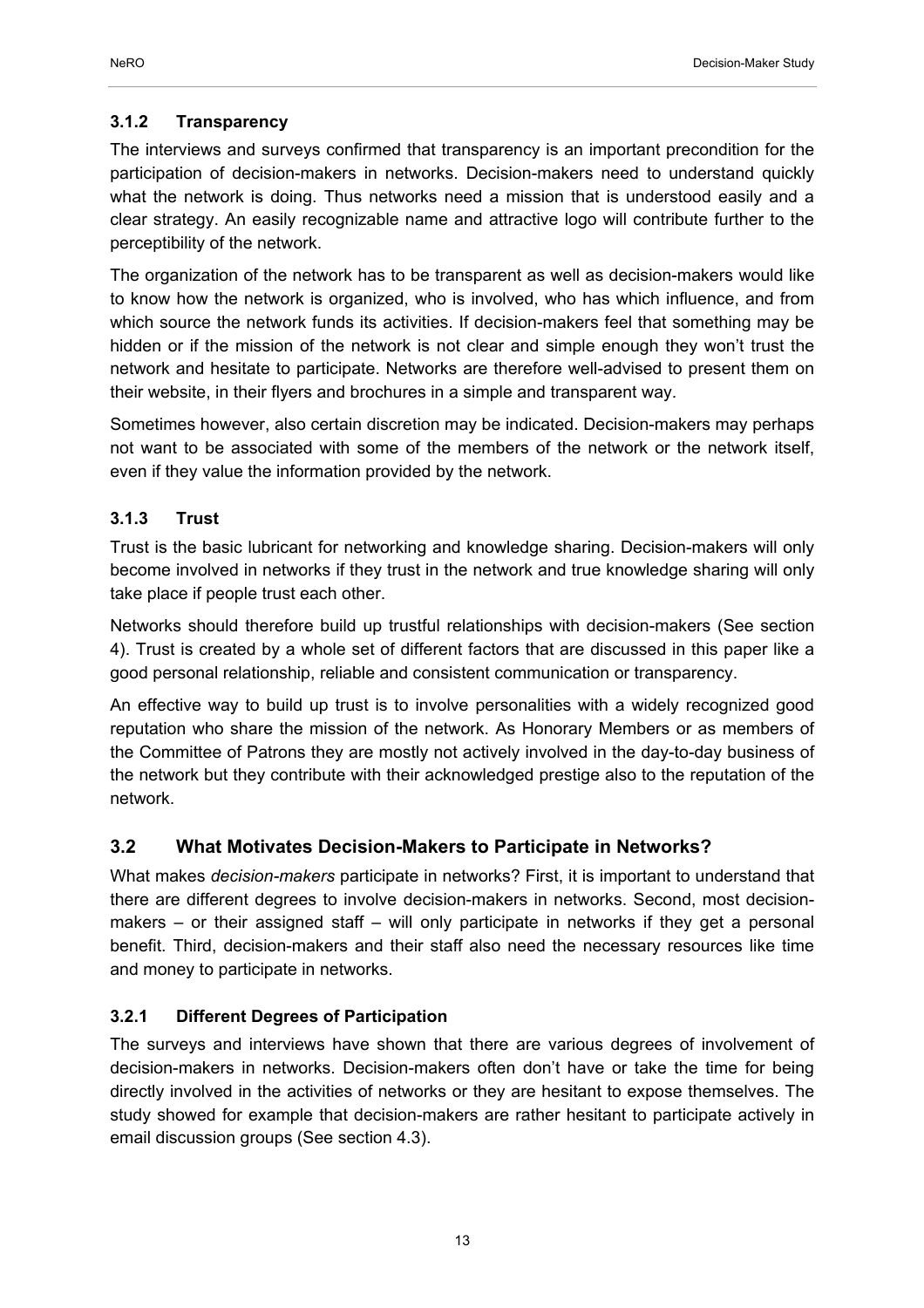Nevertheless, they keep *indirectly* involved in the network by following passively email discussions, by sometimes participating in workshops or conferences or by being a member of the advisory board. Last but not least decision-makers keep indirectly involved in networks through their staff by sending them to network meetings and workshops or by assigning them to participate in discussion groups, to provide and retrieve information, to facilitate discussions or even to run the secretariat.

## **3.2.2 Benefits from Participation in a Network**

The strongest incentive for decision-makers to devote a part of their scarce time for networks or to assign their staff to do so is receiving a *benefit or added value*. Some decision-makers may participate in networks for altruistic reasons or just for their personal interests but in general, decision-makers will join a network if there is a win-win-situation.

To involve decision-makers managers or facilitators of networks should strive to identify *common ground* among the objectives of the network and the objectives of the decisionmakers and take overlapping goals as starting point.

Experienced decision-makers know that building up a network and generating a *return on the investment takes quite some time*. Yet network managers or facilitators should tell this again and again to decision-makers and explain why this is so.

By participating in a network decision-makers can get a variety of benefits. The most important benefits mentioned in the surveys and interviews are getting access to information and know-how, increase the personal network and build up partnerships. Other benefits are also evident although they are often not mentioned like for example increasing the reputation of decision-makers.

#### **Benefits for Decision-Makers**

- 1. Get access to information and know-how
- 2. Increase personal network
- 3. Facilitator for partnerships

#### *Other benefits*

- Gaining power of persuasion
- Being involved while remaining independent
- Test new ideas and innovative solutions
- Multiplier for resources
- Benchmarking
- Increased reputation
- Other personal benefits like having fun

## *Get access to information and know-how*

One of the strongest incentives to be involved in networks is getting access to information, know-how and new ideas that might be valuable for the work of decision-makers. According to the surveys and interviews many participate in the network because the goal of the network is in line with their job description and they are therefore personally interested to get access to relevant information. Networks have thus an important role in collecting, filtering, validating, creating access and disseminating high-quality information for decision-makers.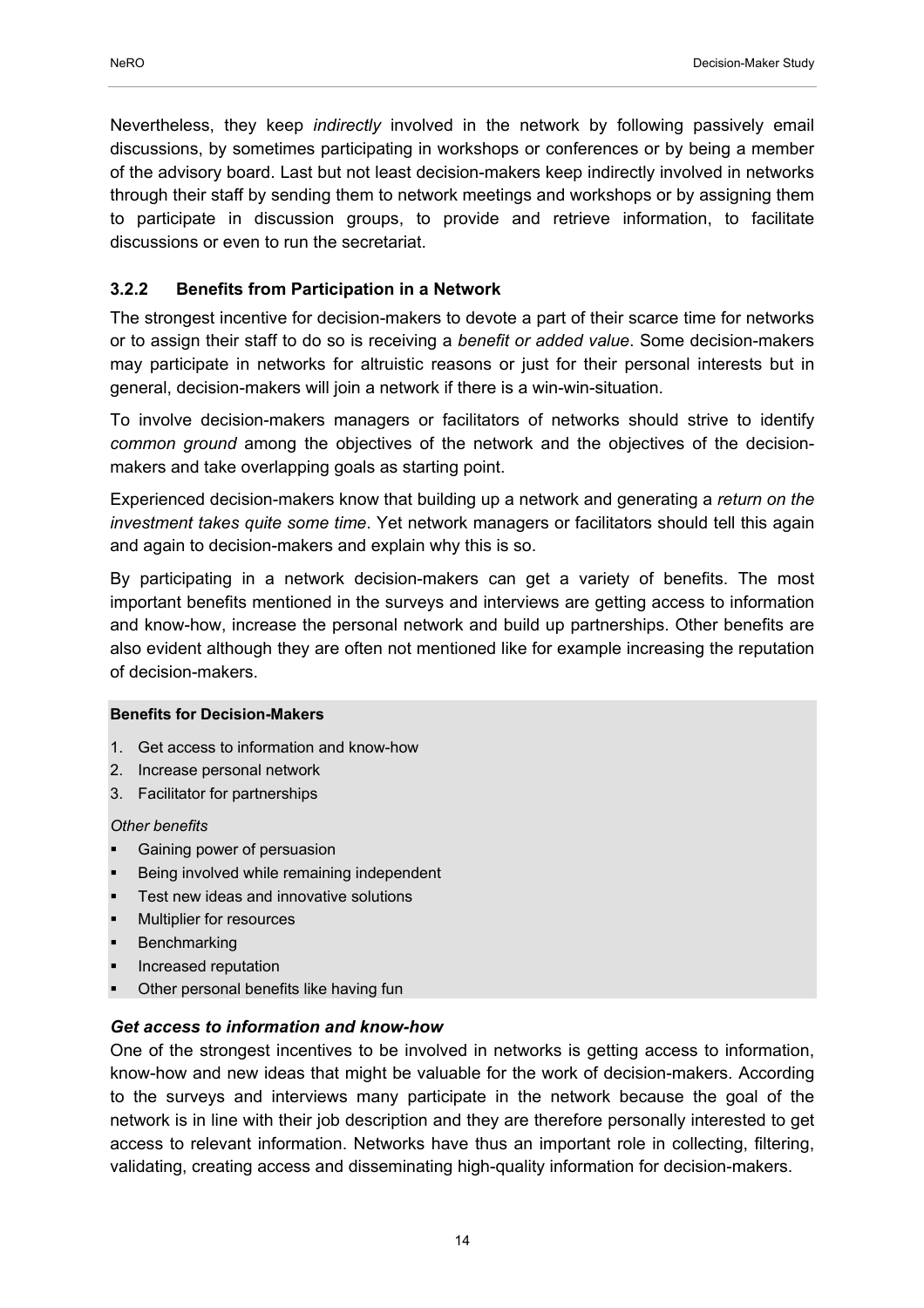#### **Interesting information for decision-makers**

- Technical data, information and know-how;
- Experiences and good practices;
- News, trends and information about events, workshops and conferences;
- Information about network members and experts;
- Ongoing activities and projects;
- **Feeling what others do and think.**

Decision-makers will not access all information in the same way. Technical information will be retrieved mainly through their support staff. "Softer" information like getting a feeling what others do and think or collecting new ideas and alternative options for action will be collected during workshops or conferences.

#### *Increase personal network*

Many decision-makers would like to be involved in networks because this is a unique opportunity to enlarge their personal network. Good relationships to working colleagues within an organization as well as with other professionals, friends and relatives are one of the most valuable resources for effective and efficient work.

In particular regular meetings or the participation in workshops and conferences organized by networks are good opportunities for decision-makers to build up and cultivate the personal networks. At the same time these events are also a good occasion for the network managers or network members to get in direct touch with decision-makers.

#### *Facilitator for partnerships*

Networks are catalysts for building up and maintaining personal networks. They are also a unique and often informal way to collaborate or to build up partnerships with other governmental organizations on the local, national or regional level, with private companies, with NGOs, or the academia. In the setting of a network decision-makers of governmental institutions might find a platform to interact with external parties such as NGOs in a more informal way what can be easier than formal meetings.

#### *Gaining power of persuasion*

Power has often a negative connotation. However, to achieve informed choices, action and change requires sometimes power or influence. Access to validated information and knowledge through networks empowers decision-makers to work towards achieving their goals.

A network can give a decision-maker strong arguments for his or her political discussions. If the decision-maker can say that his opinion is not only his own opinion but also the opinion of all network partners this will give his arguments considerably more weight and power of persuasion.

A decision-maker is always looking for arguments to justify his decisions and actions to his various stakeholders. By participating in a network decision-makers learn what others are doing and he gets arguments to justify his actions. In this way he can use the effect that many people are more willing to accept something if many others are doing it already.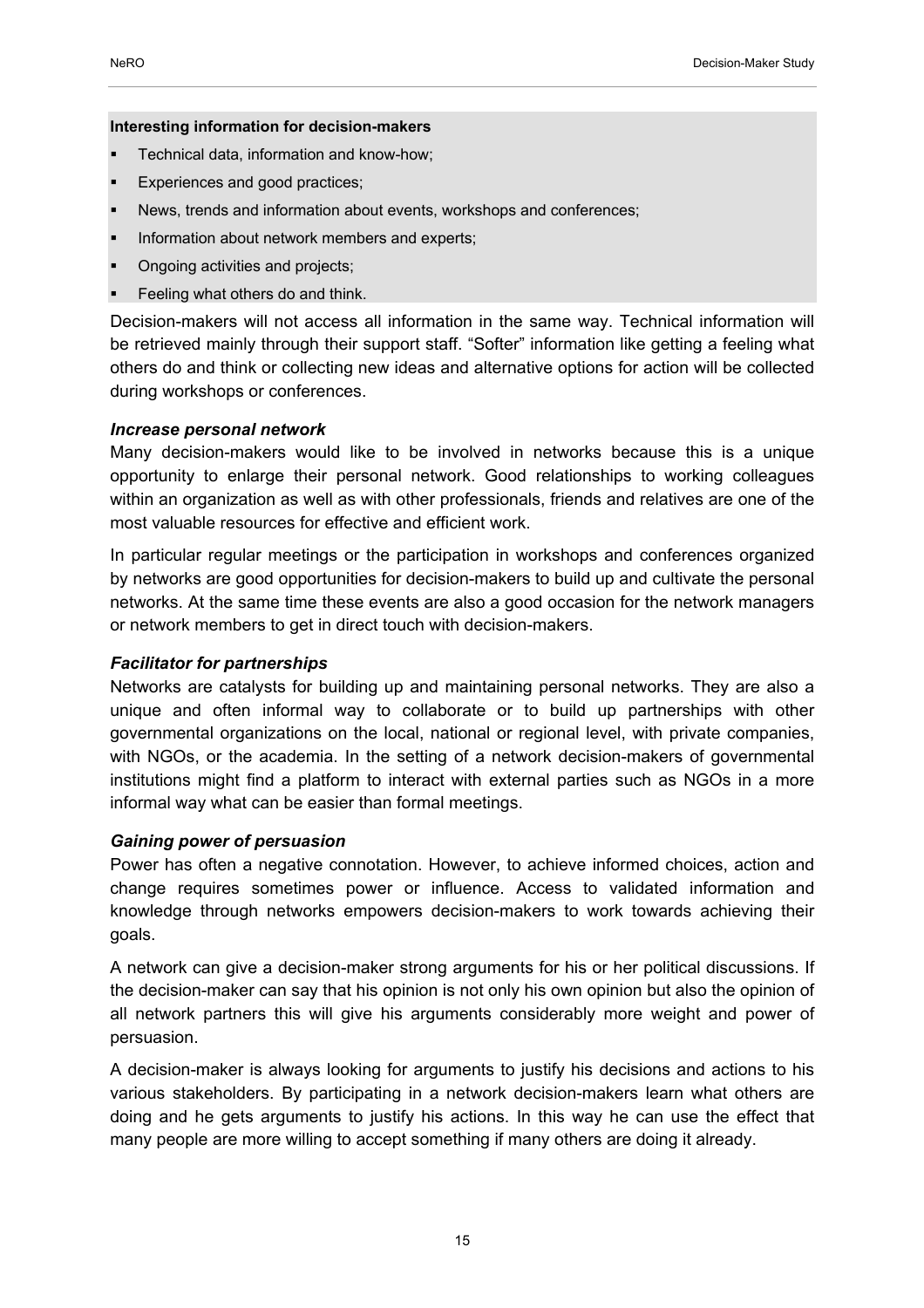#### *Being involved while remaining independent*

Networks are characterized by the independence of their members or partners. This is an advantage for decision-makers as they can participate in a network and keep at the same time their independence. In this way they do not threaten the traditional more hierarchical structured organizations decision-makers often work in. This independence, however, also means that the decisions taken by the network members are not binding for decision-makes unless they are written down in a formal agreement.

#### *Test new and innovative solutions*

Networks offer an informal platform for decision-makers to discuss and test ideas and new innovative solutions. Networks serve therefore as a testing ground and to carry out realitychecks before decision-makers go public with their ideas. In particular email discussion groups are a good way to get feedbacks from peers.

More sensitive ideas will however rather be tested in informal talks during meetings or workshops. A more structured way to get feedbacks is a *peer assist*. This is a meeting or a session during a workshop or conference that brings together a group of peers to get feedback on a problem, an idea, or a project. The meeting seeks to learn from the participants' knowledge and experience.

#### *Multiplier for resources*

A decision-maker is bound to his institution and the available and often scarce financial and personal resources. A network can be a multiplier of the resources of decision-makers as he can pool his resources with those of other network partners to realize a common solution or to launch a project or initiative together.

In formal networks it is quite common that the network partners bundle their resources, e.g. to build up a common information platform or a clearinghouse mechanism (See Buchholz et al., 2005).

#### *Benchmarking*

For decision-makers it is often quite difficult to know how well their organizations are doing. Do their organizations work in an efficient and effective way? A Network can help decisionmakers to compare their work in an informal way with the work of others and therefore to identify areas where improvement is possible.

#### *Increase reputation*

Another incentive for participating in networks is that decision-makers can increase their reputation. This is particularly the case when the network has a good reputation in the public opinion. In this case being a member of this network becomes some sort of "collecting medals for the uniform".

#### *Personal benefits*

By participating in networks, decision-makers also get personal benefits that are not directly related to their job. Network events are an opportunity to meet new friends and to have fun. Network meetings often take place in a pleasant surrounding in an atmosphere that encourages socializing and the enjoyment of pleasant amenities like good food and drinks. So it is quite common that conferences with an attractive venue are often fully booked.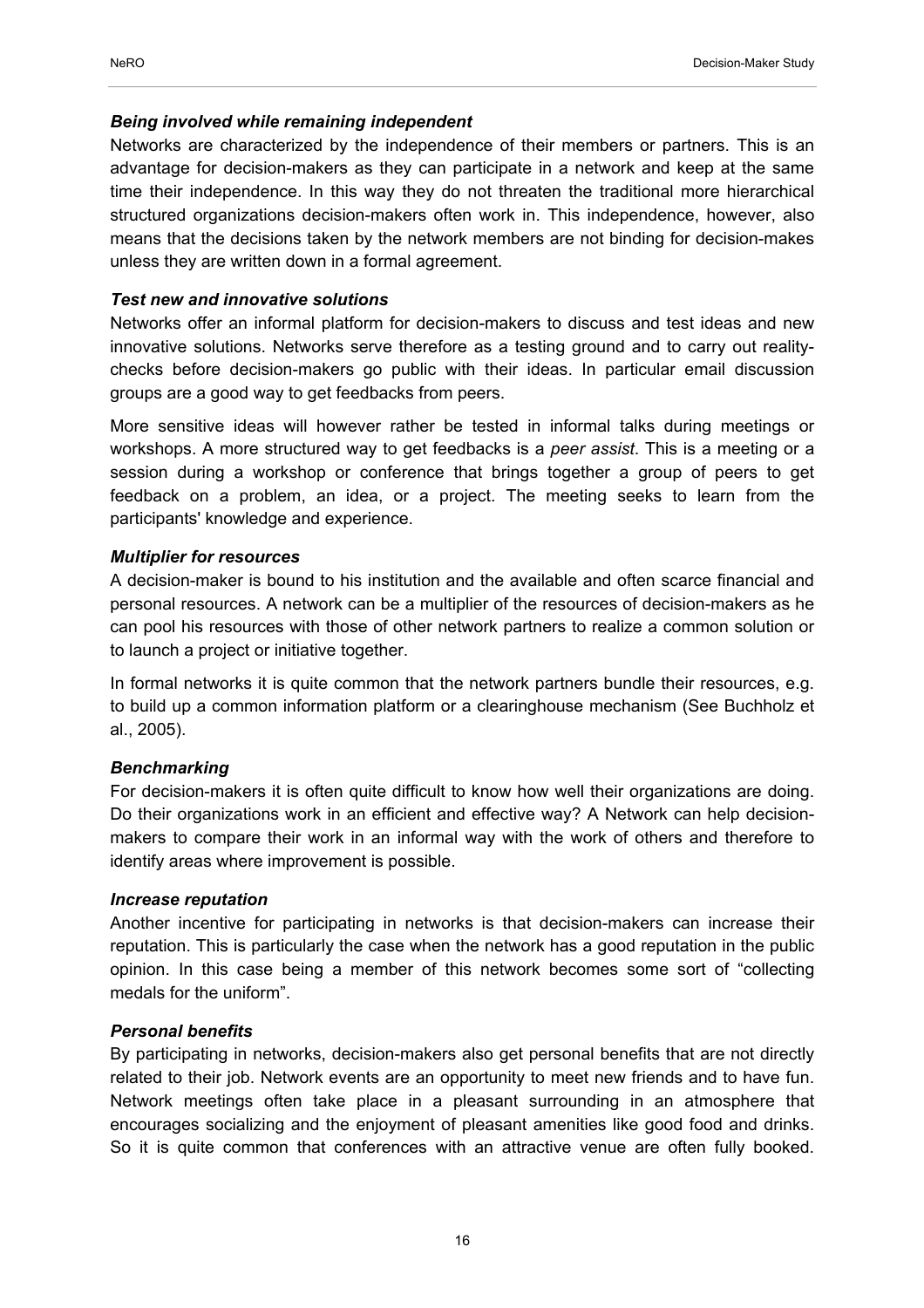Finally, network meetings and events are also appreciated because they offer an opportunity to escape of the daily routine of work.

These personal benefits contribute to the motivation of the network members. They are an important part of networking and help to create a positive working atmosphere. Network managers and facilitators should therefore actively create such personal benefits but take care that they do not dominate the agenda.

## **3.2.3 Resources for Participation in a Network**

Decision-makers not only have to see a benefit from the participation in networks, they also need the resources – time and money – to participate in a network. Both resources are scarce commodities for decision-makers. They are busy people and often they have only *very little time* available for participating in networks. Decision-makers will only do so if they perceive the participation in the network as a priority over other engagements and for this they have to be really convinced of the benefit.

Depending on the country and status the organizations *budget* may also be a limiting factor for the involvement of decision-makers in networks. This was in particular confirmed by the surveys where the respondents mentioned several times that the access to the Internet or the participation in meetings, workshops and conferences is too expensive.

So it might be necessary that networks cover the expenses of decision-makers for their participation in networks. However, a few points have to be considered that will be addressed in section 4.5.5.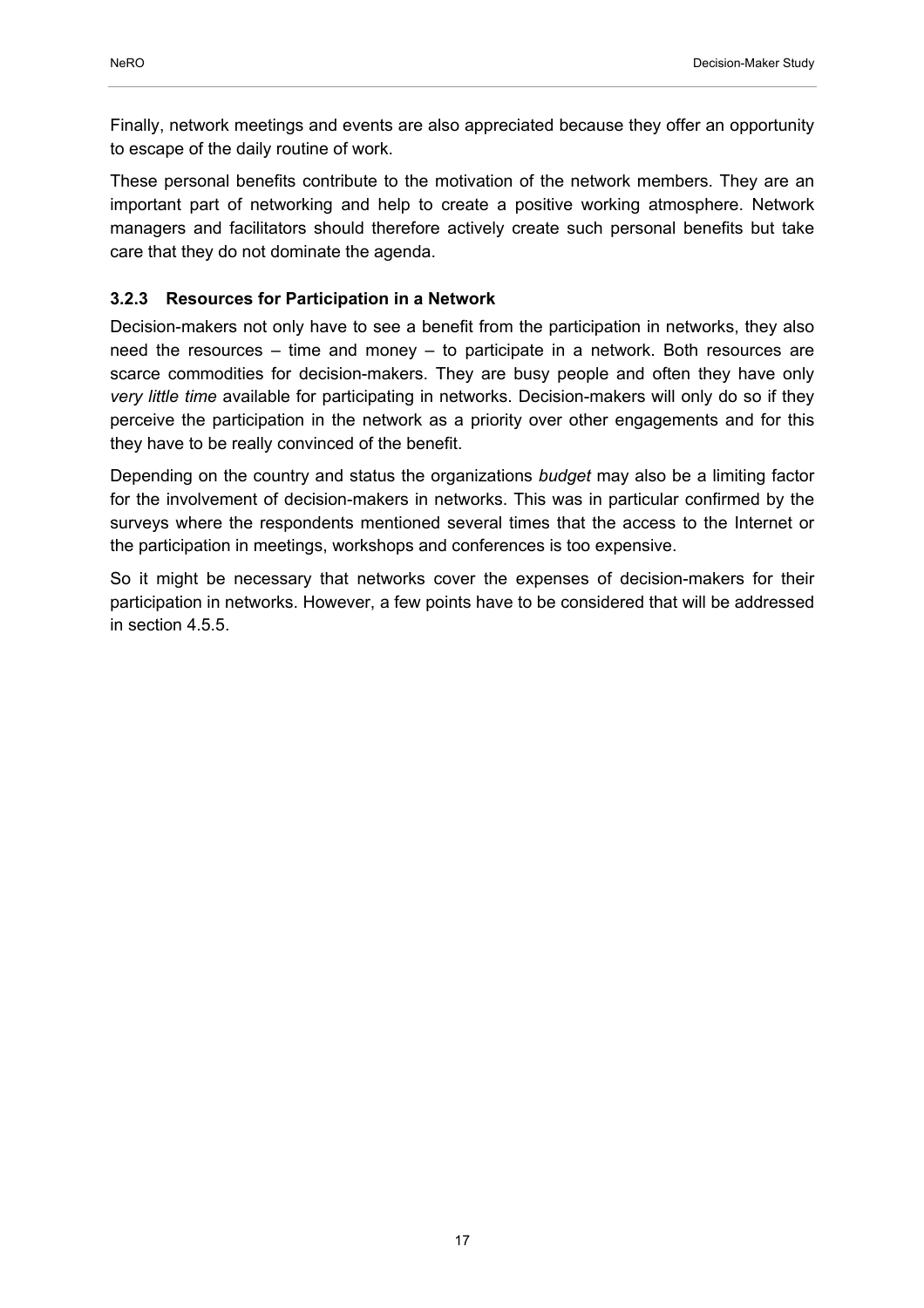## **4 Participation of Decision-Makers in Practice**

How are decision-makers from governments and multilateral organizations practically involved in international networks? Experience shows that it is generally not enough to send them from time to time some information about the network.

First, the network should establish a personal relationship towards the decision-maker. This relationship should be based on mutual understanding. Second, the relationships with decision-makers have to be cultivated continuously. Various tools and ways of communication will be helpful for building up and maintaining these relationships.

## **4.1 Building-up Relationships**

Decision-makers are people with a full calendar and often they are not aware of a specific network. How can a network get in touch with decision-makers and start to build up a relationship?

#### **How to start relationships with decision-makers**

- Get in touch with the decision-maker by
	- writing a formal letter:
	- contacting him in an informal way during a workshop or conference;
	- finding a messenger or a door opener who knows already the decision-maker and who is willing to introduce you;
	- contacting the support staff of a decision-maker as a door opener.
- Arrange a first meeting with the decision-maker.
- Plan a careful follow-up.

Sending an email does often not work as decision-makers receive lots of emails every day and they have to be very selective in reading and answering their emails. If somebody from a network contacts a decision-maker for the first time by email he will hesitate to answer it because he does not know the person or the network. A more successful way is to contact a decision-maker by a *formal letter and a follow-up phone*.

Another way is to contact the decision-maker on the occasion of a workshop or a conference in an informal way. Sometimes it may also be appropriate to find a *messenger or an intermediary*, somebody who knows the decision-maker already, and who could act as a door opener. In particular in the Asian context it is advisable to look for a messenger who could make a first contact and establish a link between the network and the decision-maker. Finally, also support staff can serve as door openers to decision-makers.

Once the contact is established and the decision-maker is willing to receive somebody from the network a *face-to-face meeting* should be held, if possible together with the messenger. At this first meeting high-level representatives of the network should be present and introduce themselves. They should explain the mission, the objectives, the activities and the services of the network in a simple way. The first meeting should also be used to carefully explore the interests of the decision-maker, to bring forward convincing arguments for an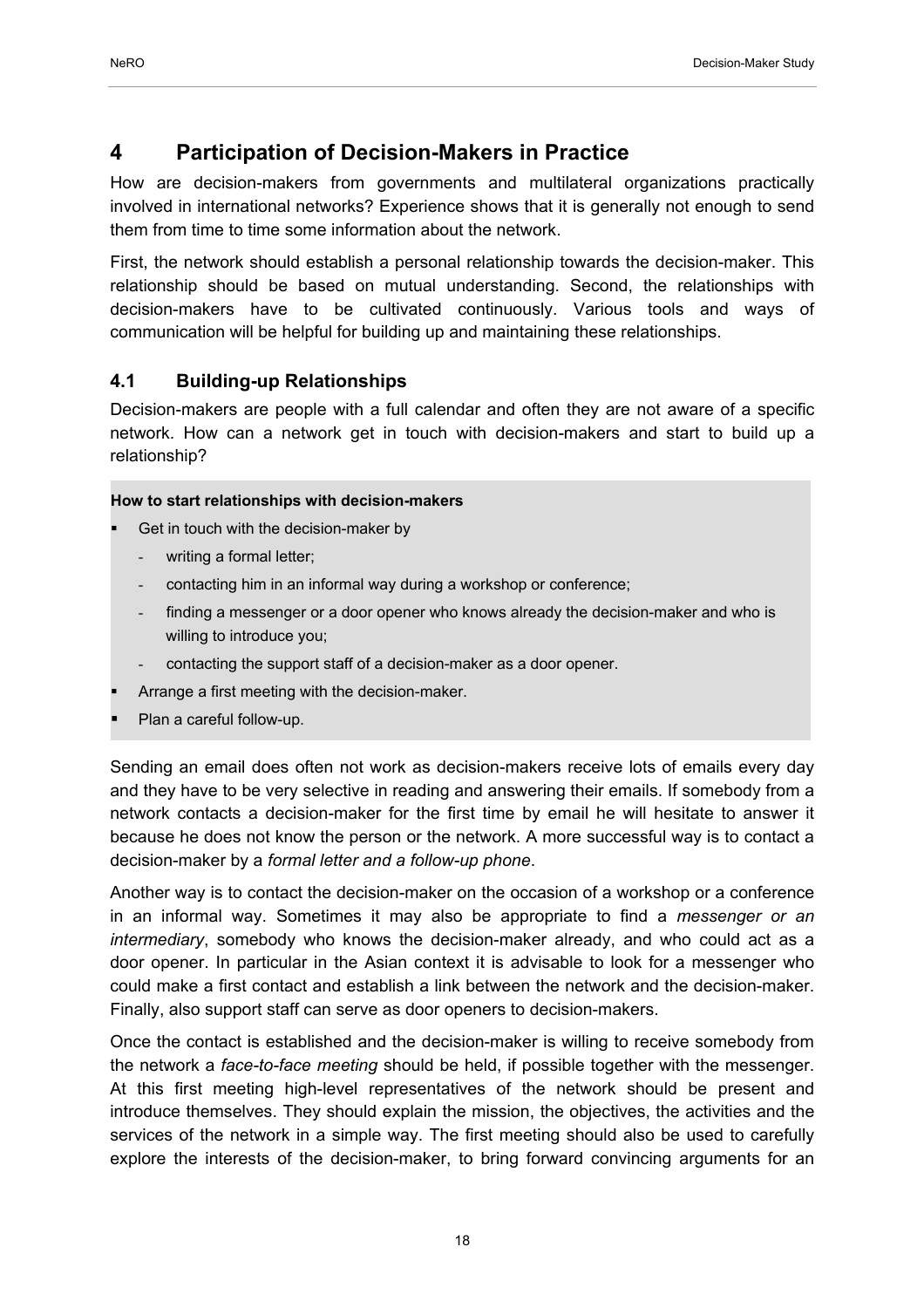involvement and to show the added value of the network. Last but not least practical ways for a possible involvement of the decision-maker in the network should be investigated.

After the meeting a professional *follow-up* has to be made. It is helpful to summarize briefly the discussion, to write down what has been agreed on and to note the next steps as for example a next meeting or a participation in a workshop. This should be sent altogether to the decision-maker.

As with many other things the first step will be the most difficult one: to involve the first decision-maker in the network will be quite a challenge but as soon as several decisionmakers are on board the *snowball principle* will work and it will become easier to involve more decision-makers. This is also the reason why it is advisable for networks to have a committee of patrons or well-reputed honorary members.

## **4.2 Maintaining Relationships**

Once a relationship with decision-makers is established it is essential to cultivate these relationships, so that the decision-makers develop ownership for the mission and activities for the network. According to Creech and Willard (2001) a "well-managed relationship not only helps to achieve the network's goals directly, but also provides access to additional relationships and a broader funding base". So it is worthwhile for networks to manage relationships with decision-makers in a systematic and coordinated manner. To maintain relationships seven principles are essential.

### **Seven principles for maintaining relationships with decision-makers**

- Understand the decision-makers
- Include decision-makers in processes
- Keep it short and simple
- Facilitate conversations actively
- Contact decision-makers regularly
- Allow plenty of time for socializing
- Create private spaces

## *Understand the Decision-Makers*

Maintaining a good relationship with decision-makers requires that networks understand their behavior, their interests, needs and priorities, their availability, and finally also the best way to stay in touch with them. Networks should approach decision-makers with the attitude of a learner, enter into a dialogue, try to identify their needs and develop tailored services with a real added value for decision-makers. So it will often be more appropriate to prepare a short policy-brief for a decision-maker than a lengthy report that might end up collecting dust in the shelves.

It almost goes without saying that blaming decision-makers for their statements or activities is very counterproductive. This will stop the relationship immediately and destroy trust that has been built up. It will be much easier to find ways to address sensitive issues in a careful way and also to find solutions together once a network has established a trustful relationship with decision-makers.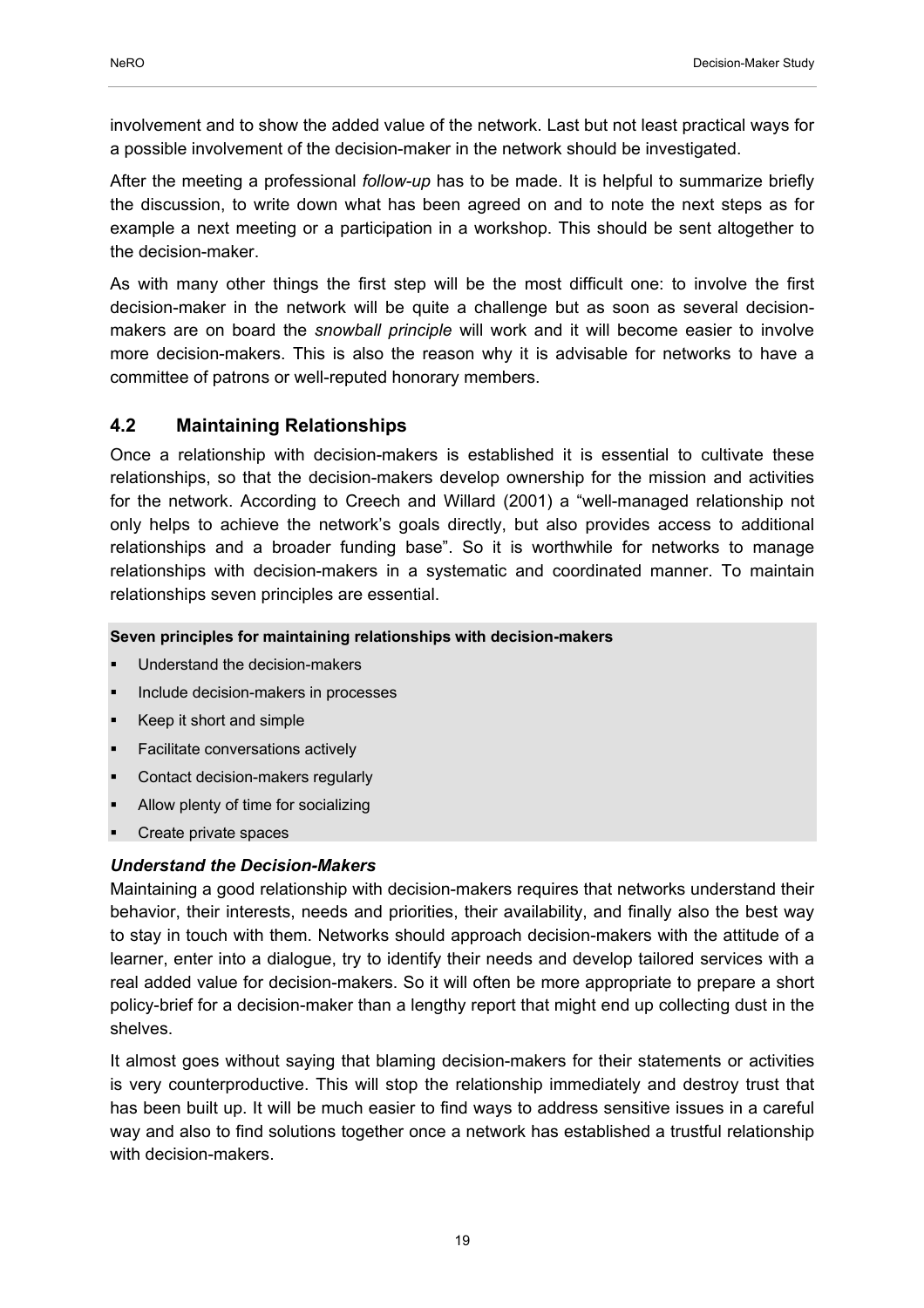#### *Include Decision-Makers in Processes*

People develop ownership for a network when they feel that they are integrated in decisionmaking processes, that their ideas and suggestions are appreciated and taken serious. Thus it is important to give decision-makers the *opportunity to participate in decision taking processes* of the network, and to encourage them to bring in comments and suggestions. This may happen in a consultative way or by including them in a working group or a consultative board. Even if they do not respond – and this may often be the case – they should at least get the documents and reports.

The involvement of decision-makers in the processes is also important for another reason. Formal networks are generally not an end in itself but they strive for change within a sector or region. Networks have to be aware of the fact that change often goes along with insecurity. Power relations may change, some stakeholders may loose power, and others get more. These changes often create fear and resistance. Only in the best case networks are able to create a win-win situation so that all involved parties benefit from the change. By involving decision-makers right from the beginning into these change processes it will be more likely that the frictions can be at least reduced.

As mentioned in section 2.2.2 the *support staff or desk officers* are very important for the involvement of decision-makers. So it might be appropriate in some situations to receive a general agreement for collaboration by the decision-maker and to work out afterwards the mode of collaboration and concrete steps with the support staff or desk officers. In this case, however, they have to make sure to keep the decision-maker up-to-date.

#### *Keep it Short and Simple*

In the end, knowledge sharing only takes place if everybody understands the message. Decision-makers often are generalists and they do not have in-depth technical knowledge. Therefore, in the communication with decision-makers technical jargon should be avoided. Email, letters and documents from the network should be written in an appropriate style: a simple and concise language, which avoids abbreviations and technical slang so that it is attractive to read.

#### *Facilitate Conversations Actively*

A good communication in networks and in email discussion groups needs a skilled, active and caring facilitation. In particular in networks with a focus on technical solutions this is often neglected. The responses we got in the surveys and interviews clearly confirmed the need for a careful facilitation. Otherwise discussions are likely to become unstructured, confusing and not useful for the participating members. Most discussions will even stop. Even if decision-makers often do not actively contribute to email discussion groups they follow passively the discussions and the way the discussions are facilitated will also form their impression of the network.

Be aware that the facilitation of meetings or workshops and of email discussion groups is similar but not exactly the same. In the box below a few essentials of good facilitation are summarized.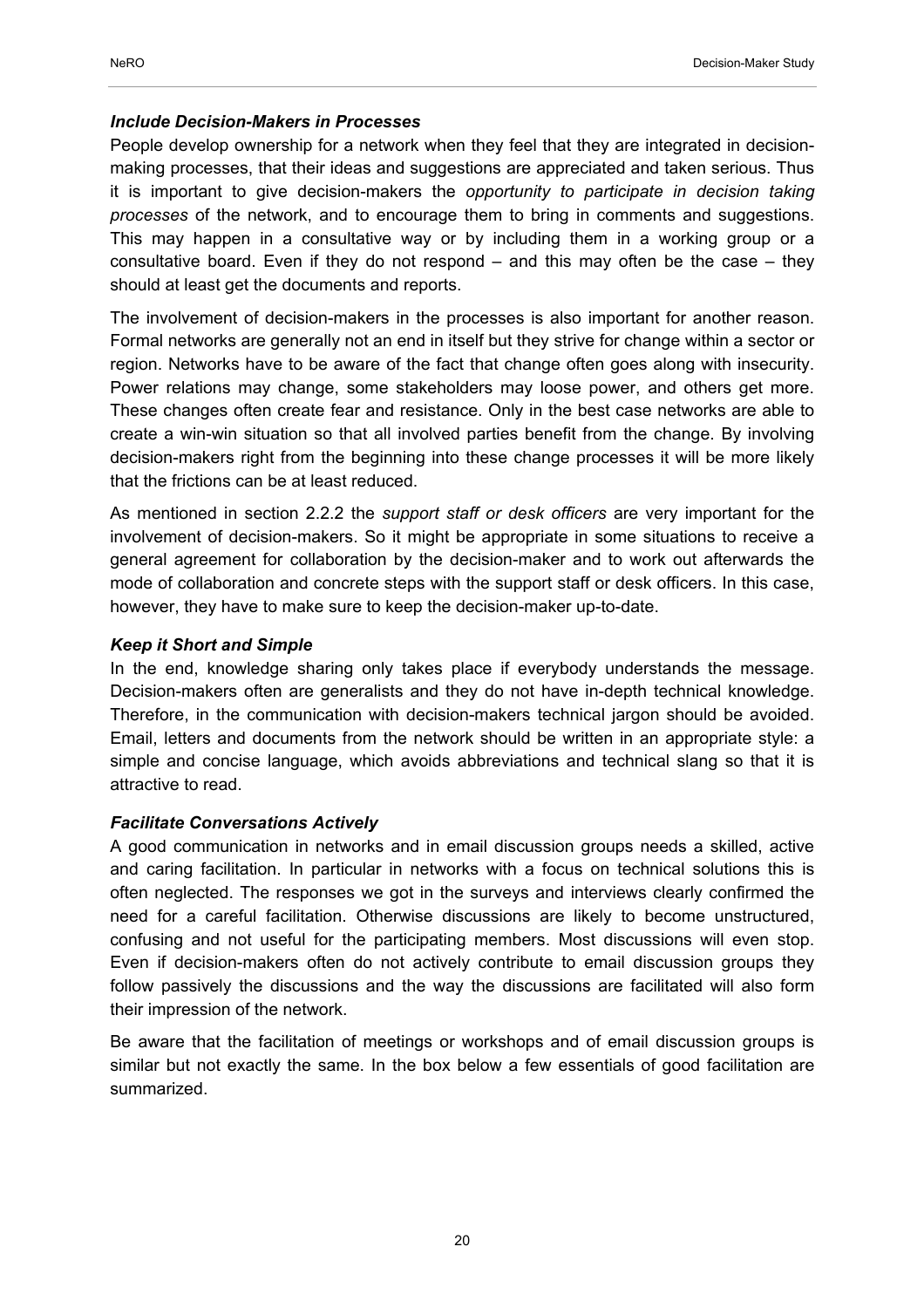#### **Essentials of good facilitation**

#### *Facilitation in general*

- Clarify background and context of discussion;
- Ensure a good understanding;
- Look for concrete and practical examples
- Activate silent participants
- Try to distill essential issues of the discussion
- Stimulate the discussion by asking questions
- Summarize discussions
- Address differences or potential conflicts
- Remind people about the rules of conversation
- Address or show feelings

*Facilitation of face-to-face workshops* 

- Visualize the discussions
- Admit people to the floor
- Carefully stop people who talk too much
- Give feedbacks to the participants
- Ensure a good time management
- Conduct a review of the workshop

#### *Contact Decision-Makers Regularly*

Another important principle for maintaining relationships with decision-makers is getting in touch with them regularly. What does "regular" mean? How often should decision-makers be contacted? As already stated decision-makers are busy people and they are glad if they don't have to participate in too many meetings. A good rule of thumb is a minimum of *one to two face-to-face contacts every year* to maintain a good relationship. Otherwise, the relationship tends to decay and will sooner or later come to an end. These regular contacts with decision-makers are very time consuming for networks but they are indispensable for maintaining good relationships. Depending on the function of the decision-maker more meetings may be necessary. Meetings with decision-makers should always be well prepared. If one knows what has to be achieved it is more likely that the meeting is successful.

In this study decision makers have indicated that in addition to face-to-face meetings regular emails containing news and updates are appreciated. These emails should be sent about 5 times a year.

#### *Allow Plenty of Time and Space for Socializing*

A relationship will be more lasting if it has not only a technical but also a personal connotation. Networks should therefore nurture their relationships with decision-makers by establishing a personal relationship. Enough time and space during meetings, workshops or conferences for informal socializing and gathering is therefore essential. Possibilities for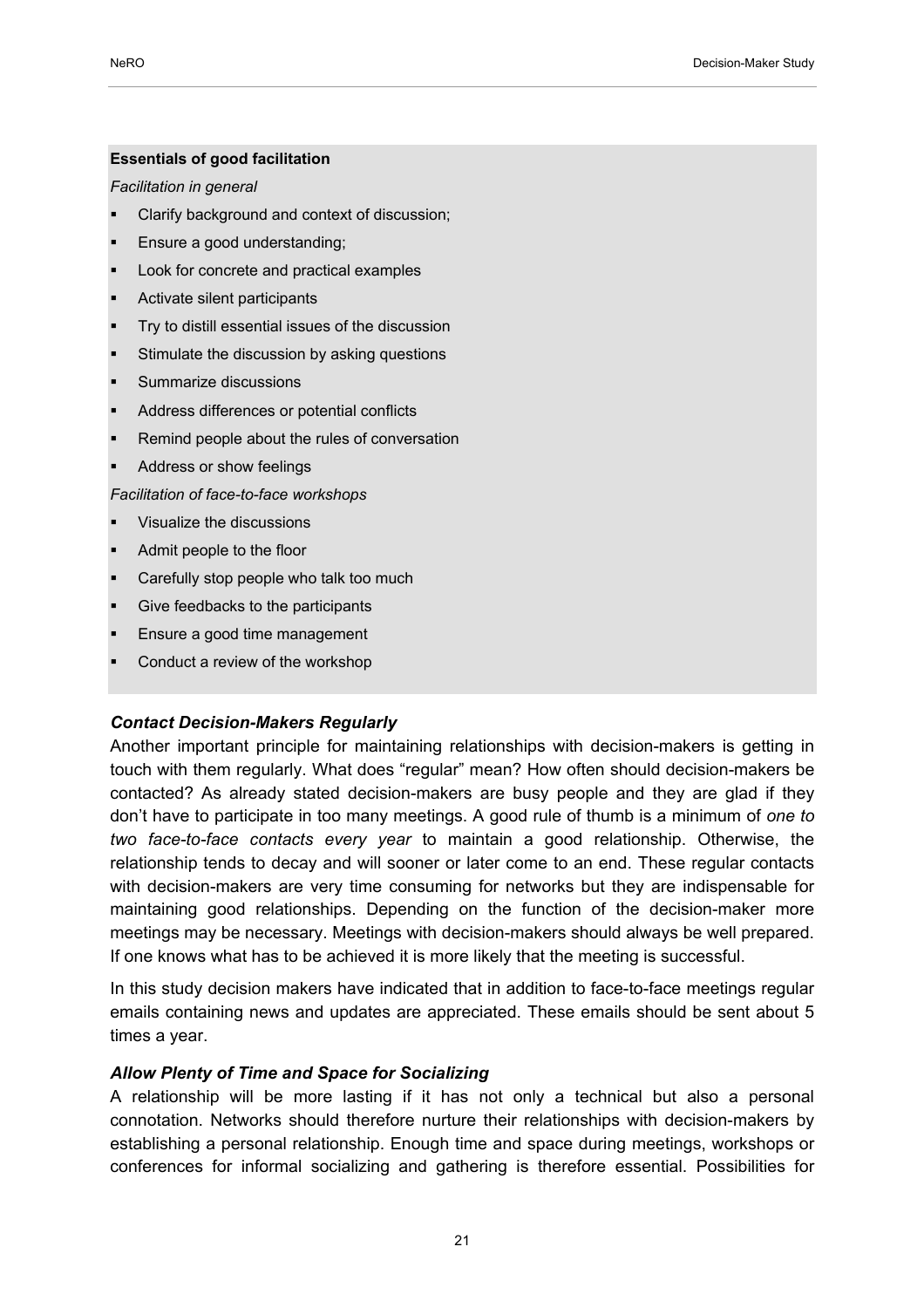socializing are for example a joint lunch or dinner with the decision-makers or splitting up longer meetings and workshop into two days so that the participants have the possibility to gather in an informal way in the evening.

### *Create Private Spaces*

For maintaining and cultivating relationships with and among decision-makers facilitators or managers of networks may also create private spaces for two reasons: to share and develop potentially sensitive ideas and to learn from mistakes or failures.

*New ideas and innovative joint actions* are in not developed from scratch but follow in most cases a typical process. First the new ideas are mentioned casually in informal discussions. If the ideas get a positive echo a core group of interested people will hold closed room meetings and formulate first strategies. The next step will be the formation of alliances with partners and supporters of the idea and only when the alliance is large enough the idea will be announced publicly. Networks can play an important role in this process by creating private spaces where decision-makers can share their ideas or develop new ones in a confidential way without being cited in the newspaper the next day.

Another reason to create protected spaces for decision-makers is the need to learn from failures and mistakes that are a valuable source for learning. For this, however, cultural factors have to be considered. Most people do not like to share their lapses. In some cultures, however, admitting mistakes even means loosing the face or leads to punishments. In other cultures people do rarely feel responsible for any problems. In addition, in particular decision-makers will be hesitant to share failures or mistakes in public due to their status. By creating private and protected spaces networks can contribute a great deal to learning and knowledge sharing.

To summarize, the creation of private spaces can be an effective way to involve decisionmakers to develop ideas and to learn from mistakes. This has nothing to do with conspiracy but it is a way to cope with the context decision-makers are living in. They have to be very careful about what they say and they have to ponder every word. Like small seedlings also new ideas have to be protected sometimes so that they can blossom.

## **4.3 Communication**

Communication is the lifeblood of all relationships and networks. Therefore networks have to pay great attention to the communication among the members and with decision-makers. Most of the communication among human beings is non-verbal. In the following it will be discussed what this means. Secondly, various ways and tools for communication will be outlined.

## **4.3.1 Verbal and Non-Verbal Communication**

In the communication between human beings non-verbal expressions play an important role. Verbal but in particular non-verbal expressions often vary a lot among different cultures and also the different hierarchical levels within the organizations.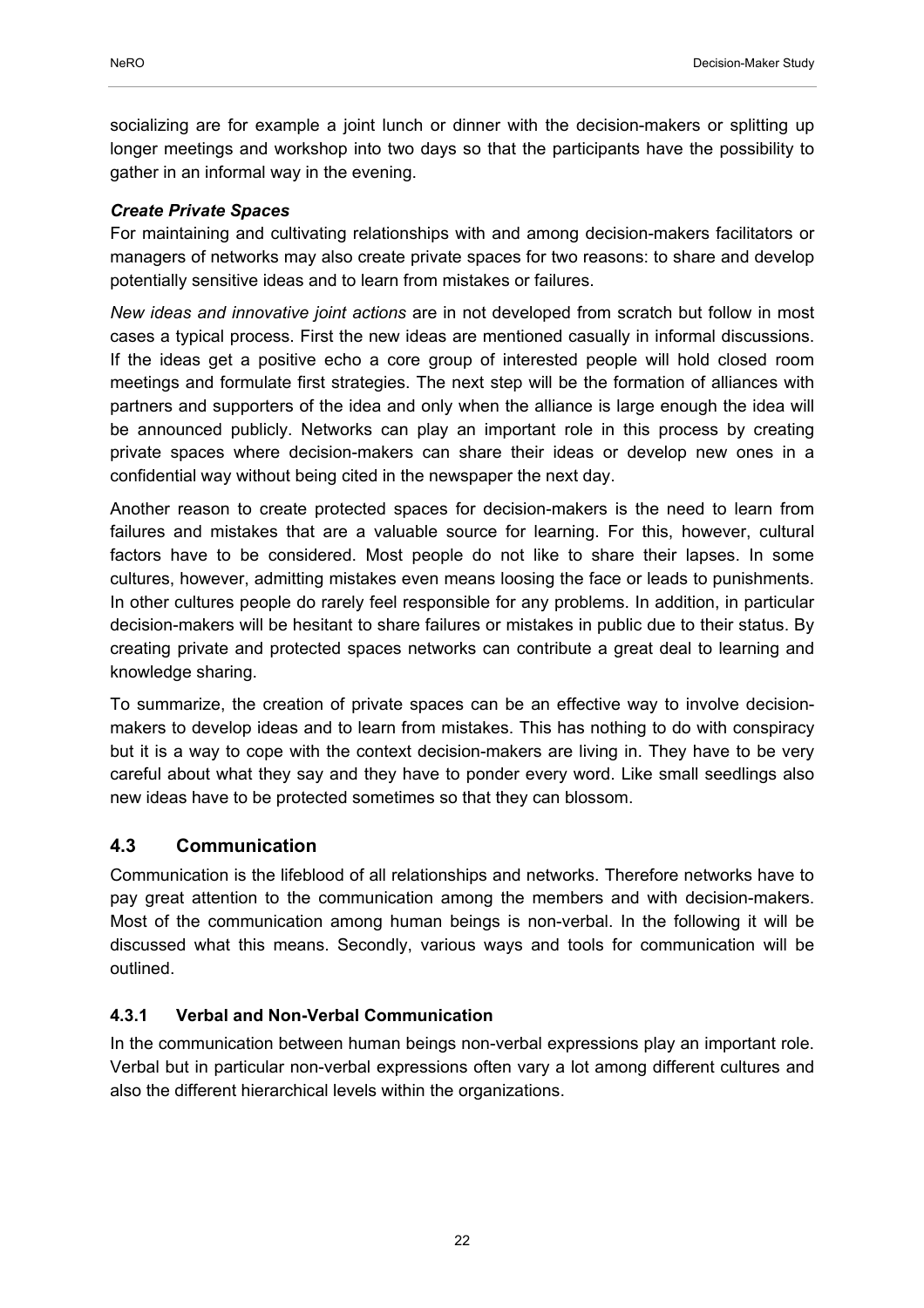Typical examples for *non-verbal communication* are:

- Body language: should I bow my head if I welcome somebody? In some cultures this is quite common, in others too formal or even ridiculous.
- Sound of the voice: how loud should I speak with somebody? In some cultures it is usual to talk in a low voice; in other cultures you will get nowhere if you don't speak up.
- Facial expression: should I smile while I talk? This is quite usual in Asian cultures even if you are angry. In other cultures you show with your face how you really feel.
- Distance: what is the right talking distance to your counterpart? In some countries it is common that you approach the other very closely; in others a certain distance is appropriate (Just imagine what happens if two people with a different cultural background for distance start to discuss in a closed room).

*Symbols and rituals* also influence communication. Examples for symbols are expensive cars or clothing, flags or emblems, a round table for negotiations symbolizing that nobody is a the top, or a podium at a conference.

Rituals are standardized behavior patterns that have often a ceremonial touch, e.g. the audience of a conference is standing up when the President enters, an opening ceremony of a workshop, dancing or singing a special song.

Networking practitioners should pay attention to non-verbal communication as well as to nonverbal symbols and rituals, in particular if they would like to involve high-ranking decisionmakers. A better understanding of non-verbal communication will help to build up an effective communication with decision-makers.

In particular in international networks the cultural dimension of non-verbal communication has to be considered as well. International corporations, for example, started in the last years to train their staff in intercultural communication. Networking practitioners, in particular network facilitators, are well advised to develop these skills.

#### **4.3.2 Tools and Ways for Communication**

Nowadays, various tools and ways for communication support the interaction with decisionmakers. There is no golden rule which tool should be used. People think, share, learn and communicate in different ways. Some prefer using "traditional" means like phone calls, faceto-face contacts or writing letters so that statements can be prepared carefully. Others favor more modern means of communication like email. In spite of the new information and communication tools, face-to-face contacts will remain important, in particular to create trust or to discuss issues in more depth.

The appropriate ways and tools for communication depend also on the objective, the circumstances and the nature of the relationship. Networks should therefore use a mix of communication tools for their interaction with decision-makers. The choice of communication should be adapted to the individual case. Network managers also have to consider that many people are still not that familiar with electronic communication tools and the less hierarchical way of email interaction.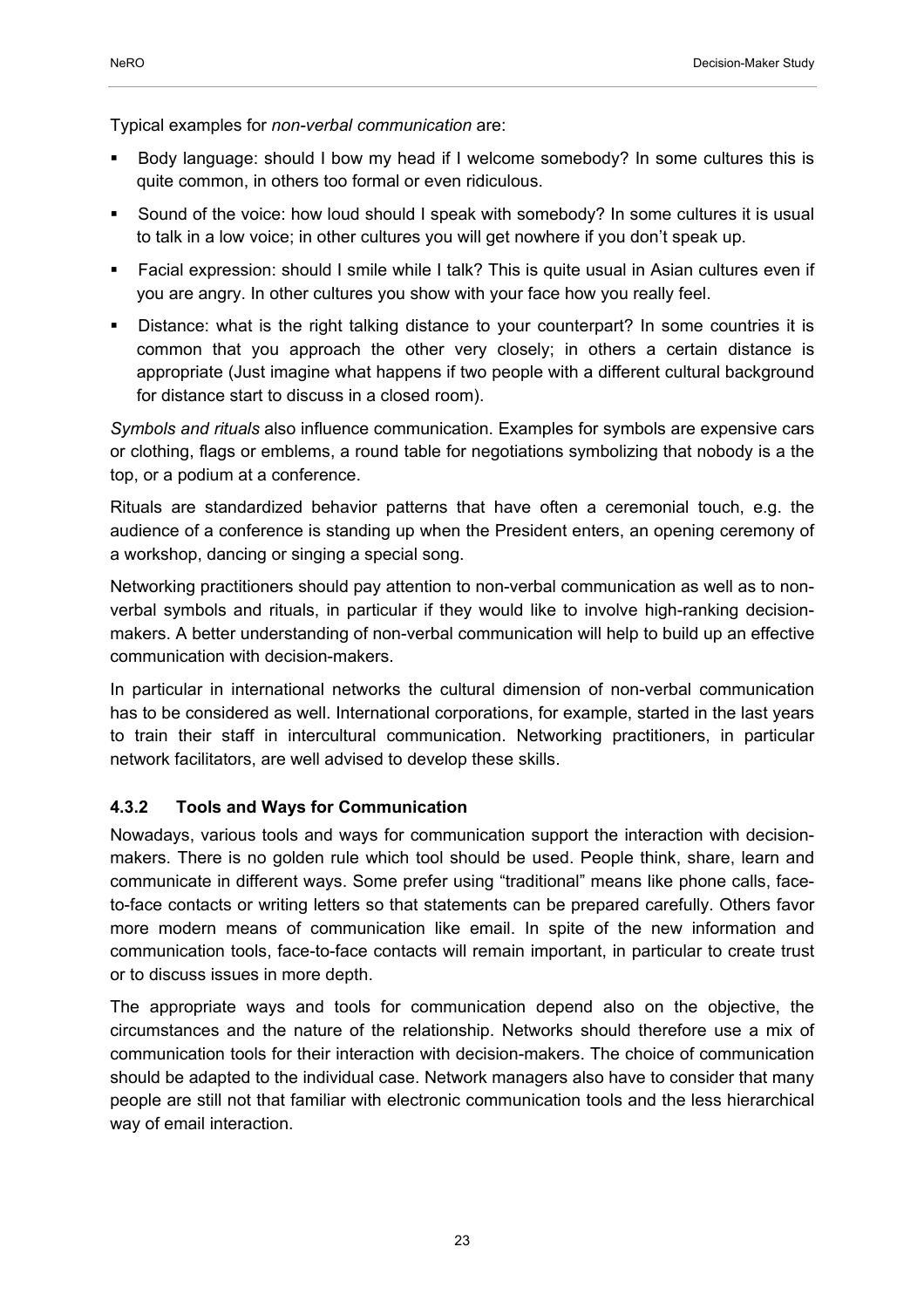Not every tool and way of communication involves the same costs. In the surveys it was mentioned several times that the access to the Internet is still quite expensive in some places and the participation in workshops and conferences is often too costly.

| Way or tool for<br>communication  | <b>Objective</b>                                                                      | <b>Prerequisites</b>                                                                                                       | Costs<br>Involved                      |
|-----------------------------------|---------------------------------------------------------------------------------------|----------------------------------------------------------------------------------------------------------------------------|----------------------------------------|
| Letters                           | For formal enquiries or<br>statements                                                 | Good writing skills                                                                                                        | low                                    |
| Telephone                         | For follow-ups, short<br>information, to clarify personal<br>or confidential issues   | Access to telephone                                                                                                        | quite low (if<br>local calls)          |
| <b>Emails</b>                     | Short information, queries,<br>maintaining relationships                              | Access to the Internet                                                                                                     | low                                    |
| Email discussion<br>groups        | Discussion of topics, collection<br>of ideas, get feedbacks and<br>support from peers | Access to the Internet, skilled<br>facilitator                                                                             | quite low                              |
| Electronic newsletter             | Short information on news and<br>events                                               | Access to the Internet, good<br>editor                                                                                     | quite low                              |
| Website                           | General information, portal to<br>databases                                           | Budget for establishment,<br>access to the Internet,<br>capacity for updates,<br>maintenance, editing and<br>administrator | high                                   |
| <b>Print publications</b>         | In-depth information about<br>certain topics                                          | Good writing skills, editing,<br>distribution channels                                                                     | high                                   |
| Stories and practical<br>examples | To illustrate messages and to<br>convince people                                      | Good writing skills, editing,<br>distribution channels, if told:<br>good narrator                                          | quite low                              |
| Workshops and<br>conferences      | For formal and informal<br>discussions, building up and<br>maintaining relationships  | Good organization and<br>facilitation skills                                                                               | very high                              |
| Events                            | Raise the attention of a wider<br>public                                              | Good organization skills;<br>fundraising skills for<br>fundraising events                                                  | very high or<br>low (fund-<br>raising) |
| Field trips                       | Visualize problems, creation of<br>ownership                                          | Good organization skills                                                                                                   | very high                              |
| Media                             | Raise the attention of a wider<br>public                                              | Experience in handling of<br>media press kits                                                                              | fair                                   |

## *Emails*

Emails have become a widespread means for communication and have even replaced in many cases other means like letters. Emails are an excellent possibility for cheap and quick interaction, to disseminate information or to collect feedbacks. Communication by email, however, also faces several problems. Decision-makers may be hesitant to use emails as their statements are written down and can be forwarded very quickly to a large audience. For formal messages or statements they therefore prefer traditional letters. Another disadvantage of emails is their anonymous character. If decision-makers don't know the sender they will be generally be hesitant to answer the email.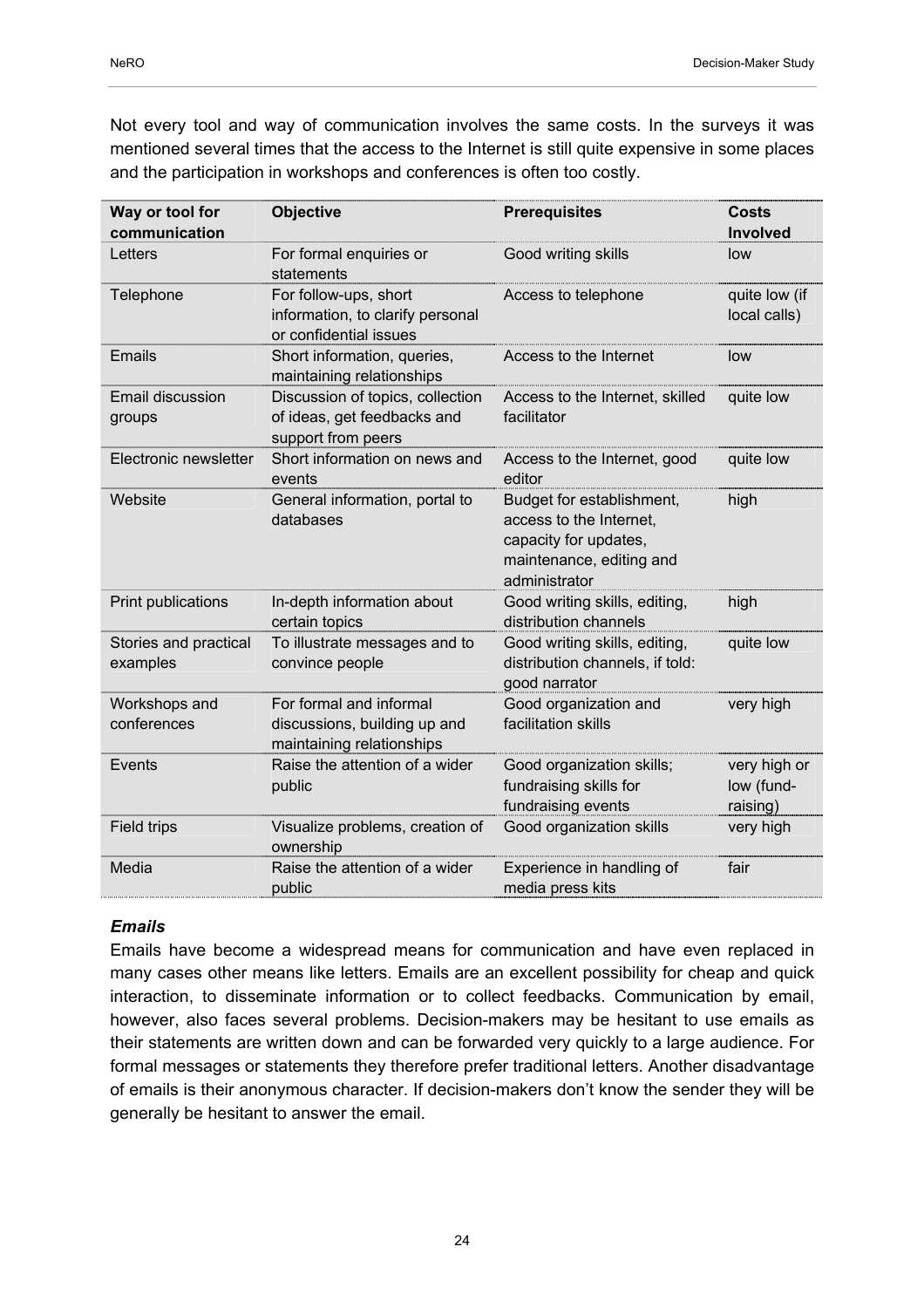Moreover, many people have increasingly difficulties to handle the growing number of emails they receive every day. Spam –promotion emails – flooding the inboxes aggravates this problem. Nevertheless, once a relationship with a decision-maker has been established, emails can be an effective means to stay in direct touch.

For a smooth email correspondence the basic rules of good letter/email writing like a short informative subject line, a short and structured text and a signature with address and phone numbers should be observed.

#### *Email discussion groups*

Many networks also use *email discussion groups* for the communication among their members. Emails are sent to a server that distributes the messages to all subscribed members. In this way everybody who is involved in a network can follow the discussions. A disadvantage of email discussion groups is that they often generate numerous emails that aren't read. For this reason a skilled facilitation of email discussion groups is advisable to ensure discussions of high quality.

In email discussion groups it is quite common that only a few participate very actively. The remaining members – also called lurkers – participate passively by reading the contributions. Nevertheless, also these lurkers play an important role as they might disseminate the outcomes of the discussion for example in face-to–face meetings. Some may also become active participants as soon as they are familiar with the community participating in the discussion group.

In email discussion groups Decision-makers often remain lurkers. They don't participate actively in email discussion groups but rather delegate their support staff to do so. One of the reasons is that in particular government officials are hesitant to participate in electronic discussion fora since their postings are archived and visible. Nevertheless, some decisionmakers follow email discussions passively and keep up-to date in this way. The impact of this passive lurking should not be underestimated.

#### *Websites*

Websites are an effective way to provide information to a large audience. Access to the Internet still grows very rapidly – especially in developing countries – and many people increasingly use the Internet to gather information about various issues, to get information about institutions and organizations, or for shopping. Nevertheless, networks have to consider that Internet access is still not available in many places or very slow.

What is valid for print publications is also true for websites: the information must be provided in an attractive way. The website must have a simple structure, texts have to be written in a concise way, and the content has to be updated regularly. According to the surveys and interviews not updated websites are one of the major problems of networks. Website managers are well advised to keep the information updated and to send reminders to encourage other members of the network to publish information themselves. Websites have become the "business cards" of networks and should be cared for accordingly.

Decision-makers also increasingly use websites to gather information although it is mainly their support staff that does the searching. Many companies nowadays structure their websites according to the needs of their target groups: customers, suppliers, investors, and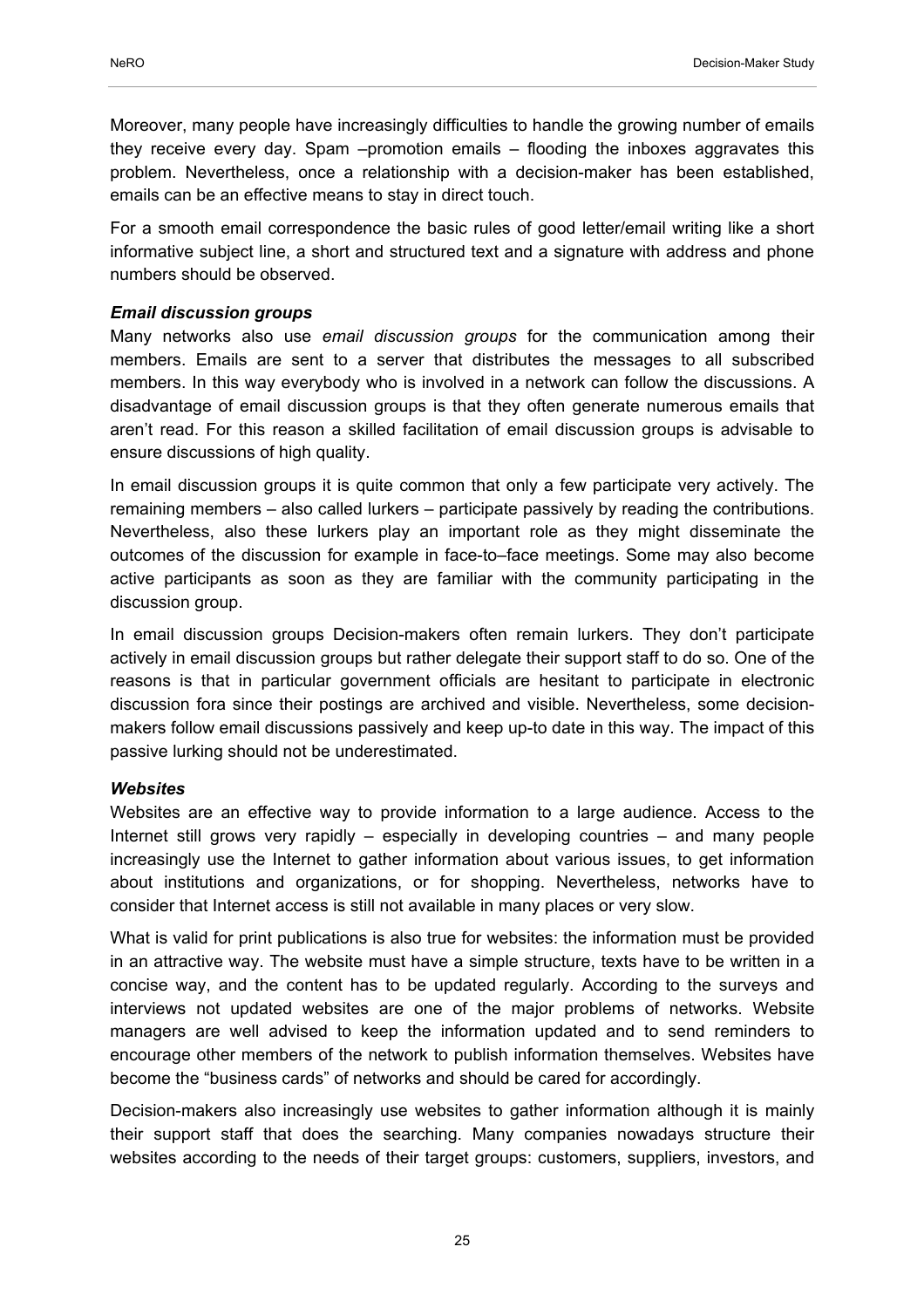media. Networks can help decision-makers to find information more quickly if they provide specific sections on their website that are tailored to the decision-maker's needs.

Some websites have also become portals to powerful databases providing consolidated information for decision-making. Some of these electronic information systems are also referred to as *Clearing House Mechanisms (CHM)* (See Buchholz et al., 2005)*.* They can be defined as systems that serve to discover, collect, advertise, access, and disseminate data and information held by all parties that are involved in an international agreement by using the decentralized capabilities of the Internet. The collected and consolidated data form a common and transparent basis for joint decision-making of the involved parties. Even if decision-makers rarely consult these CHM databases themselves, they often provide important information for their collaborators and support staff. CHMs can therefore, in an indirect way, act as a knowledge basis for decisions taken.

### *Print publications*

Print publications are a widely used format by networks to provide information about their activities. Print publications still enjoy a *high credibility* but the abundance of publications has led to a situation that many aren't read anymore. Still, print publications are a useful way to bring information in more detail to decision-makers. Many decision-makers, however, will not have the time to read lengthy reports. Therefore, it has to be considered that print publications are written in a concise and understandable manner, technical language and abbreviations must be avoided and the text should be illustrated with examples, graphs and pictures.

There are a large variety of print publications: books, reports, fact sheets, brochures, leaflets, policy-briefs, flyers, newsletters, or manuals and guidelines. Decision-makers prefer short documents, brochures, fact sheets, policy-briefs or newsletters that quickly inform them. A good rule of thumb is two pages. Longer reports should always contain an executive summary highlighting the most important messages of the publication.

Finally, it is in many cases recommendable to provide also *electronic versions of publications*, e.g. as PDF-Files that are available for download on a networks' website. This way of dissemination is quite cheap and interested people can download the publications any time.

#### *Workshops and Conferences*

Workshops and conferences can be excellent ways to address decision-makers and to involve them in the activities of a network. For networks, workshops and conferences are a good opportunity to present their ideas to decision-makers. At the same time conferences can also provide a platform where decision-makers can present themselves and their ideas. This opportunity is often an attractive incentive for their participation. An important side effect of workshops and conferences is the possibility to establish new contacts and to approach decision-makers in an informal way.

Time for in-depth discussions at conferences and conference sessions or workshops is often limited due to the large audience. A more effective mechanism to build up relationships and also to get to the level of joint action are stand-alone workshops including a smaller circle of participants. This allows for more intensive interaction and discussion. The participation of decision-makers in workshops of networks makes it possible to explore issues in depth, to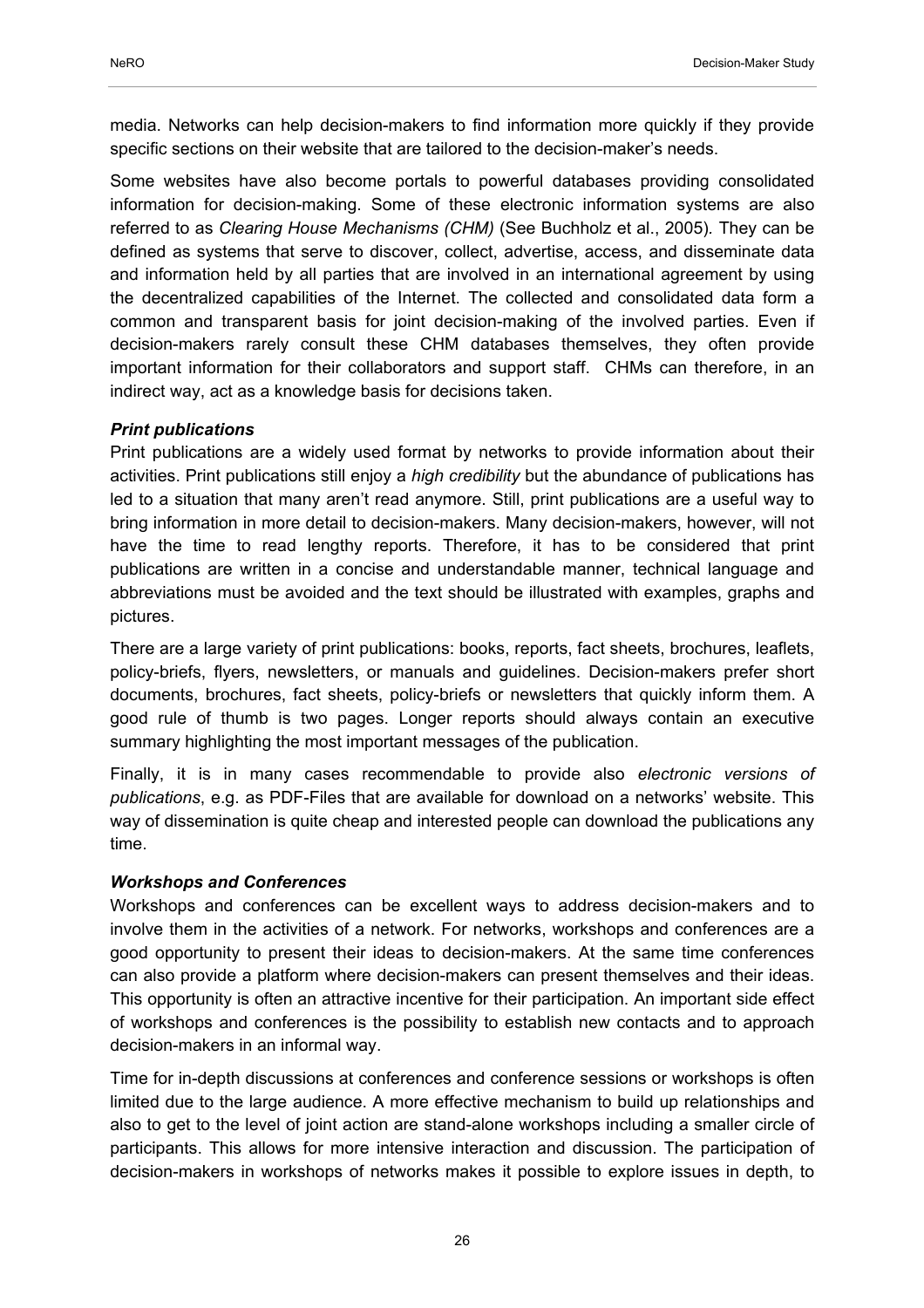work on case studies, and to collect ideas during brainstorming sessions. Last but not least, during smaller workshops participants get to know each other quite well.

#### *Field Trips*

Field trips and excursion are a very effective means to show practical examples of good practices or problems, to raise the awareness and ownership of decision-makers towards the common goal, and to convince them of possible solutions. During field trips decision-makers are confronted directly with reality and no long introductions to the matter are required. In this way field trips often produce quicker results than lengthy discussions or reports.

#### **Example**

Switzerland is a transit country for traffic and the transportation of goods between Northern and Southern Europe. Several highways are crossing the Alps – a very popular and well frequented one is the Gotthard highway. This road is quite steep and curvy, so that heavy trucks are limited to low speeds. Because of that, the Gotthard Highway is prone to heavy traffic jams and frequent congestion. In addition, the trucks are very noisy and pollute the air of the Alpine valleys. A more environmentfriendly and effective alternative exists: transports on the already existing and well-functioning railways. In order to achieve a shift of transportation modes from road to rail, support from the European Commission was necessary. In the decision making process one of the Swiss Federal Councilors invited the European Transport Minister and her team. During a helicopter excursion the Swiss showed the group the narrow valleys and the traffic jams. They made a stop at a narrow passage so everybody could experience the traffic jam with all senses - hear the noise and smell the polluted air. Only after this field trip the European Commission started to understand the scope of problems that results from excessive road transport through the Alps.

#### *Events*

In particular for fundraising an increasingly popular approach to trigger the attention of decision-makers is to organize cultural events like concerts, art exhibitions or performances. The organization of events is therefore another possibility networks should take into consideration to get closer to decision-makers. Events can provide networks with a double benefit: Firstly events offer the opportunity to approach decision-makers in an informal way. Secondly events are also an excellent fundraising opportunity.

## *Practical Examples or Stories*

In many situations, organizations or networks are lacking hard facts or statistical data which prove their impact and influence. Network managers often experience this lack of obvious correlation as a challenge when they have to justify their activities. Stephen Denning, the former Knowledge Management Programme Director of the World Bank faced a similar challenge when he had to convince the decision-makers that the World Bank must improve its knowledge management. He discovered that telling success stories highlighting what knowledge management can achieve is a very effective means to convince decision-makers.

Storytelling can also be an effective way for networks to provide decision-makers with practical insights and examples what they are doing and what they have achieved. For this, networks should systematically collect success stories, write them down and use them to convince decision-makers. Denning argues, that for different situations stories have to be written in a different way and gives many helpful comments how to do this (see e.g. Denning, 2001; 2004).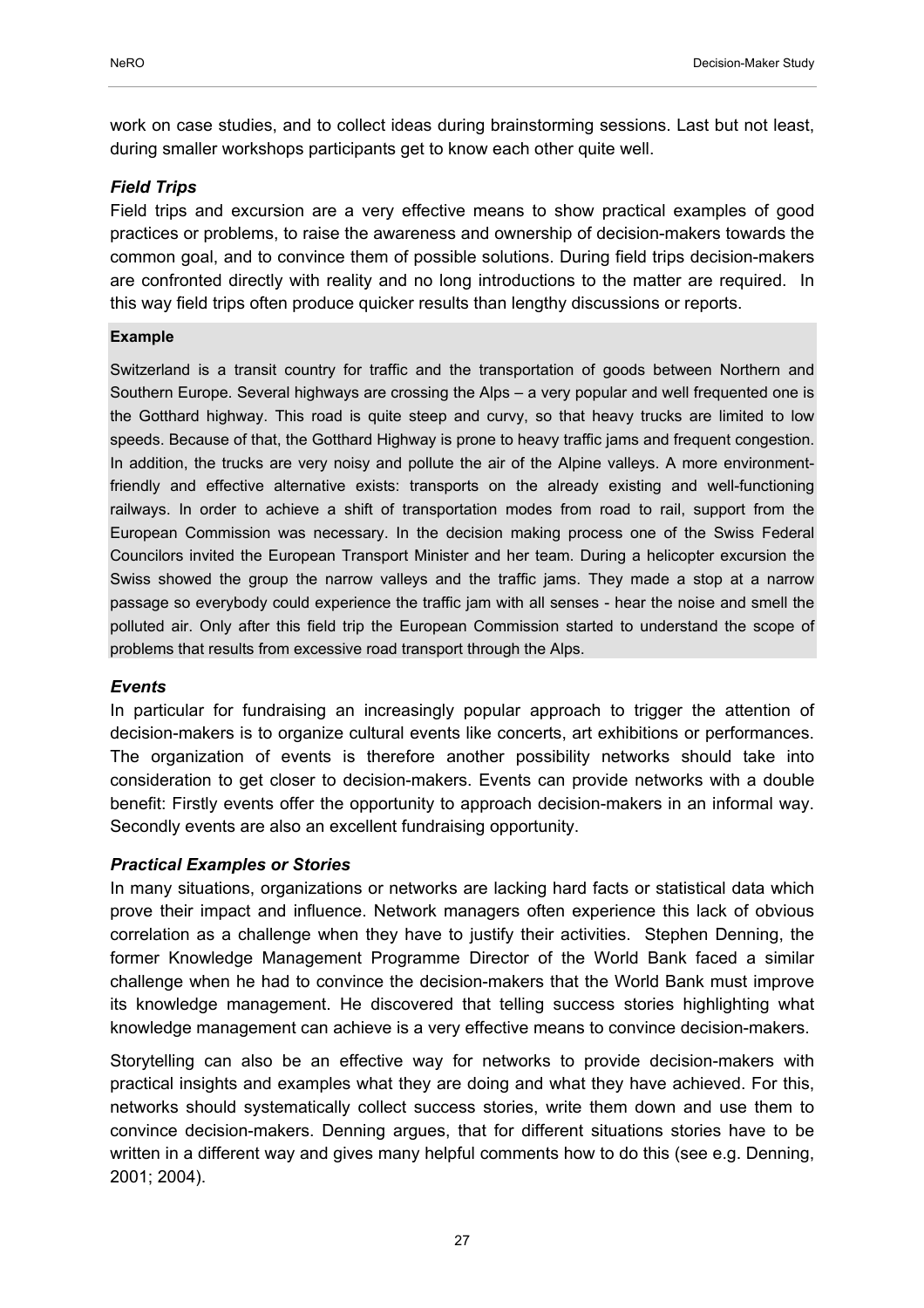#### **Example**

AGUASAN is a community of practice of Swiss professionals working for improved water supply and sanitation in developing countries. Some members have participated regularly in international conferences and presented their practical experience and concrete examples. In various cases they have influenced the international water and sanitation policy and agenda of bilateral and multilateral agencies in development cooperation by storytelling - , even if they haven't done it in an intentional or planned way (See SDC, 2004).

#### *Media*

Television, radio broadcasting and newspapers are very effective means to deliver a message to large audiences, to raise public awareness and to mobilize the population and decision-makers to take action.

Particularly in the case of large disasters the media plays an important role to mobilize the public as the recent example of the Tsunami disaster in Asia in December 2004 shows. In a short time, the whole world was informed about this catastrophe and shocking pictures led to one of the highest volume of charitable donations ever spent for disaster relief.

The flip side of the coin is that networks have to raise the attention of the media first and this can be difficult as many silent catastrophes with no media coverage proof. Instead of organizing mere press conferences it is often more effective to raise media attention by combining a press conference with an event like a workshop, a conference, or an excursion and field trip. Professional media handling, the nurturing of relationships with media professionals, well prepared press releases and statements will further increase the positive impact of media.

The coverage of a networks activities in newspapers, television or radio broadcasts will also be an incentive for decision-makers to participate in these events since it provides them with an opportunity to display their commitment in public. Experienced conference visitors know that attendance at conferences increases sharply as soon as television or radio teams switch on their flood lights and microphones. Good results can also be achieved if networks place an article or even a series of articles in a renowned newspaper that is read by decisionmakers.

## **4.4 Status in Governance Structure**

Most formalized networks have i some kind of governance structure like a board or steering committee, a secretariat, an executive secretary or managing director and consultative committees or working groups. The status of the decision-maker in this governance structure depends on how the network would like to involve him.

If decision-makers are considered as the *target group* that has to be convinced of the mission of a network, classical instruments of advocacy like campaigns, the distribution of flyers, demonstrations, etc. can be applied. The relationship between the network and the decision-maker will be mainly unidirectional from the network to the decision-maker.

The second and often more effective way to involve decision-makers in a network is to consider them as *partners*, to build up and maintain a mutual relationship (See section 4.1 and 4.2.) and to offer them a position in the governance structure of the network. In most cases, decision-makers will not have the time to take over an operational role. Therefore,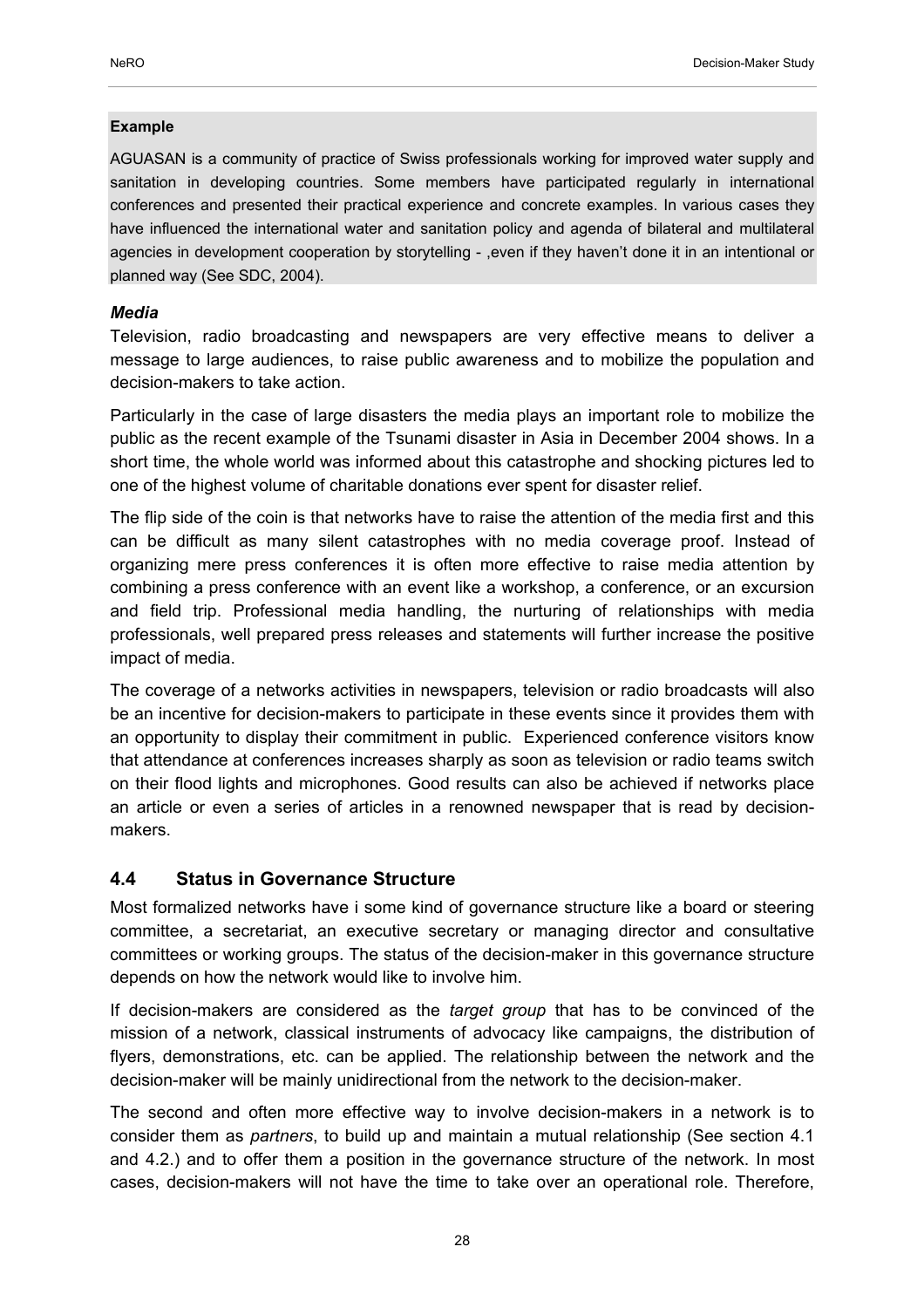decision-makers would rather like to be involved in the network as a member or president of the board, a member of an advisory committee, a member of a committee of patrons or as a resource person.

## **4.5 Challenges**

Networking and involving decision-makers in networks goes along with several challenges that should be considered carefully.

## **4.5.1 Language**

One of the biggest constraints in international networks is language. Nowadays, English has become a widespread and common language in Asia and many other parts of the globe. But only too often it is forgotten that English is not the mother tongue of many people and that many are not able to speak English at all.

If somebody is not very fluent in a foreign language he will be hesitant in discussions and he will have difficulties to express his opinion clearly. He will also abstain from writing letters or emails. In particular in the Asian context people are apprehensive of making mistakes and will therefore refrain from writing something. Potential contributors are not willing to risk loosing their face on a public communication platform.

During the study we came across an example of an electronic information platform in Asia that was set up in English language. The visits to this platform only increased considerably when information was also provided in national languages. The conclusion is clear: international networks that would like to have an impact also on the national and local level have to consider providing information and means for communication like email discussion groups in local languages as well.

## **4.5.2 Power Plays**

Networks might also be confronted with power plays of their members or by decision-makers. So it may happen that somebody will try to push the network in a certain direction, use the network for its own purposes or even sabotage the network by stopping funding or spreading wrong information.

These power plays can't be avoided. Networking practitioners can control these power plays in the following ways:

- Clear definition of responsibilities and decision rules;
- Precise idea of the goal of the network;
- Keeping a good relationship and close contact with decision-makers;
- Proactive management of the network;
- Clear Code of Conduct for Members of the Network;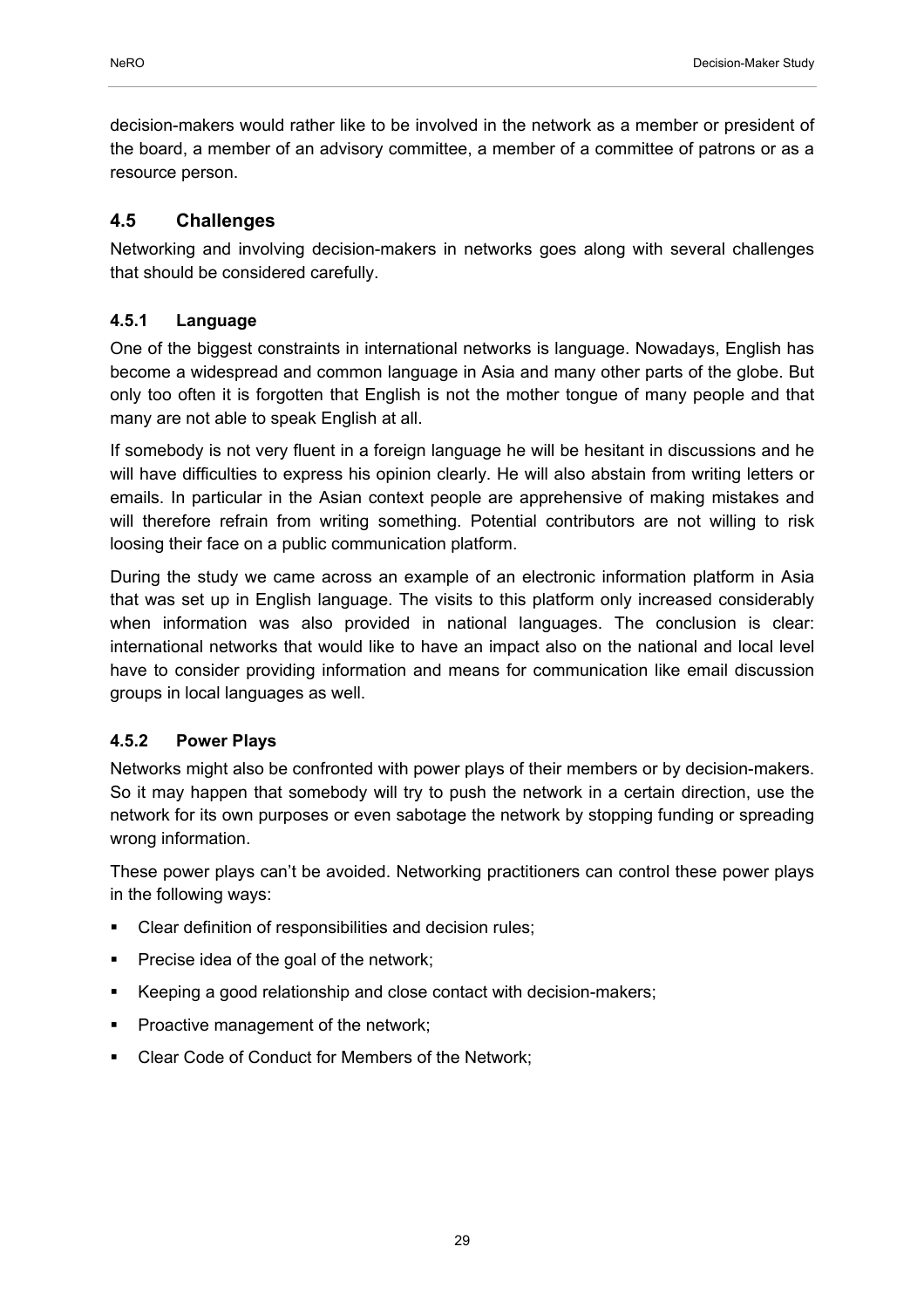#### **4.5.3 Job Rotation**

Decision-makers working in administrations or government institutions change quite often their position because of frequent political changes or a career move. In addition, job rotation is quite common in many organizations, in particular in bilateral or multilateral development organizations.

This is a major challenge for many networks as there is no continuity if their contact persons on the decision making level change frequently. With every change a new relationship has to be built up and the successors have to be informed from scratch about the vision, mission and goals of the network. This regular renewal of contacts can be quite time consuming.

Practical ways to deal with the handing over from one decision-maker to another are:

- A meeting with the decision-maker and his successor to share the most important information. This joint meeting can also help to ensure the commitment of the successor.
- Careful documentation and archiving of working procedures, the activities carried out by the decision-maker, and his contacts.

#### **4.5.4 Cultural Differences**

In particular in international networks encompassing various countries special attention has to be paid to cultural aspects. Often, it is not very convenient to talk about this unpleasant side of networking. Experience shows however, that in particular cultural issues are crucial for the involvement of decision-makers.

#### *Seniority*

In Western corporations the hierarchy has become more flat in the last years and the primacy of senior staff has been reduced. There is even the tendency that younger managers rank higher than senior staff.

In more hierarchical organizations like administrations, bilateral and multilateral organizations seniority is still very important. This is also the case in many Asian countries. Elder people are never to be openly criticized and in particular teachers and professors enjoy a high reputation that has to be respected.

If networks would like to get in touch with senior decision-makers they have to respect this hierarchy and find their way via a messenger. To discuss new ideas or learn from failures the creation of private spaces (See section 4.2) might be a way to cope with the situation. Another way is to find another senior person on peer level who supports the view of the network. To enrich the discussions in a network it might also be helpful to invite an external expert who is not directly linked to the network or the cultural context and who is thinking "out of the box" and offering independent views on relevant issues to the network.

#### *Racism and Social Discrimination*

Networking practitioners have to be aware that they might be exposed to explicit or subliminal racism during their work. In some countries there are also clear demarcations between the different social classes. This can even mean that people from one social class do not talk or work with people from another social class.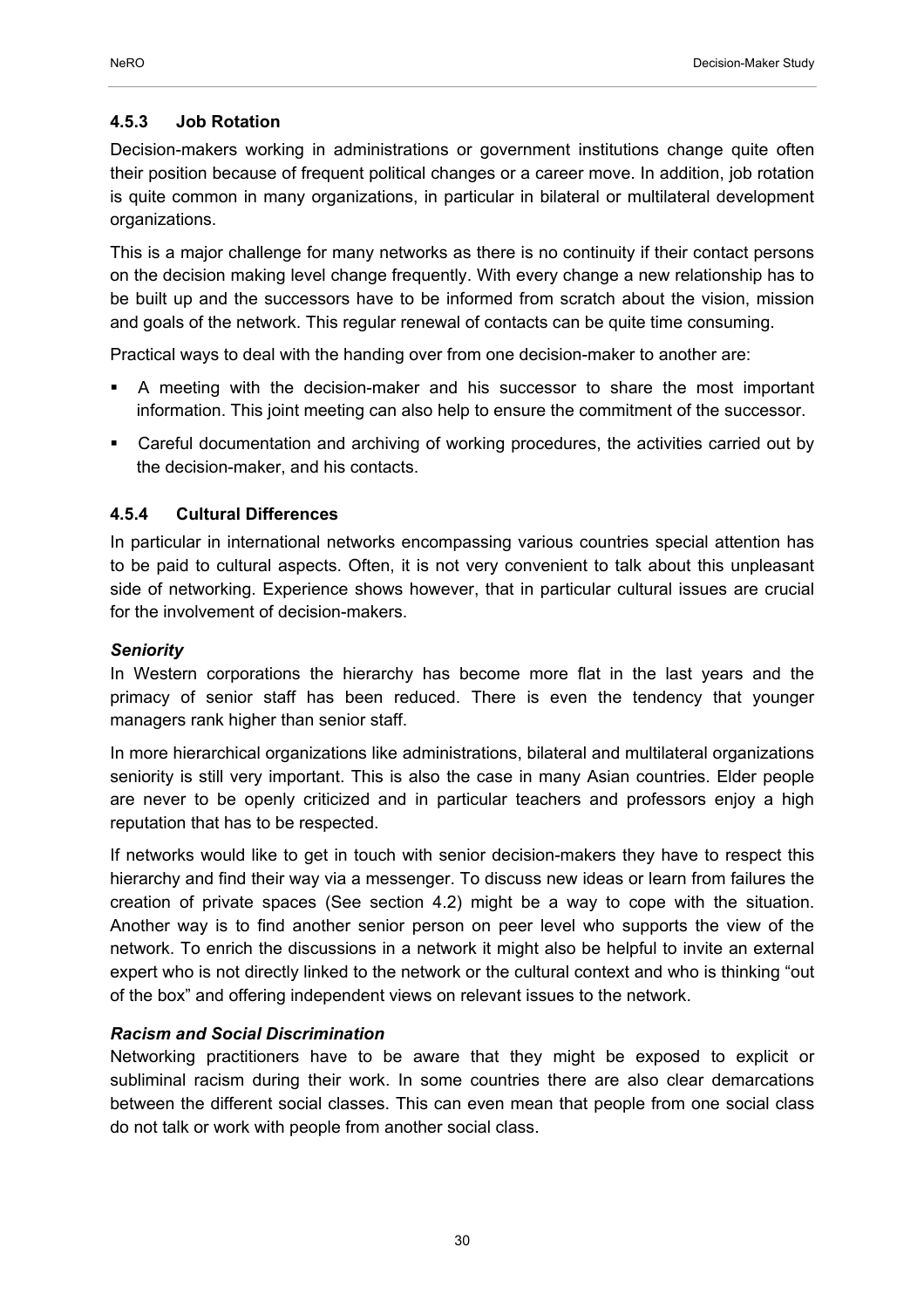Unfortunately, racism and social discrimination may affect the work of a network and also the collaboration with decision-makers. The consequences of this scourge may be that somebody refuses to collaborate, neglects or disrespects members of a network.

## *Feeling of Superiority*

From some international networks it is known that the self-confident perception of some countries does not facilitate the collaboration and exchange in networks on the same level with other countries. Some countries may also consider the issues discussed in the network as not relevant for them. Networks have to deal carefully with this situation and shouldn't blame the non-participating countries. A better way is to stay in touch; to keep the communication channels open, to provide information, and to convince key persons in a sensitive way. Sometimes a political change may be necessary unless outsider countries join the network.

### *Competitive Thinking*

In the private sector competition is an incentive for continuous innovation, efficiency and minimization of risks. In some cases, however, competition can also lead to negative consequences. If networks would like to include decision-makers from the private sector they have to be aware that private companies are working in a very competitive environment. Their self-interest will always have first priority. Nevertheless, several examples show that private companies might want to collaborate with networks or give financial contributions, if the goal and the activities of the network are in line with their overall corporate strategy (See for example Buchholz et al., 2005)

## **4.5.5 Reimbursements**

The respondents of the surveys mentioned that the participation in network meetings, workshops or conferences is often too expensive. How should networks deal with this situation? Should decision-makers being reimbursed for participating in network meetings, workshops or conferences and for other work they do for networks?

Particularly international networks sometimes have to deal with the fact that salaries and living costs vary a lot among the involved countries. It can happen that daily allowances paid to participants of workshops and conferences are higher than their salary. This is even occasionally the case on the level of decision-makers. Reimbursements can create therefore a strong incentive to participate in workshops and conferences and this is not always to the good of the network.

There is no best solution for this problem and every network has to find its own way to fund the participation of network members and decision-makers in meetings, workshops and conferences. Suggestions to deal with this situation are:

- All participants get the same allowances although this might create undesired incentives. In this case the network secretariat has to find funding from donors who support the participation of network members;
- All participants have to find funding for their participation themselves. Experience shows that many participants find ways to fund their participation if they are really interested in the conference or the workshop and if they can expect concrete personal benefit for their work;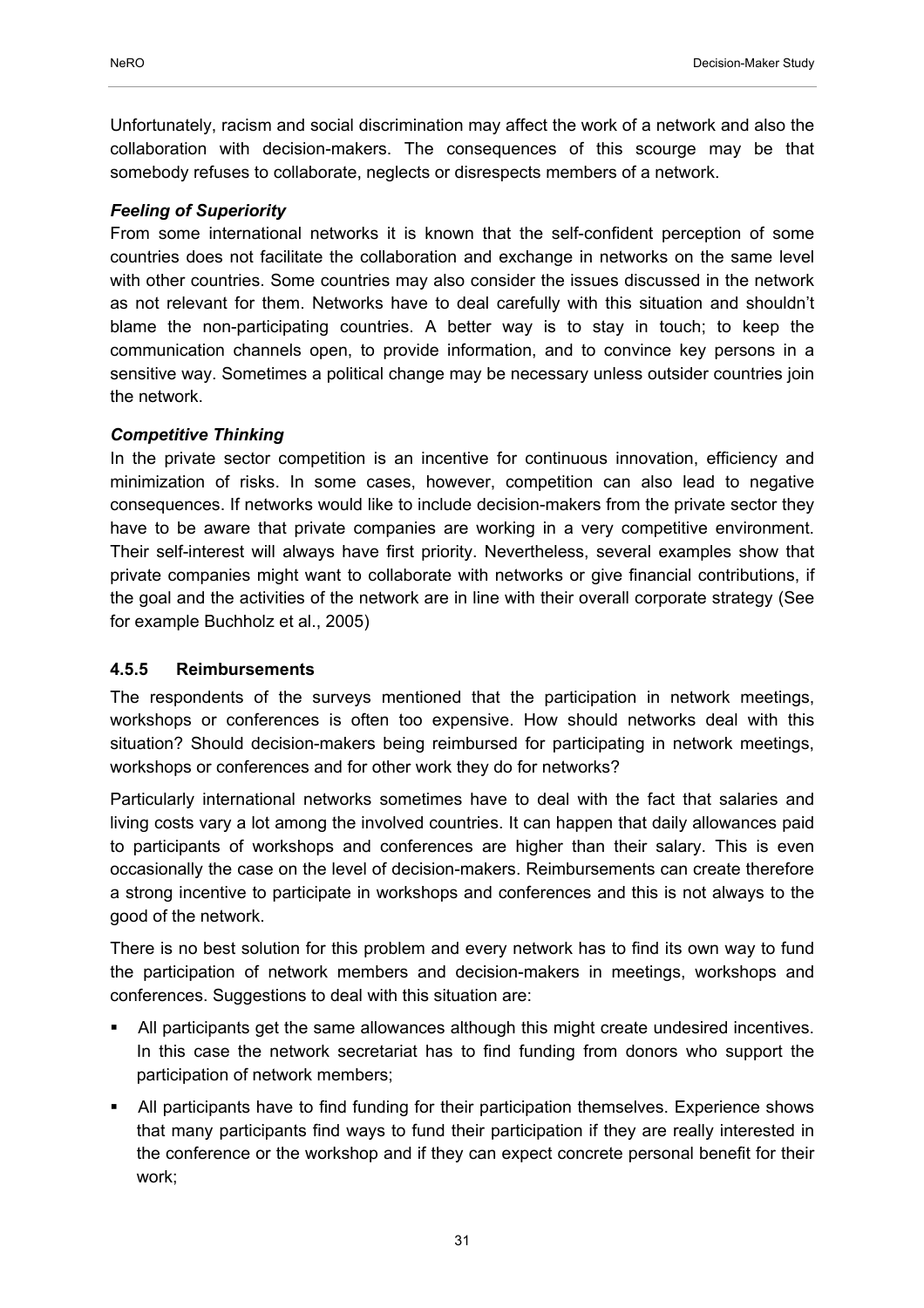- A combined model is chosen whereby the network funds the participation of network members from poorer countries and the network members from richer countries have to fund their participation themselves.
- The secretariat organizes a competition. The interested participants have to hand in a paper and only the participation of the authors of the best papers is funded. This option, however, will not work in most cases with decision-makers.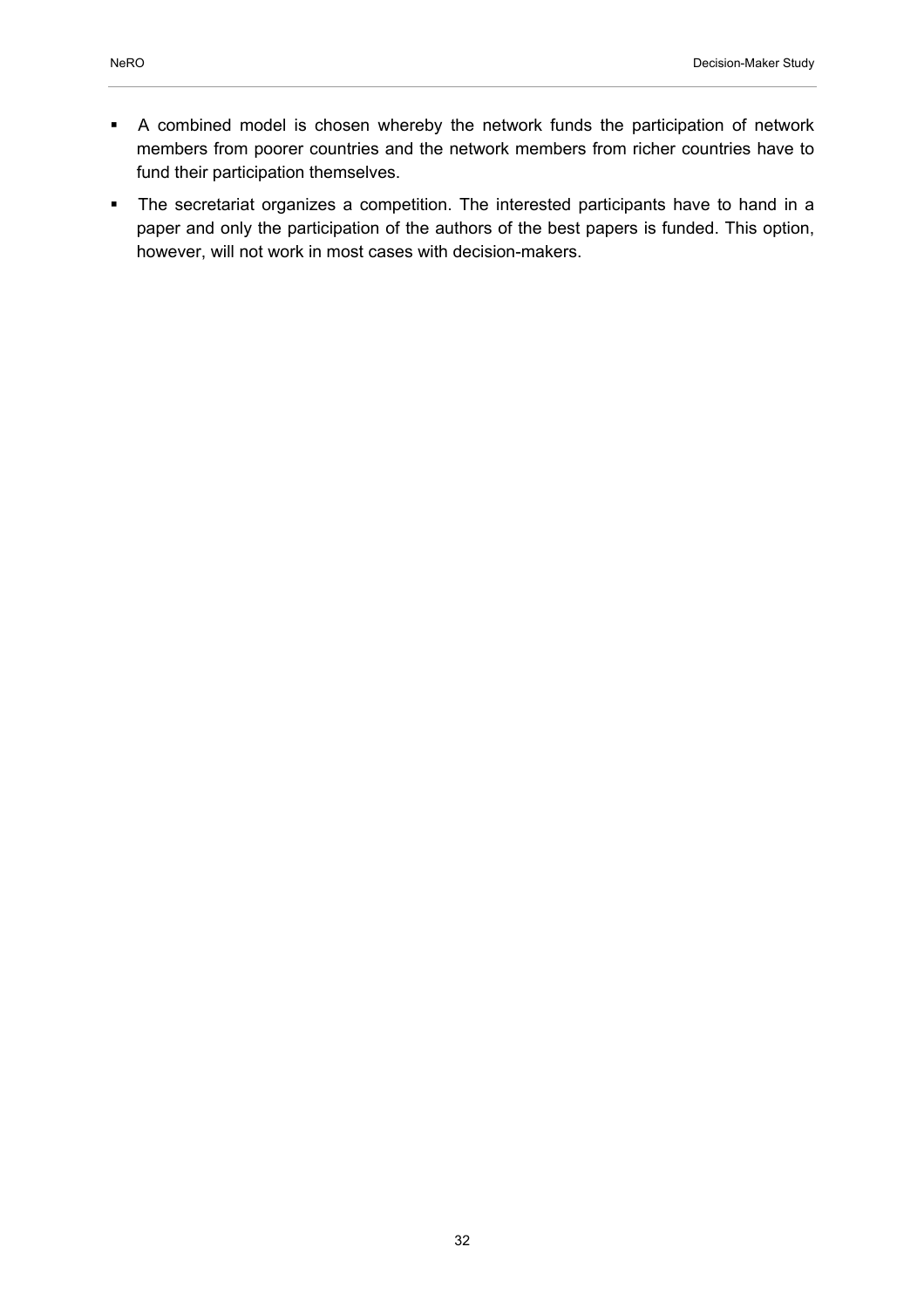## **5 Resources**

### **5.1 Literature**

- Buchholz, Georg et al.: Guide for the Planning, Development and Management of Clearing House Mechanisms (CHM), ASEAN-German Regional Forest Programme. German Agency for Technical Cooperation, 2005.
- Building Advisory Service and Information Network (basin): Networking, basin news, No. 20, 2000.
- Collison, Chris; Parcell, Geoff: Learning to Fly Practical Knowledge Management from Leading and Learning Organisations. Chichester, Capstone, 2004.
- Creech, Heather; Williard, Terry: Strategic Intentions: Managing Knowledge Networks for Sustainable Development. Winnipeg: International Institute for Sustainable Development, 2001.
- Denning, Stephen: Squirrel Inc. A Fable of Leadership through Storytelling. San Francisco: Jossey-Bass, 2004.
- Denning, Stephen: The Springboard How Storytelling Ignites Action in Knowledge-Era Organizations. Boston: Butterworth-Heinemann, 2001.
- Malik, Fredmund: Managing Performing Living Effective Management for a New Era. München, DVA, 2003.
- SDC (Ed.): AGUASAN Learning from a Remarkable Community of Practice Final Report. 2004.
- Skat Foundation (Ed.): International Networks for Knowledge Sharing Lessons Learnt? St. Gallen (Switzerland), 2004.
- Starkey, Paul: Networking for Development. London: International Forum for Rural Transport and Development, 1997.

## **5.2 Weblinks**

Website of the Knowledge Management for Development Community of Practice www.km4dev.org

Networks Page of the International Institute for Sustainable Development http://www.iisd.org/networks/

Skat Foundation – Foundation Promoting Knowledge Sharing in Development Cooperation www.skat-foundation.org

Bellanet – Resource Centre Supporting Collaboration in the Development Community www.bellanet.org

SurveyMonkey.com – an Internet based tool to conduct surveys www.surveymonkey.com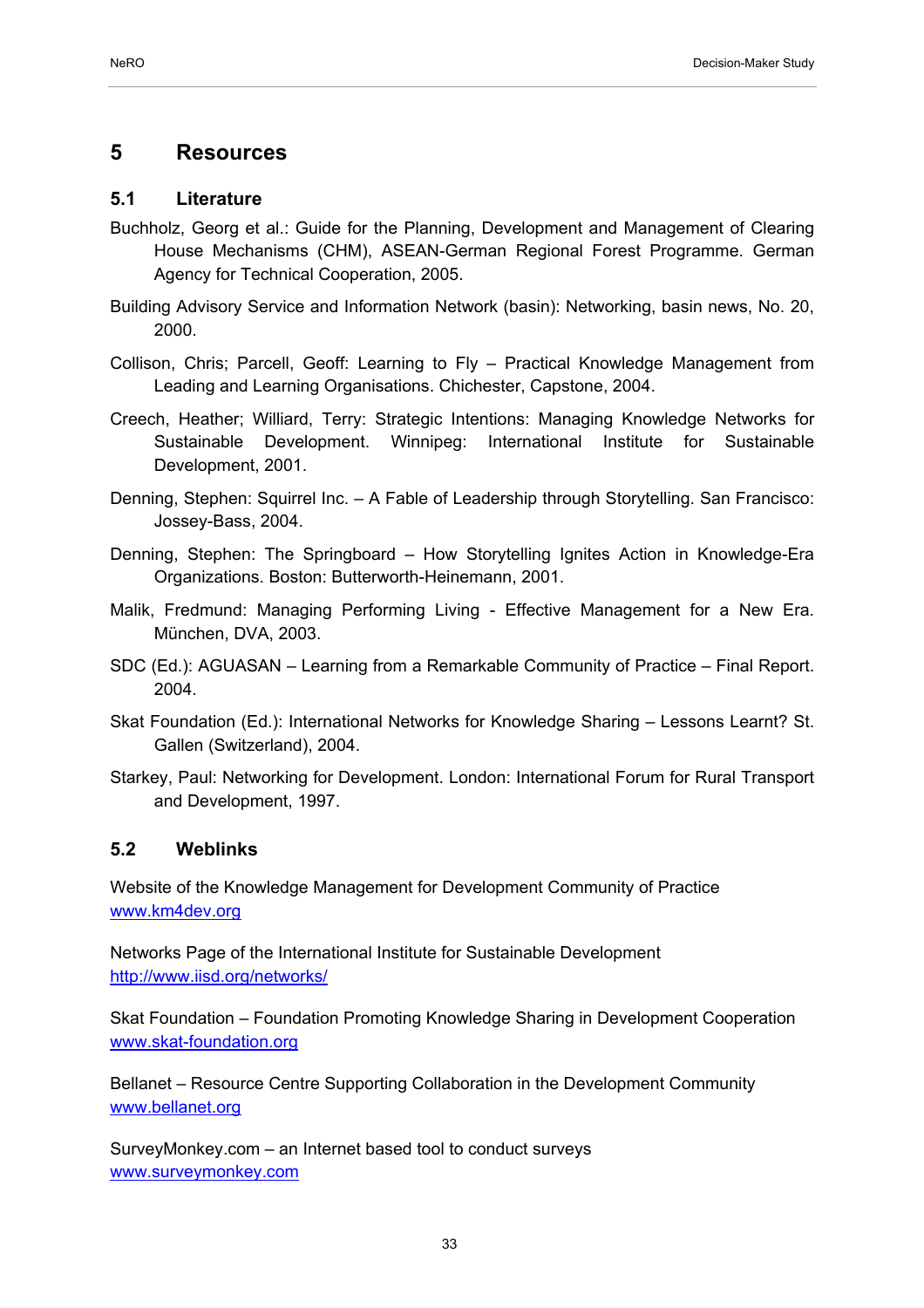# **6 Appendix**

## **6.1 Surveys and Interviews**

For the study four interviews with network managers and decision-makers were conducted. On the sidelines of one of the meetings of the Southeast Asian Fisheries Development Centre (SEAFDEC) and the ASEAN Genetically Modified Food Testing Network questionnaires were distributed to the participants to get more insights about the involvement of decision-makers. The interviews and the two surveys helped very much to understand how decision-makers can be involved in networks and added many valuable insights to the study.

## **6.1.1 Surveys**

| <b>Name</b>                       | <b>Southeast Asian Fisheries Development Centre</b>                                                                                                                                                                                                                                                                                                                                                                                                                       |
|-----------------------------------|---------------------------------------------------------------------------------------------------------------------------------------------------------------------------------------------------------------------------------------------------------------------------------------------------------------------------------------------------------------------------------------------------------------------------------------------------------------------------|
| <b>Short Name</b>                 | <b>SEAFDEC</b>                                                                                                                                                                                                                                                                                                                                                                                                                                                            |
| Website                           | www.seafdec.org                                                                                                                                                                                                                                                                                                                                                                                                                                                           |
| Agreement /<br><b>Initiative</b>  | Autonomous intergovernmental body established as a regional treaty organization                                                                                                                                                                                                                                                                                                                                                                                           |
| Goal                              | Promotion of fisheries development in Southeast Asia.                                                                                                                                                                                                                                                                                                                                                                                                                     |
| <b>Objectives</b>                 | Develop the fishery potentials in the region through training, research and<br>information services to improve the food supply by rational utilization and<br>development of the fisheries resources.                                                                                                                                                                                                                                                                     |
| Services and<br><b>Activities</b> | Website containing general information, web links, news section, publications,<br>announcement of workshops, conferences, events; various activities and<br>programs                                                                                                                                                                                                                                                                                                      |
| <b>Member</b><br><b>Countries</b> | Brunei Darussalam, Cambodia, Indonesia, Japan, Laos, Malaysia, Myanmar,<br>Philippines, Singapore, Thailand, Vietnam                                                                                                                                                                                                                                                                                                                                                      |
| <b>Structure</b>                  | Council of Directors, policy-making body to provide directives and guidance on<br>activities of the Center; Secretariat as its administrative arm; four technical<br>Departments: Training Department (TD), Marine Fisheries Research Department<br>(MFRD), Aquaculture Department (AQD), Marine Fishery Resources Development<br>and Management Department (MFRDMD);<br>National coordinator to coordinate issues and activities with SEAFDEC and within<br>the country. |
|                                   | Connection with Autonomous intersevernmental hody ostablished as a regional tracty erganization:                                                                                                                                                                                                                                                                                                                                                                          |

Cooperation with Autonomous intergovernmental body established as a regional treaty organization; **other Institutions**  Close collaboration with member countries.

At a meeting of the Southeast Asian Fisheries Development Centre (SEAFDEC) in December 2004 questionnaires were handed out to the participants. 24 questionnaires were completed, one third by decision-makers.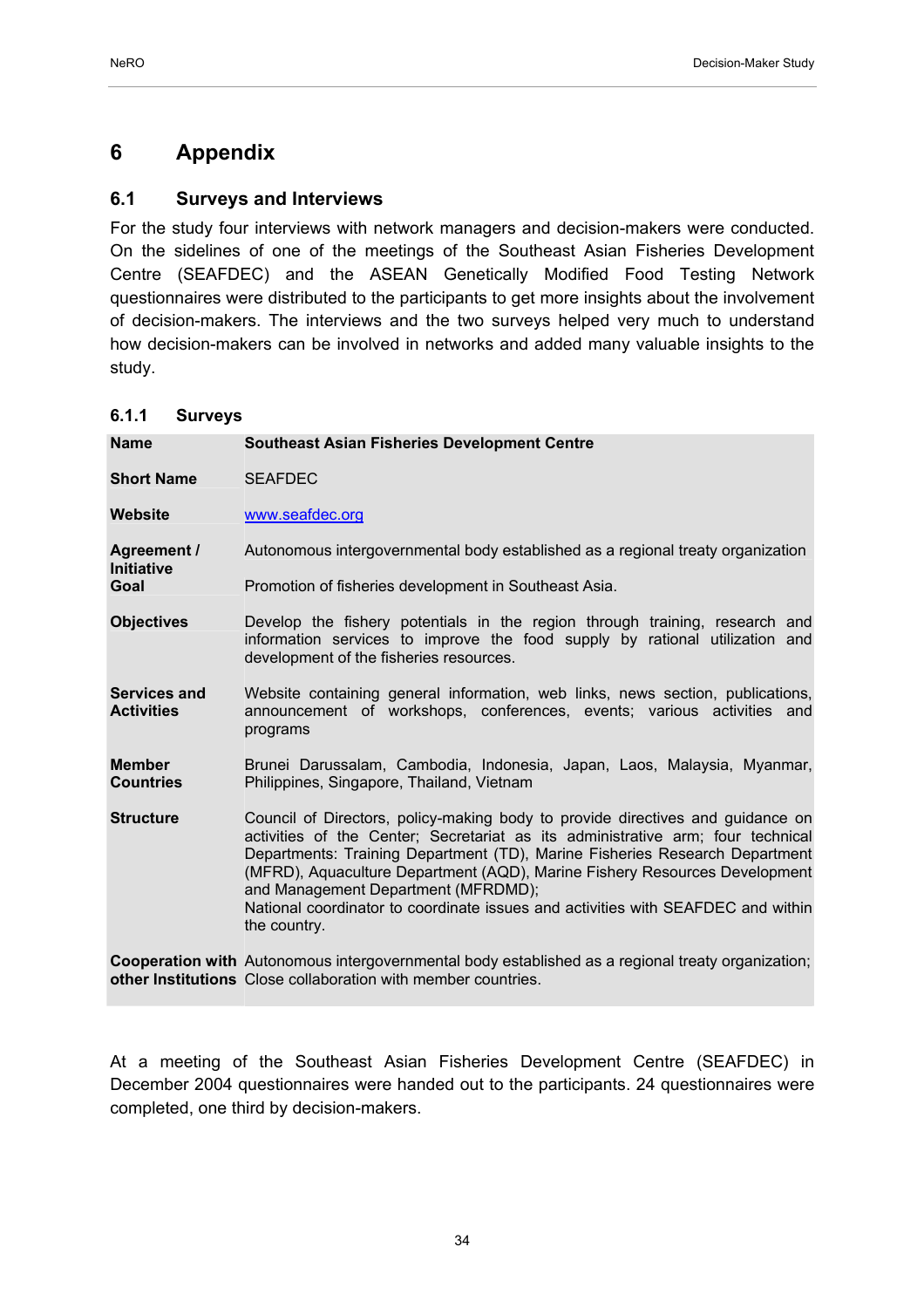| <b>Name</b>                                                                                   | <b>ASEAN Genetically Modified Food Testing Network</b>                                                                                                                                                                                                                                                                                                                                                                                                                                                                                                                                                                                                                                                                                                                                                                                                                                                                                                                                                     |
|-----------------------------------------------------------------------------------------------|------------------------------------------------------------------------------------------------------------------------------------------------------------------------------------------------------------------------------------------------------------------------------------------------------------------------------------------------------------------------------------------------------------------------------------------------------------------------------------------------------------------------------------------------------------------------------------------------------------------------------------------------------------------------------------------------------------------------------------------------------------------------------------------------------------------------------------------------------------------------------------------------------------------------------------------------------------------------------------------------------------|
| <b>Short Name</b><br>Website<br><b>Agreement /</b><br>Initiative<br>Goal<br><b>Objectives</b> | <b>ASEAN GMF Testing Network</b><br><b>Under development</b><br>The Work Plan of the ASEAN Genetically Food Testing Network<br>Update the current status of GMO regulations and current capabilities of<br>testing and level of expertise in ASEAN Member Countries.<br>Establish reference methods and reference materials for use in GM food<br>testing in ASEAN which should be validated and internationally<br>recognized;                                                                                                                                                                                                                                                                                                                                                                                                                                                                                                                                                                            |
| Services and<br><b>Activities</b>                                                             | Conduct of training programme based on sharing of resources and<br>exchange of expertise within ASEAN as well as with external agencies.<br>1. Update the current status of GMOs regulatory systems and GM testing<br>capabilities, and expertise in ASEAN Member Countries;<br>2. Collate and publish a compendium of analytical methods (validated and un-<br>validated), related expertise and GM testing laboratories providing services in<br>ASEAN;<br>3. Establish guidelines for methods validation and proficiency testing in<br>accordance with internationally accepted performance criteria for validation;<br>4. Establish a depository for reference materials for use as positive and negative<br>samples in quality control and methods validation;<br>5. Establish a molecular register which contains sufficient molecular detail for the<br>purposes of GMO testing in ASEAN;<br>6. Plan and organize training workshops and exchange programmes to address<br>technical needs in ASEAN |
| <b>Member</b><br><b>Countries</b><br><b>Structure</b>                                         | Brunei Darussalam, Cambodia, Indonesia, Lao PDR, Malaysia, Myanmar, The<br>Philippines, Singapore, Thailand and Vietnam.<br>Lead Country is Singapore; Hosting of Meetings is rotated among Member<br>Countries.                                                                                                                                                                                                                                                                                                                                                                                                                                                                                                                                                                                                                                                                                                                                                                                           |
|                                                                                               | Cooperation with Genetic Modification Advisory Committee (GMAC) Singapore, Veterinary Public<br>other Institutions Health Centre of Singapore,                                                                                                                                                                                                                                                                                                                                                                                                                                                                                                                                                                                                                                                                                                                                                                                                                                                             |

At a meeting of the Genetically Modified Food Testing Network questionnaires were handed out to the participants. 10 questionnaires were completed.

#### **6.1.2 Interviews**

Six interviews were held with the following persons working in the Bureau for Resources Development at the ASEAN Secretariat:

- ADR Raman Letchumanan, Head of the Environment Unit
- **Dr. Puji Pujiono, Expert on Disaster Management**
- Adelina Kamal, Senior Officer, Head of the Haze Unit
- Wendy Yap, Senior Officer, Environment Unit, Manager of various networks
- Dr. Azmi Mat Akhir, Director of Bureau for Resources Development
- Dr. Somsak Pipoppinyo, Head of Natural Resources Unit

The interviews added valuable insights to this study.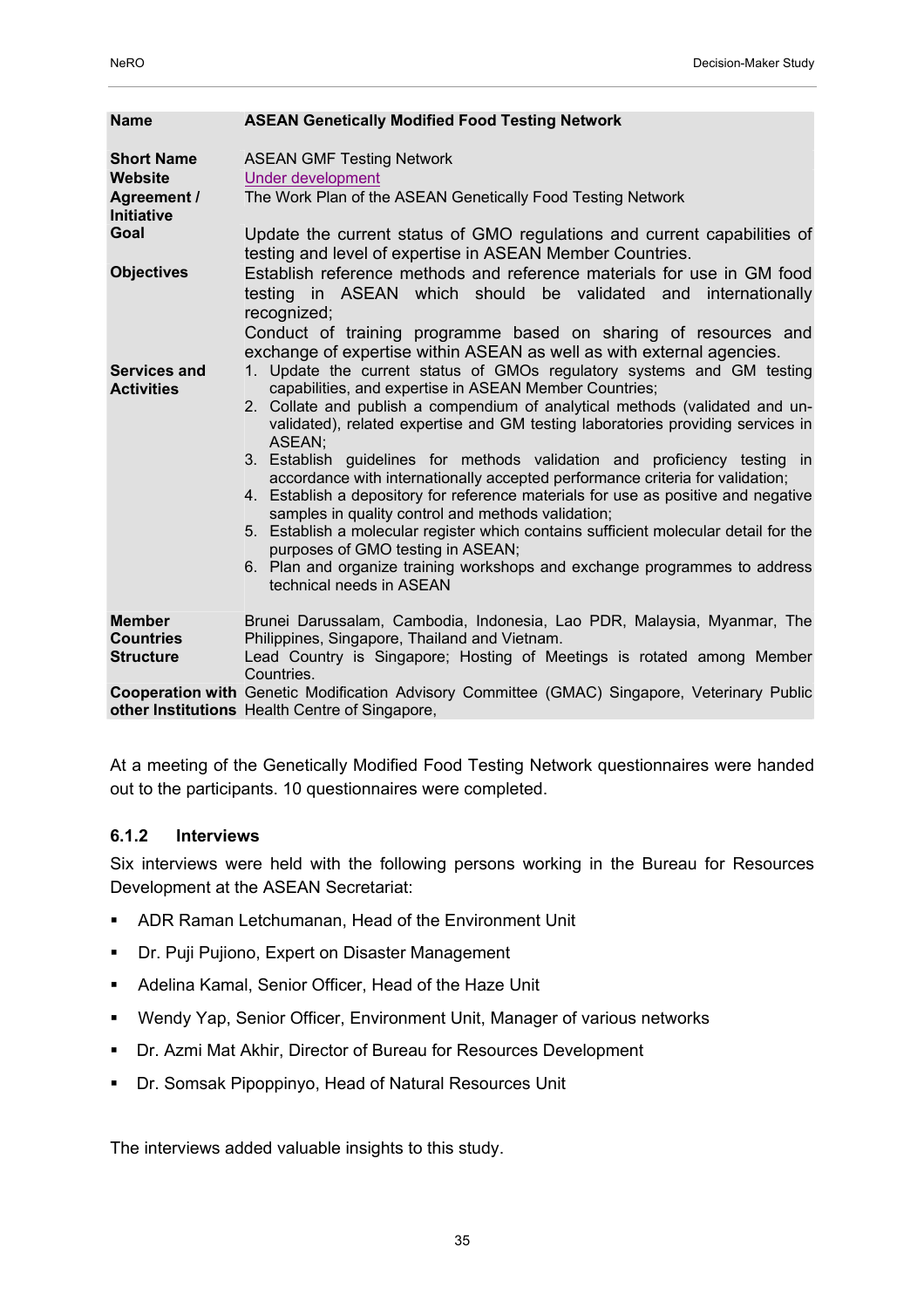#### **6.1.3 Summary of the Surveys and Interviews**

The first step to be involved in a network is to become aware that this network exists. A majority of the respondents in the survey and the interviewees answered that they come across networks at meetings, workshops or discussions, whereas flyers and brochures are less important. Obviously, word-of-mouth recommendation is an effective way to raise attention for networks. Several respondents also stated that their superior has assigned them to join the network.

#### *Motivation to Join a Network*

Why do decision-makers and their collaborators join a network? The views differ. For the decision-makers the following points are crucial for an active participation of network members:

- The network should be in line with the overall vision of a region;
- **The network should be organized in a transparent way;**
- Members should know each other beforehand and be like-minded;
- Members should participate actively;
- The provided information on the website and databases should be relevant for the practical work, complete, updated regularly, accessible at any time and presented in a user-friendly way;
- The secretariat or network members should answer questions quickly.

The stakeholders and collaborators of decision-makers mentioned in particular the following points as important for an active participation:

- Information should be useful and concise including necessary links;
- Information should be provided in a user friendly way so that it can be accessed and easily retrieved any time;
- **Latest information should be available and reminders for updates should be sent;**
- Discussions in the network should be encouraging and motivating;
- **Decision-makers should communicate regularly with other members and reply;**
- **-** Decision-makers should know their responsibilities.

#### *Involvement of Decision-makers*

How should decision-makers be practically involved in formal networks? Most stakeholders and collaborators of decision-makers agreed that the decision maker should be directly involved in the network. The answers of decision-makers, however, are fifty-fifty. The reason for these ambiguous results might be that the relevant question is not whether but *how* decision-makers are involved.

In an interview we got the feedback that decision-makers are seldom directly involved in networking because they don't have time. Decision-makers also often lack specific knowledge to participate actively in networks. This might also be one of the reasons why in particular government officials are hesitant to participate in electronic discussion fora since their postings are archived and visible. In particular when the public sees their comments no participation can be expected.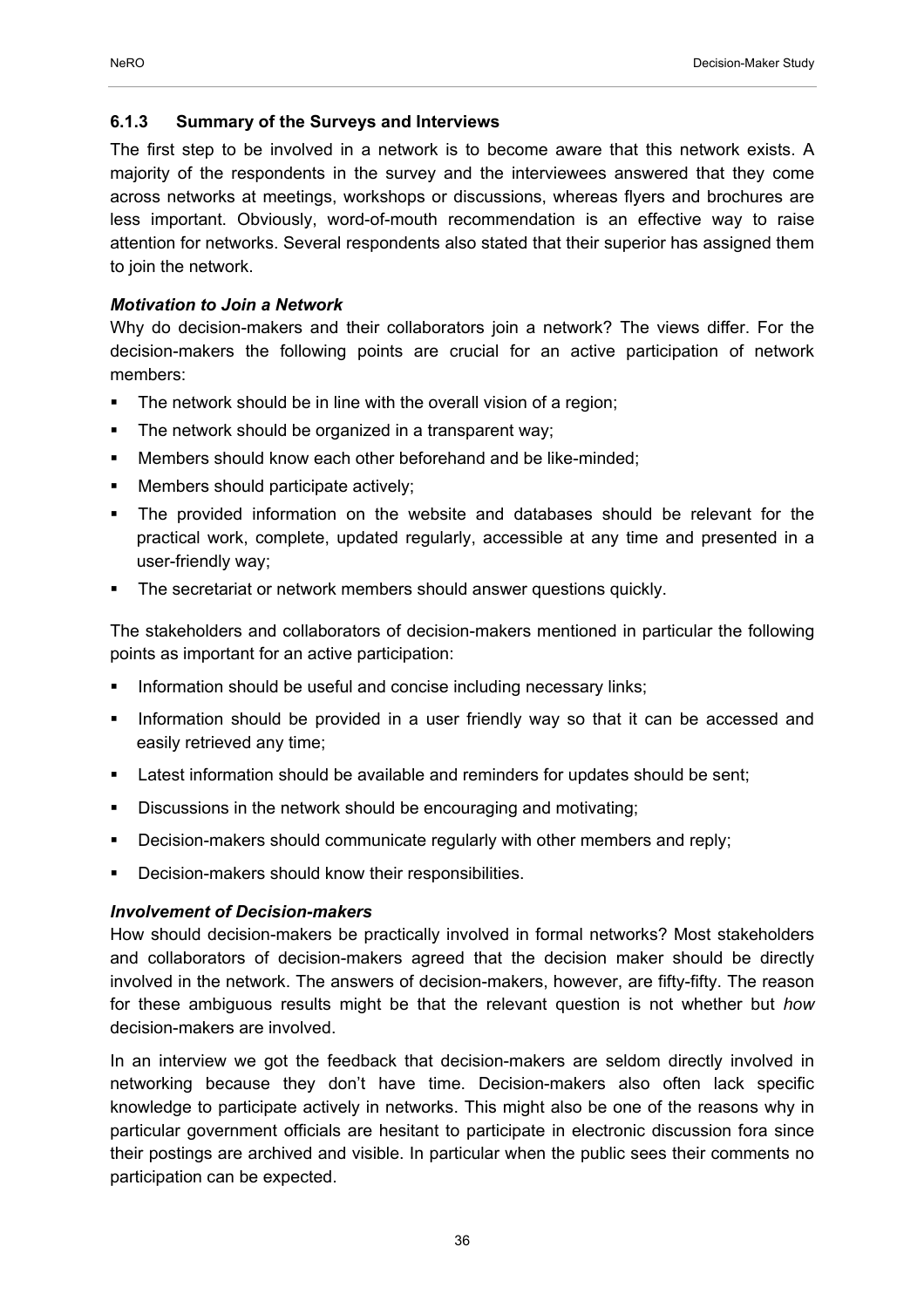Nevertheless, it is a common practice of decision-makers to follow email discussions *passively*. In this way they can keep up-to-date to some extent. Once a relationship to network members is established decision-makers are also willing to give feedback to enquiries by email – also when sent to them directly. If decision-makers would like to be more present in networks they act mainly through their desk officers.

#### *Tools and Ways for Communication*

The new information and communication technologies have become a familiar tool for communication, information and knowledge sharing in networks. Yet the surveys and interviews have shown that the application of these tools is *not without pitfalls*. It starts with the challenge that for several respondents Internet access is not available in the office, access to websites is too slow or Internet services just too expensive.

Nowadays most networks offer a wealth of information on their *website*. To present this information in a user-friendly way, however, is not that easy. During our study we consulted several websites and we sometimes noted that access speed was to low. In addition, the navigation of some websites was confusing, the information not concise or not up-to-date. This impression is confirmed by the interviews and the surveys. Many perceive it as a major challenge to keep a website up-to-date. This might also be the reason why the importance of a skilled and neutral moderator and editor of a website was emphasized several times. This moderator should as well remind members to update their information.

The results of the surveys and interviews show that there is *no best way to communicate* in networks. The way or tool for communication has to be chosen according to the objectives, the circumstances of the communication and the nature of the relationship. *Emails*, for example, have become a widespread means for informal and quick communication. Most respondents would like to meet members of a network in advance before they use email for communication. Once a contact is established also decision-makers indicated that they are willing to give feedbacks by email in short time. This shows that a trustful relationship has to be built before a smooth communication via email is possible.

*Email discussion groups* are a specific way for interaction and to discuss certain issues in a more intensive way. The survey and the interviews have confirmed that a skilled and neutral moderator is necessary for the facilitation of email discussion groups. As someone stated in the interviews: communication in email discussion groups without facilitation does not work!

Nevertheless, *face-to-face meetings* remain important as they help creating the necessary trust for virtual email communication. Workshops and conferences are also a more promising way to involve decision-makers directly in discussions.

As a successful way to *enrich discussions* in networks it was suggested to invite selected external experts who think "out of the box" on an ad hoc basis and offer independent views on relevant issues to the network.

We got no clear answer what an *appropriate frequency of communication and interaction* is. Again this might depend on the way of communication. One conference or workshop a year might be enough whereas email communication should take place at least one to five times a month. For a coordination committee of a network it might be necessary to meet face-to-face about three or four times a year.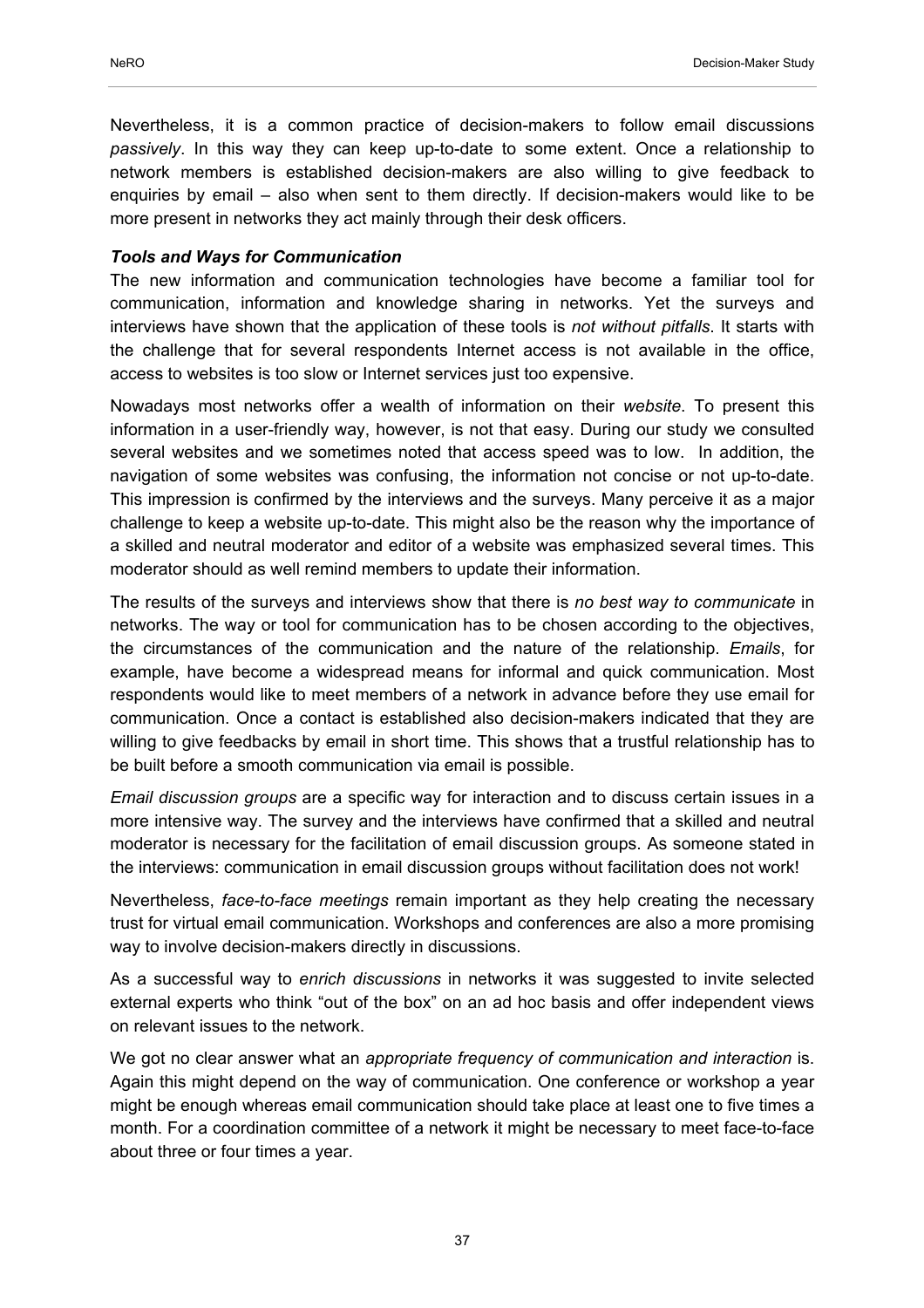#### *Networks have to Provide an Added Value*

Last but not least many respondents underlined that they are only interested in networks if they get a *benefit or added value*. Decision-makers as well as their collaborators stated that they have sometimes difficulties to obtain useful data, relevant information or the most recent news.

Bridging this gap is according to the majority of the respondents' one of the most important tasks of networks. They appreciate science-based information of high quality that is provided at best in regularly updated and easily accessible databases. In addition, they are interested in newsletters and relevant updates.

## **6.2 Electronic Survey**

### **6.2.1 About the Survey**

In order to collect insights about networking from decision-makers, their collaborators and stakeholders an electronic survey was carried out.

### *Addressees of Questionnaire*

The following groups were invited to answer the electronic survey:

- Members of the KM4Dev community (581 registered members);
- Members of the NeRO community (37 members);
- Selected professionals of the Swiss Development Cooperation who are interested in networks (16 professionals);
- Selected decision-makers and professionals working in or with the ASEAN secretariat.

#### *Electronic Survey Tool*

For the electronic survey a common and reliable Internet based survey tool provided by the company SurveyMonkey (www.surveymonkey.com) was chosen.

#### *Response Rate*

Even if the feedback about the quality of the electronic questionnaire was positive we got only 31 responses. One explanation is the generally very low response rate of surveys. That is especially the case for electronic surveys. However, through the electronic survey we also received feedbacks not only explaining partially the low response rates, but also giving interesting insights into the thinking of decision-makers and their collaborators as well as in cultural habits.

Some respondents were unfamiliar with electronic surveys and therefore hesitant to fill in the questionnaire. Another issue was the confidentiality of the survey. Some decision-makers were concerned that their answers will not be treated in a confidential way and somewhere published on the Internet. Interesting enough, also the name of the Internet Company – SurveyMonkey – led to confusion. It is not unusual that Internet companies or Internet services have funny or strange names. When we started the survey we didn't think about this. Some respondents, however, were unsettled by the name and they were not sure whether they can trust an electronic survey on a website called "SurveyMonkey". The fact that a monkey is an animal that is associated with various and ambiguous meanings in different cultures might also have influenced the reaction of the respondents.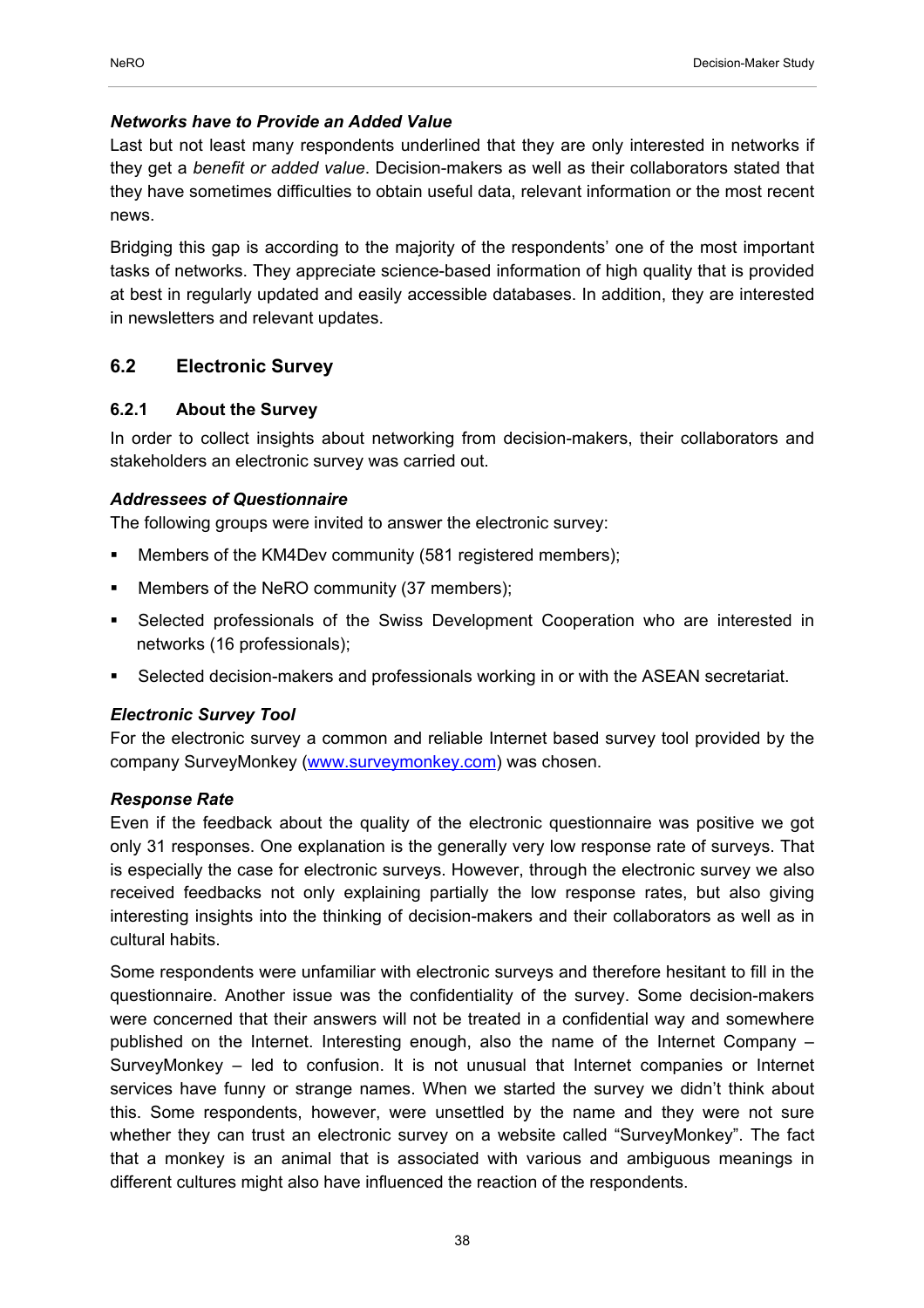#### *Explanatory Power*

Often there are not enough answers to draw significant conclusions and the results of the survey should not be over interpreted. There may also be a bias in the answers. There may be, for example, no demand for chat rooms, as some respondents just didn't have experience with this way of communication.

Nevertheless, most answers confirmed the insights from the literature review and gave a couple of ideas and hints about the involvement of decision-makers in networks. Some respondents also added comments to their answers that confirm in most cases the general statistics.

### *Nature of respondents*

Most of the respondents are members in one or several networks. A majority works in international organizations and is involved mainly in administration, research and development.

About 80 percent of the respondents are from the KM4Dev community. Only 6 members of the NeRO community – basically the community behind the NeRO project! – answered the questionnaire. Obviously, in particular these two groups are interested in networking and also have the time to fill in questionnaires. A couple of respondents are also from bilateral and multi-lateral development and donor organizations.

## **6.2.2 Summary of Electronic Survey**

The two most important reasons for joining a network are clearly the personal interest of the respondents and to get access to information and know-how. Important was also the wish to expand the personal network.

The most important objectives of the respondents' networks are the provision of information and expertise and collaboration to solve problems. The respondents do not consider networks as service organizations as this point was mentioned in few cases only. The reason for these answers might be that a majority of the respondents are members of the KM4Dev community, a loosely structured community of practice moderated by Bellanet (www.bellanet.org) but without a strong secretariat. The networks among ASEAN countries analyzed by this study, however, rely more on a strong secretariat.

In most cases, the participation of the respondents in networks is in line with their personal job description or terms of reference of the organization they work for. This indicates clearly that people do participate in networks not only because of their personal interest but because these networks contribute to their actual work. This is also confirmed by the fact that 95 percent of the respondents answered that they get a positive impact on their work from the networks they are involved in. Without over-stretching the results the reverse can be drawn that they wouldn't participate if they don't get a positive return.

The most significant positive impacts of networks for the work of the respondents are to obtain useful information and news, to meet people and to increase the collaboration with others to solve problems. Several respondents also answered that they use the network to validate, reflect on and test ideas.

Communication is the lifeblood of networks. In the electronic survey clearly face-to-face meetings, workshops and conferences, mailing lists and electronic discussion forums are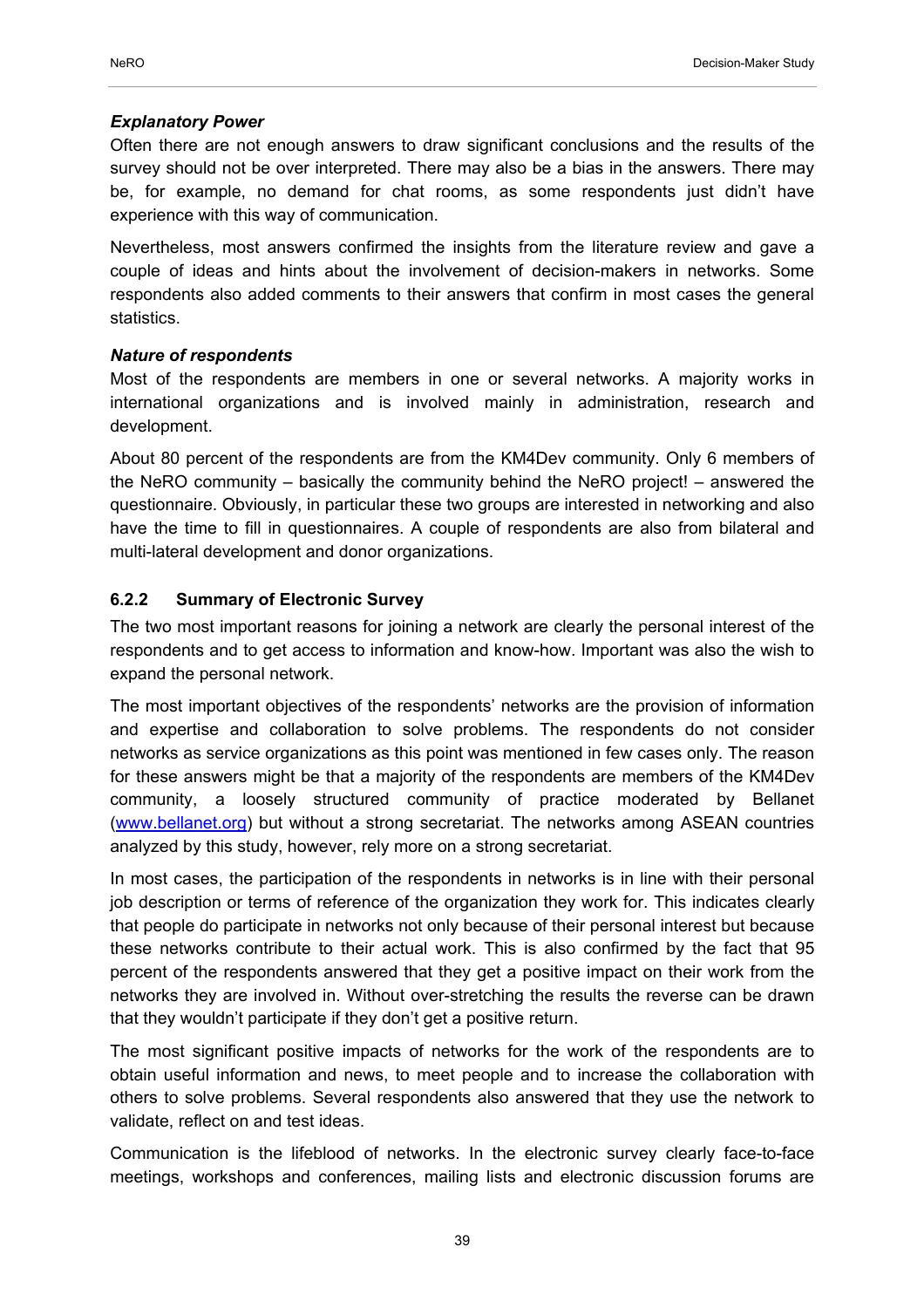considered as the most preferred ways to communicate in networks. There is no preference for electronic or face-to-face communication: both seem to be equally desired for interaction. One respondent specified that the best ways of communication depends on the task at hand.

The number of contacts for communication varies and there is no clear answer. Most respondents communicate more than once a month with other networking members some even 10 times and more, and they are satisfied with the frequency of communication.

To involve decision-makers in a network it is important to understand their needs and their thinking. Unfortunately, only a few decision-makers answered the questionnaire. This doesn't contradict at least the assumption of the study that decision-makers are busy people or act through their staff. Those who answered the questionnaire would like to be involved in networks by being invited to events organized by the network and involved in discussions.

Important preconditions for their participation are a good management and transparency. These concerns are confirmed by their answer that the most frequently encountered problems are badly managed networks. A hindrance for their participation is also the often too costly participation in international workshops and conferences.

According to the survey decision-makers prefer face-to-face communication be it at meetings, workshops or conferences. They also consult websites of the networks and sometimes participate in electronic discussion forums that should be actively and carefully facilitated.

The survey shows that collaborators and stakeholders of decision-makers work in slightly different ways even if their views do not always differ very much. For example it is equally important for collaborators and decision-makers that the network is well managed in a transparent way. Interestingly it is rather unimportant for collaborators and stakeholders of decision-makers to have support from their superior to participate in the network.

In contrast to the decision-makers, collaborators and stakeholders tend to use electronic means for communication as much as face-to-face communication. From their perspective, the most important services of networks are electronic discussion forums, the website and a member database. The online discussions, however, have to be well facilitated so that the content is not "unspecific and fuzzy", "esoteric" or just "information glut" as some of the respondents answered. Face-to-face meetings, workshops and conferences, however, still are considered as quite important. Clearly lower is the demand for chat rooms on the website or study tours and field trips.

Time constraints seem not only to bother decision-makers but also their collaborators and stakeholders. For a clear majority of the respondents this is the most frequently encountered problem while they have been working in networks. As somebody regretted, this might also be the reason for the low participation in networks of those who could make the most valuable contributions. Other difficulties are the too expensive participation in workshops, conferences and events and not updated websites.

The responding collaborators and stakeholders of decision-makers seem to know their clientele well. The best way to involve decision-makers is according to their experience to invite them to events, workshops or conferences. Other effective ways are to inform them regularly, to involve them in discussions of the network, e.g. as resource persons or to appoint them as a member of the advisory committee of the network.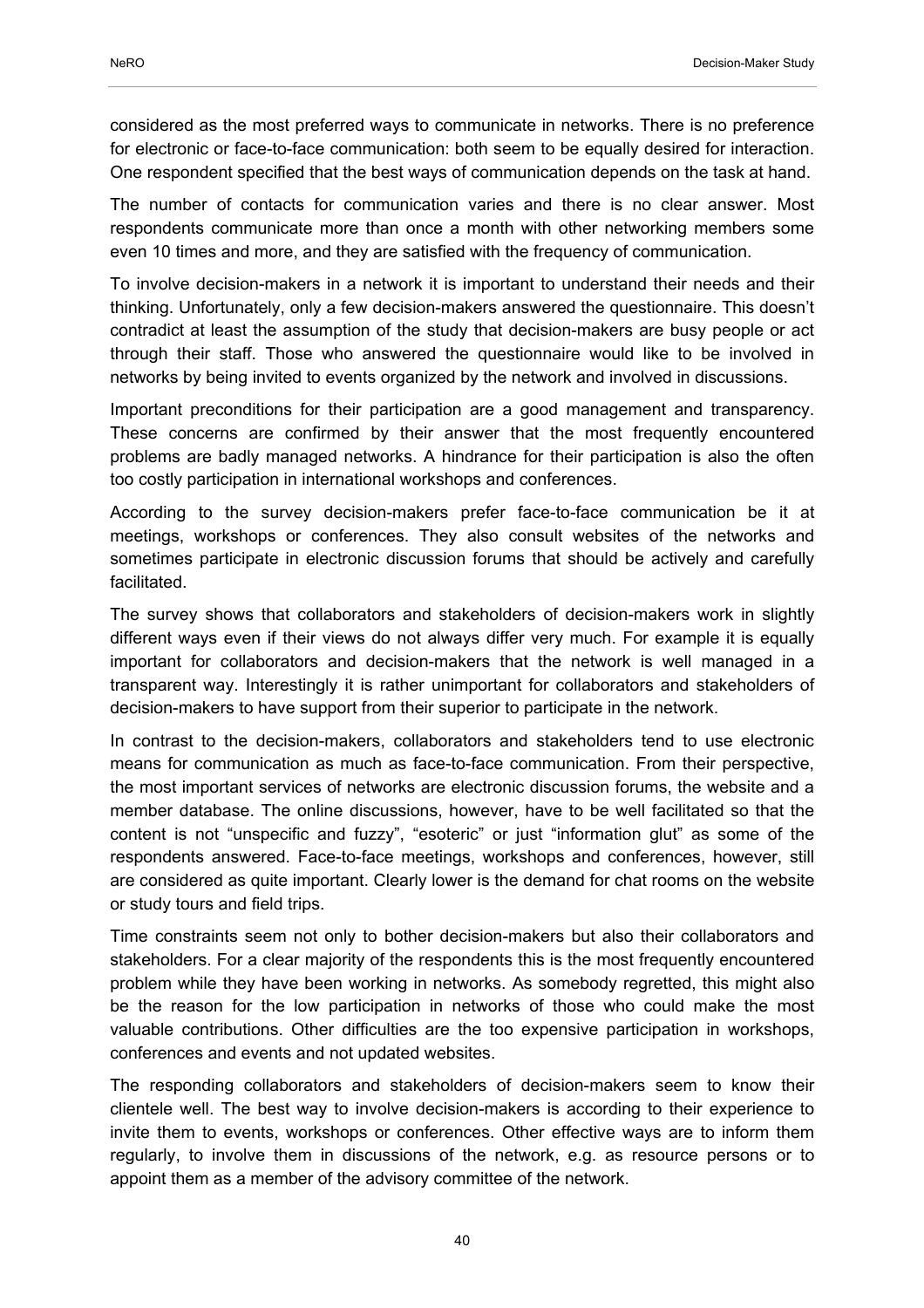Meeting decision-makers face-to-face is clearly more successful than contacting them by other means. Nevertheless, contacting decision-makers can be quite difficult. Their collaborators and stakeholders stated in the survey that the most important problem to get in touch with decision-makers is that they have no time or they are just not interested. Some even indicated that decision-makers actively resist participating in networks since they do not encourage knowledge sharing.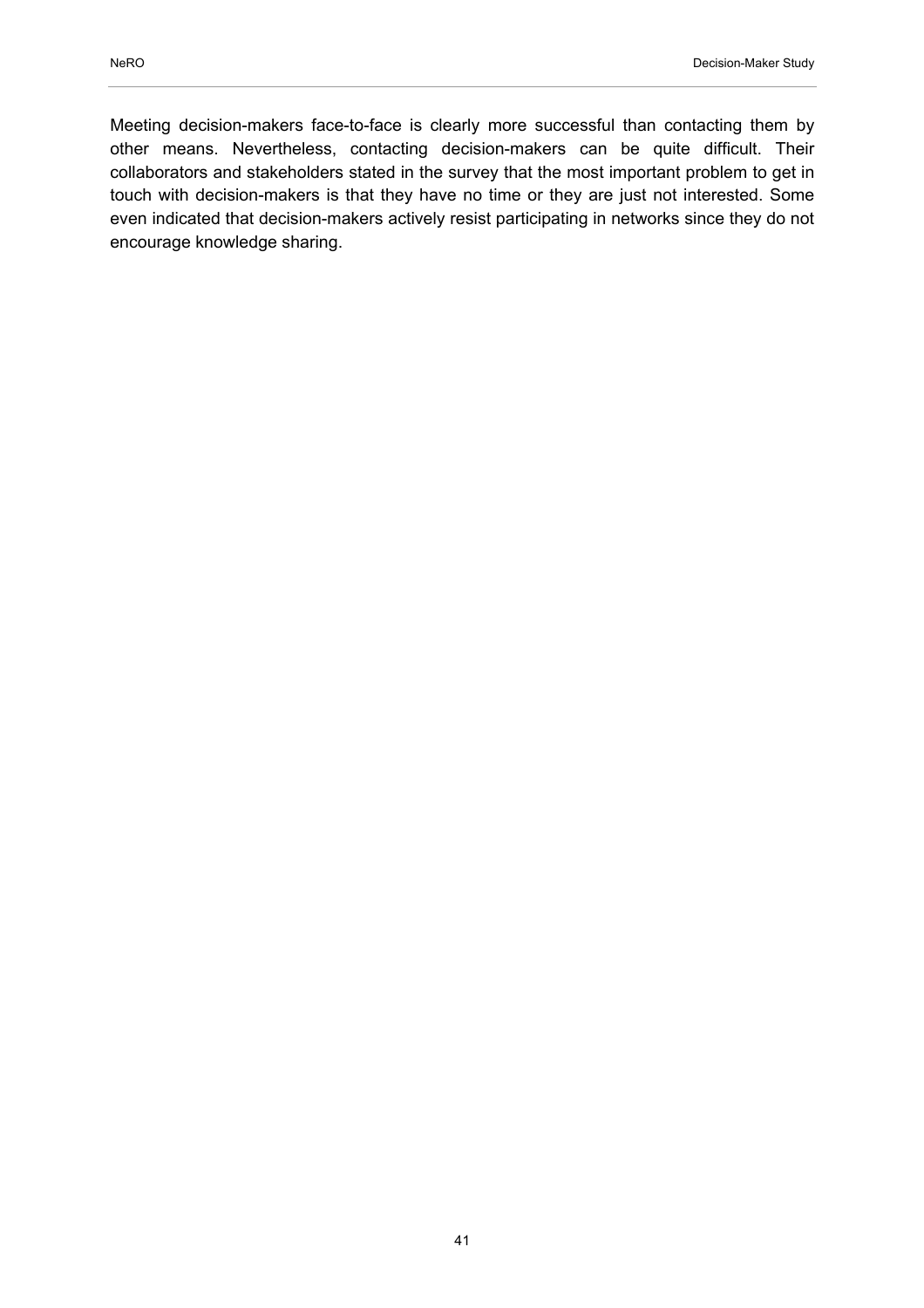### **6.2.3 Questionnaire**

#### **1. Welcome!**

This survey is a part of the project "Networking, Information and Knowledge Management by Regional Organizations in the Field of Natural Resources Management (NeRO)" funded by the German Technical Cooperation Agency (GTZ).

With this survey we would like to identify the best ways to enhance and sustain the active participation of decision-makers and their stakeholders in international networks for knowledge sharing, in particular in Natural Resources Management in South East Asia.

All data will be treated strictly confidential, only used for the sake of the survey and deleted once the project is finished. The data will be used in the report of the study only in an aggregated way so that it will not be possible to draw any conclusions who has provided the data.

The data of the survey will be analyzed by Dr. Urs Karl Egger, Senior Knowledge Management Specialist, working for the Skat Foundation, an independent not-for-profit organization based in Switzerland.

It will take you about 15 minutes to complete the questionnaire. With the buttons "prev" and "next" at the bottom of each page you can move forward and backward. In the upper right corner you have always the possibility to exit the survey.

If you have any questions concerning the NeRO project or this survey please don't hesitate to contact me: Urs Karl Egger, Email: urs.egger@skat.ch, Phone: +41 71 228 54 54

#### **2. Introduction**

- *1. What type of organization do you work for?*
- □ International organization
- □ Regional organization
- □ Government
- $\square$  Private company
- NGO
- $\Box$  Other (please specify)
- *2. What is the nature of your organization?*
- Administration
- □ Regulatory
- Educational
- $\Box$  Training and extension
- □ Consulting
- □ Project implementation
- □ Research and development
- $\Box$  Other (please specify)

*3. Do you participate or are you involved in one or several networks, partnerships or communities for knowledge sharing?* 

Yes / No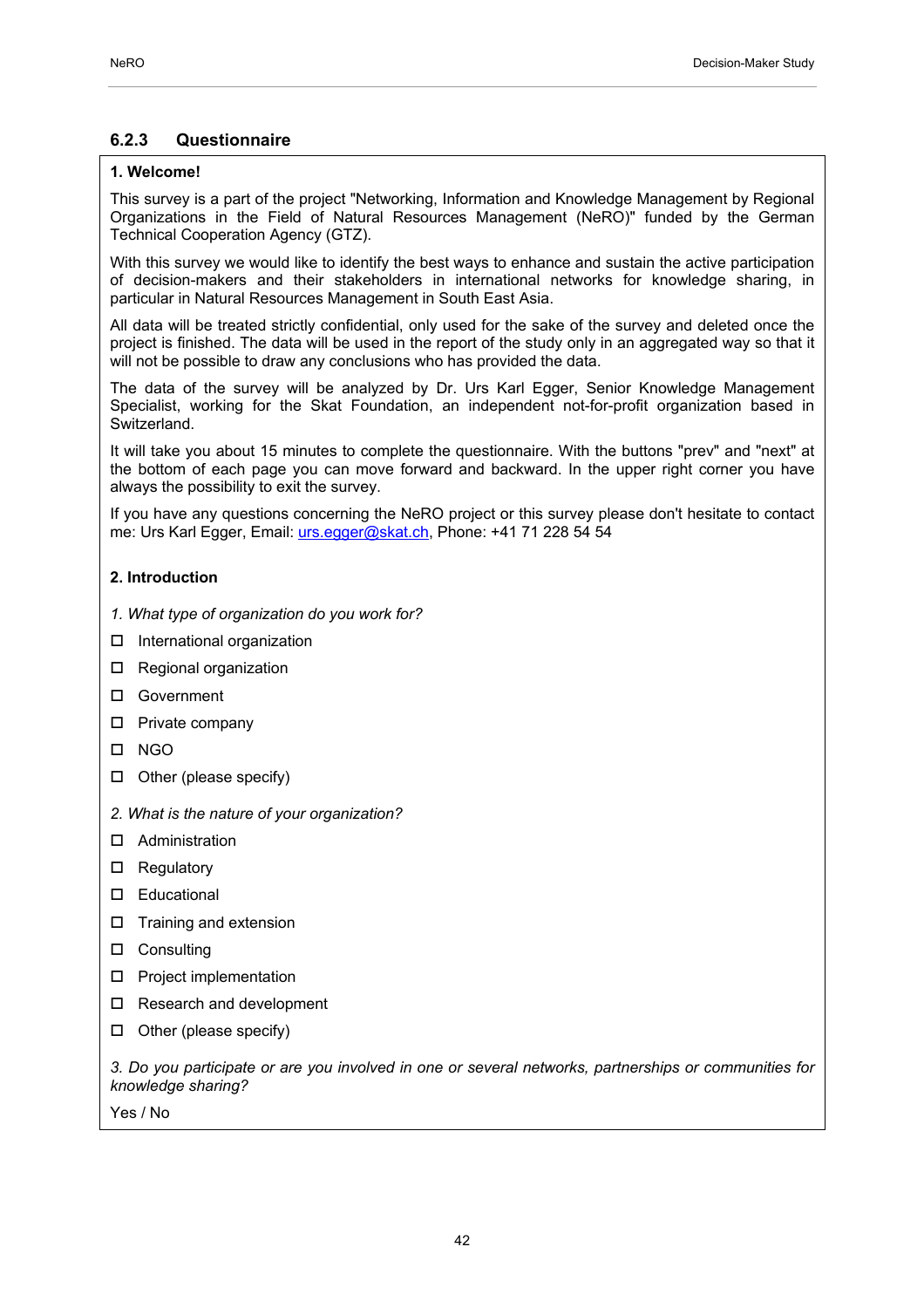**3. Networks in natural resources management and other networks**  *4. Please mention the name of the networks you participate in*  ASEAN Fisheries Post Harvest Technology Network □ ASEAN Food Safety Network ASEAN IPM Knowledge Network ASEAN Disease Surveillance Network ASEAN e-Farmers Programme ASEAN Occupational Safety and Health Network □ ASEAN University Network □ Southeast Asian Fisheries Development Center (SEAFDEC) Agriculture and Natural Resources Decision Network Conflicts over Natural Resources Network □ Envirolink Food Agriculture and Natural Resources Policy Analysis Network Forest Action Network □ Natural Resources Information Network.  $\Pi$  NeRO KM4Dev  $\Box$  Other (please specify) *5. Please select one the networks of all you have mentioned above that you wish to refer to when answering the remaining questions of this survey*   $\Box$  [Networks enumerated in question 4]  $\Box$  Other (please specify) **4. Involvement in network**  *6. How long have you been involved in this network?* 

 $<$  1 year / 1 year / 2 years / 3 years / > 3 years

*7. Why did you join this network?* 

Keep up-to-date

- $\Box$  Get access to information and know-how
- $\square$  Increase my network
- □ Assigned by superior
- □ Personal interest
- $\square$  Join forces with others
- $\square$  Personal initiative to get support for my work
- $\Box$  Other (please specify)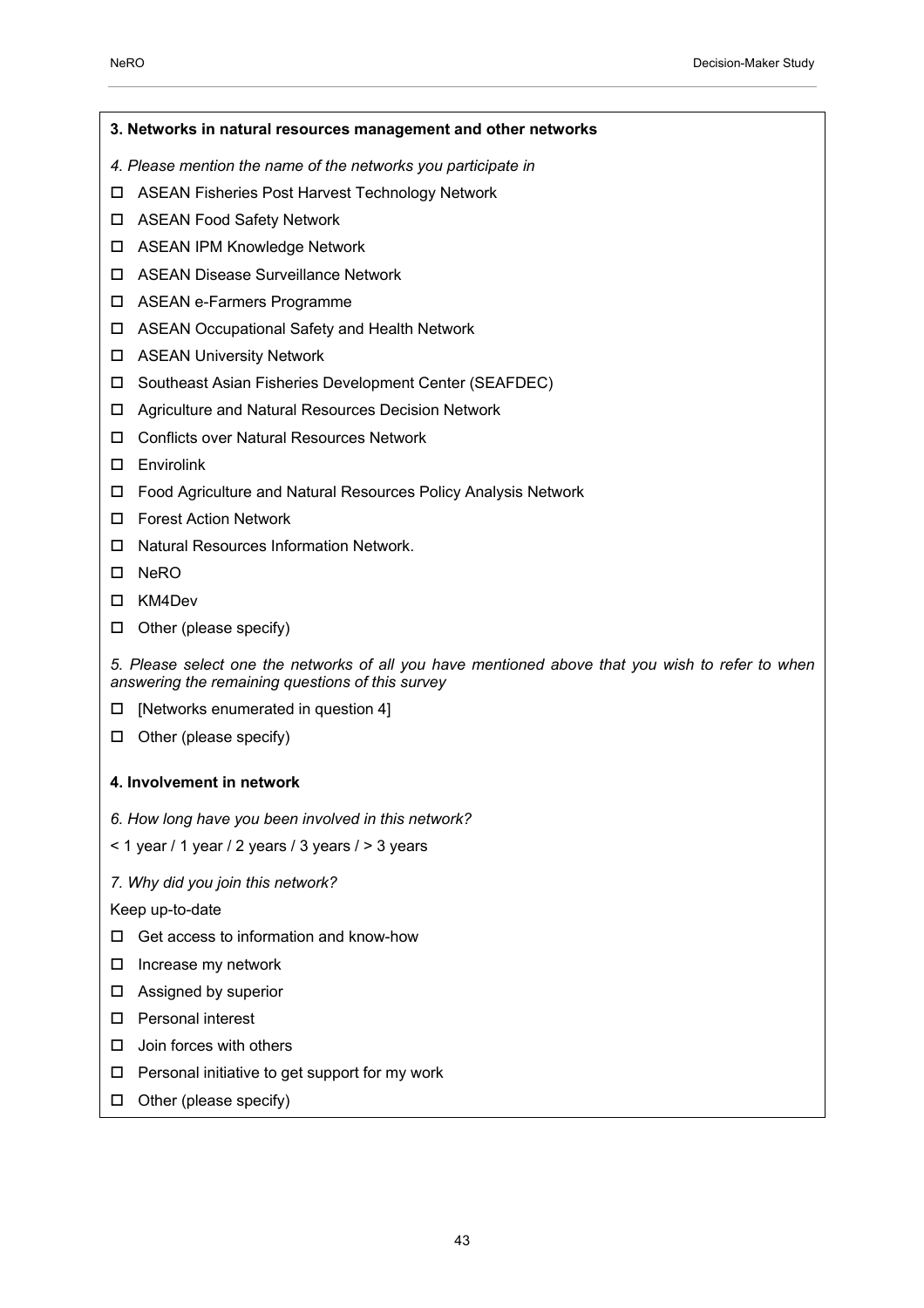*8. What is your status in this network?* 

- □ Administrator / Secretary
- □ Moderator / Facilitator
- $\square$  Member
- □ Member of the Board
- □ Member of the Advisory Committee
- □ Chairperson
- $\Box$  Other (please specify)
- **5. Objectives of network**
- *9. What are the objectives of the network?*
- $\Box$  Provide information and expertise
- $\Pi$  Provide news
- $\square$  Provide services to members
- $\Box$  Collaboration to solve problems
- $\Box$  Other (please specify)

*10. Is the objective of this network in line with your personal job description or terms of reference in the organization you work for?* 

Yes / No

*11. Does the network have a positive impact on your work?* 

Yes / No

#### **6. Positive Impact**

- *12. What positive impacts has this network given to you in doing your work?*
- □ Obtained useful information or data
- $\Box$  Increase collaboration with others to solve problem
- $\Box$  Received relevant news
- □ Received services
- $\Box$  Other (please specify)

#### **7. No or small impact of network**

*13. If this network only has no or a small impact, why do you participate in the network?* 

- $\Box$  Have access to news
- $\Box$  Increase my personal network
- $\Box$  Keep me informed by getting access to up-to-date information
- $\Box$  Other (please specify)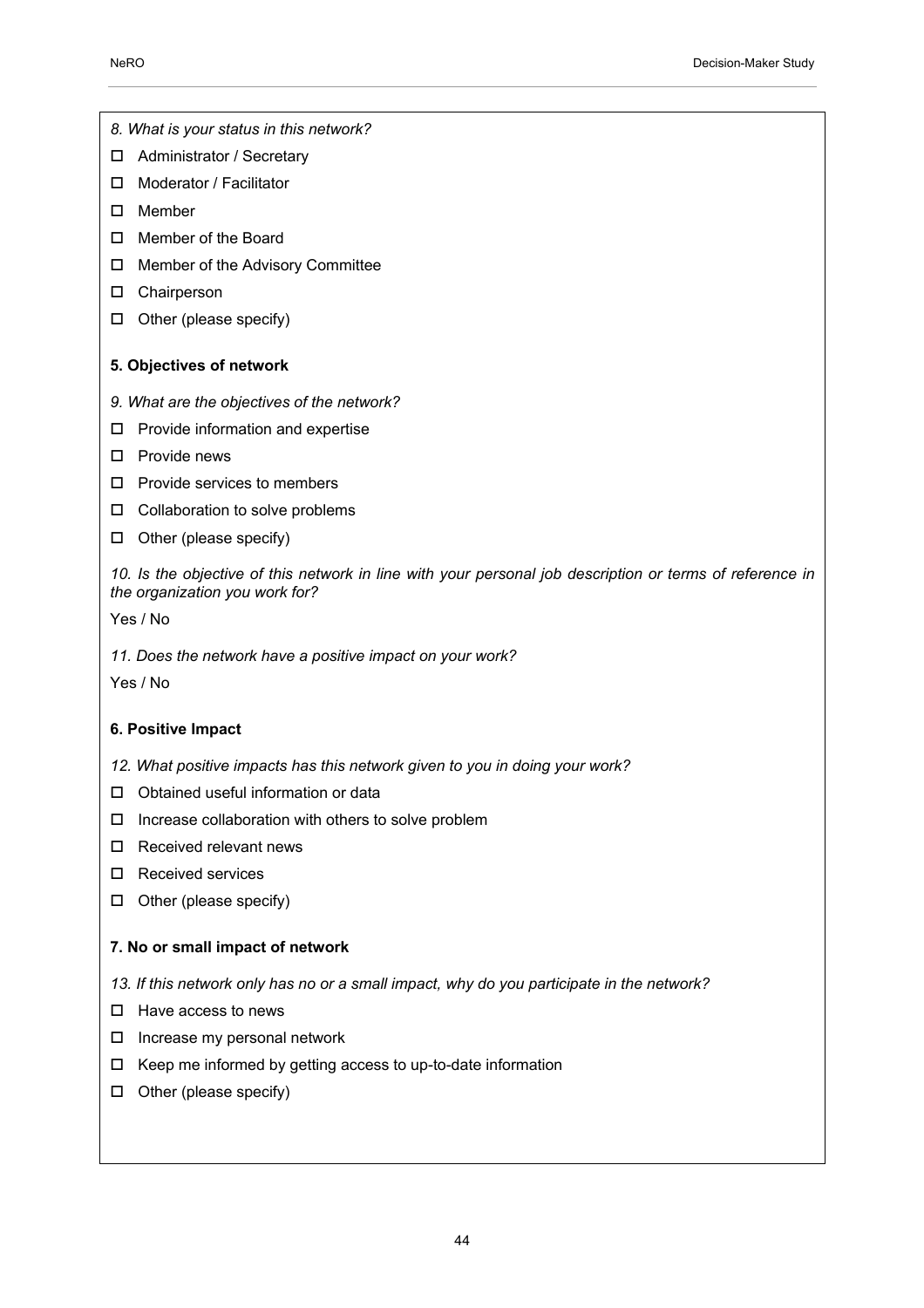#### **8. Communication with and within the network**

*14. In which ways do you prefer to communicate and to be involved in the network?* 

- Video conferences
- Personal emails
- $\square$  Letter or fax
- □ Face-to-face meetings
- D Discussion forum on website of network
- $\Box$  Chat room on website of network
- □ Workshops and conferences
- $\Box$  Field visits and excursions
- □ Phone calls
- □ Mailing lists
- $\Box$  Other (please specify)
- *15. How often do you communicate with members of the network?*

1-5 times in a year / 1-5 times in a month / 5-10 times in a month / Other (please specify)

*16. Do you think the frequency of communication you indicated above is sufficient?*  Yes / No

### **9. Frequency of contact**

*17. In your opinion what would be a good frequency for contacts and communication?* 

1-5 times in a year / 1-5 times in a month / 5-10 times in a month / Other (please specify)

#### **10. Specific questions for decision-makers and stakeholders**

In the following a few specific questions will be addressed to decision-makers and their stakeholders or collaborators.

Decision-makers are defined in this survey as persons working in an organization, an administration, a company or in politics who have the authority to take decisions in their area of competence.

Stakeholders or collaborators of decision-makers are defined in this study as those who work for or collaborate with decision-makers.

*18. Do you consider yourself as a decision-maker or rather as collaborator of decision-makers or stakeholder?* 

Decision-maker / Collaborator of decision-makers or stakeholder

#### **11. Questions for decision-makers**

- *19. Which is the best way to involve you as decision-maker in a network?*
- $\Box$  Involve me in the discussions of the network
- $\Box$  Inform me regularly
- $\Box$  Invite me to events organized by the network
- $\Box$  Participation of my operational staff is already sufficient
- $\Box$  Appoint me as a member of the advisory committee
- $\Box$  Appoint me as a member of the board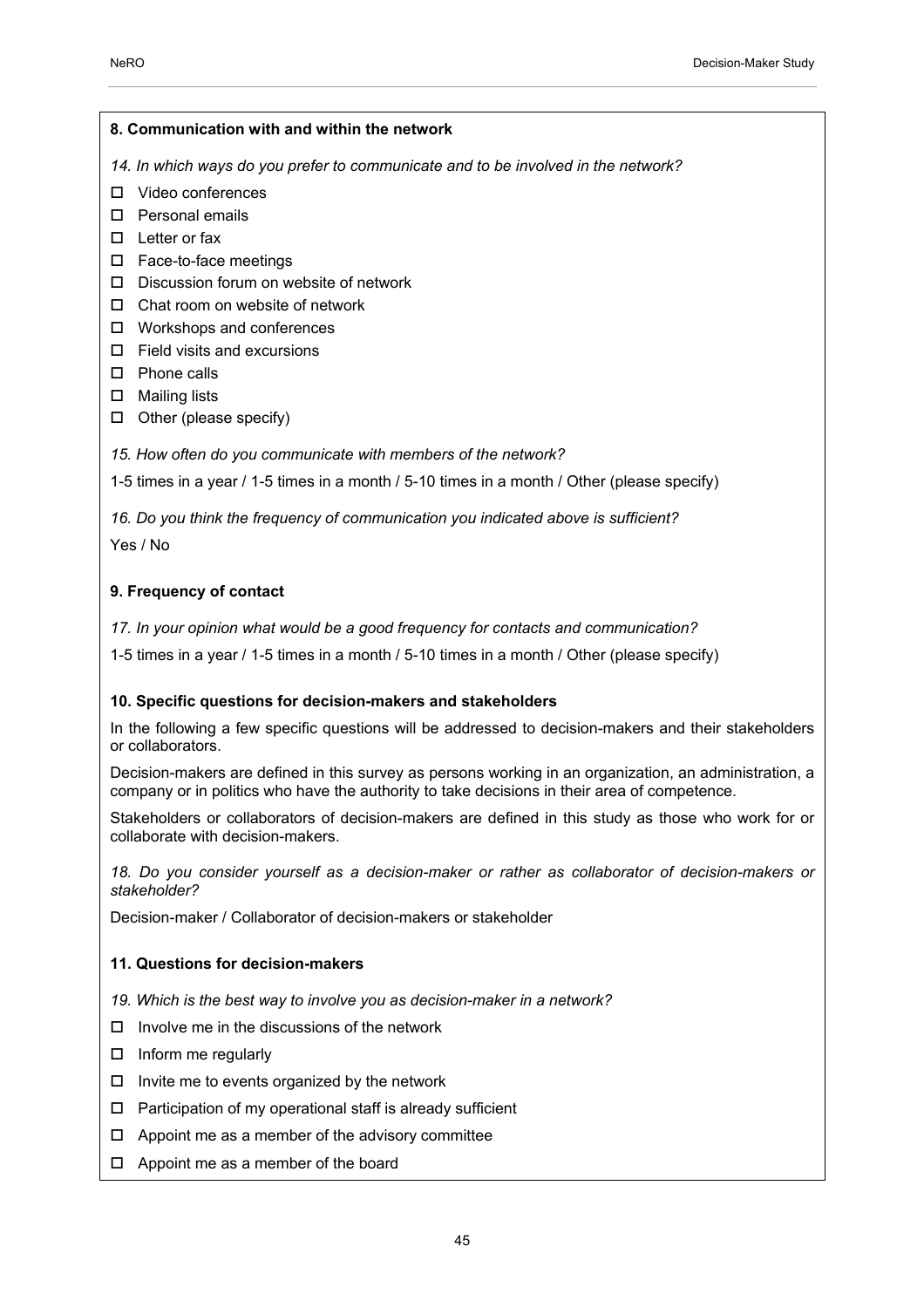| Other (please specify)<br>□                                                                                                                |  |
|--------------------------------------------------------------------------------------------------------------------------------------------|--|
| <b>12. Preconditions and Services</b>                                                                                                      |  |
| 20. How important are the following preconditions so that you would gladly join a network?                                                 |  |
| [For all answers below the respondents had the following options: Very important / Rather important /<br>Rather unimportant / Unimportant] |  |
| I have to know the members of the network<br>□                                                                                             |  |
| A friend or colleague recommends the network<br>□                                                                                          |  |
| Network has a good reputation<br>ப                                                                                                         |  |
| Network is well managed<br>ப                                                                                                               |  |
| Network is managed in a transparent way<br>ш                                                                                               |  |
| 21. How important are the following services of networks for you?                                                                          |  |
| [For all answers below the respondents had the following options: Very important / Rather important /<br>Rather unimportant / Unimportant] |  |
| Active facilitation of discussions in the network<br>□                                                                                     |  |
| Database with information about experts<br>ப                                                                                               |  |
| Database with information about members of network<br>□                                                                                    |  |
| Question and answer service<br>ப                                                                                                           |  |
| Workshops and conferences<br>⊔                                                                                                             |  |
| Study tours and field trips<br>ш                                                                                                           |  |
| Database with technical information<br>□                                                                                                   |  |
| Website<br>ப                                                                                                                               |  |
| Face-to-face meetings<br>□                                                                                                                 |  |
| Newsletter<br>ப                                                                                                                            |  |
| Electronic discussion forum<br>□                                                                                                           |  |
| □<br>Publications, fact sheets, case studies, manuals, guidelines                                                                          |  |
| Chat room on the website<br>ப                                                                                                              |  |
| 13. Problems with networks                                                                                                                 |  |
| 22. What are the most frequently encountered problems while you have been working with networks?                                           |  |
| Internet access is expensive<br>⊔                                                                                                          |  |
| Lay-out and structure of website are not user-friendly<br>ш                                                                                |  |
| I don't have enough time to participate in the network's activities<br>⊔                                                                   |  |
| Internet access is not available in my office<br>⊔                                                                                         |  |
| I don't get the data or information I need<br>⊔                                                                                            |  |
| Website is not up-to-date<br>⊔                                                                                                             |  |
| Participation in workshops, conferences and other events is too expensive<br>⊔                                                             |  |
| I don't understand or speak the language very well used by the network<br>⊔                                                                |  |
| Internet connections are too slow<br>□                                                                                                     |  |
| I don't get feedback to my questions<br>ப                                                                                                  |  |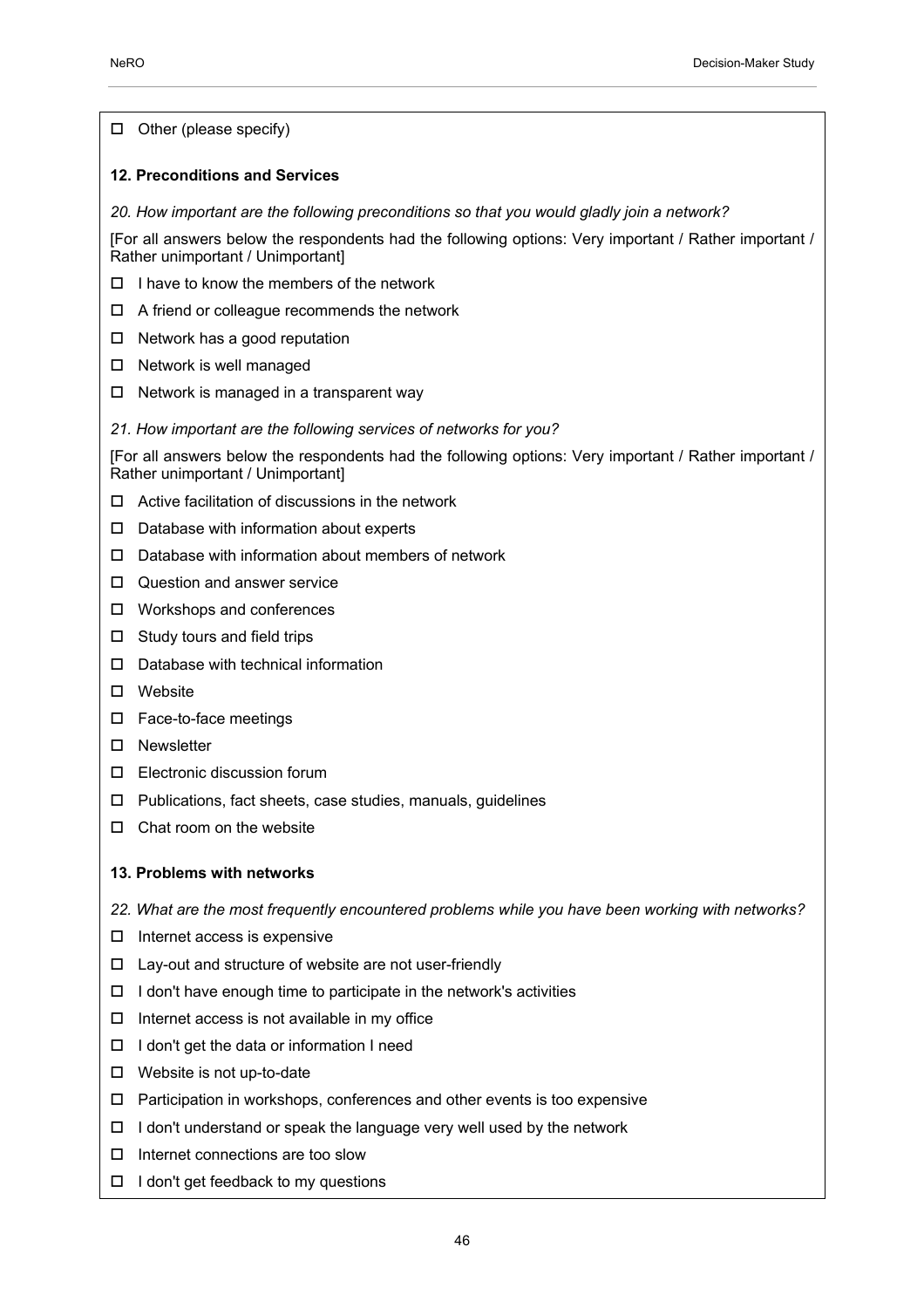$\Box$  Network is not well managed

 $\Box$  Other (please specify)

#### **14. Questions for collaborators and stakeholders**

*23. How important are the following preconditions so that you would gladly join a network?* 

[For all answers below the respondents had the following options: Very important / Rather important / Rather unimportant / Unimportant]

- $\Box$  Network is well managed
- $\square$  Support by my superior
- $\Box$  A friend or colleague recommends the network
- $\Box$  Network is managed in a transparent way
- $\Box$  Network has a good reputation
- $\Box$  I have to know the members of the network

#### *24. How important are the following services of networks for you?*

[For all answers below the respondents had the following options: Very important / Rather important / Rather unimportant / Unimportant]

- Query and answer service
- Website
- $\Box$  Active facilitation of discussions in the network
- □ Face-to-face meetings
- $\Box$  Study tours and field trips
- □ Electronic discussion forum
- $\Box$  Database with technical information
- Publications
- $\Box$  Chat room on the website
- $\Box$  Database with information about members of network
- □ Newsletter
- $\Box$  Database with information about experts
- Workshops and conferences

#### **15. Problems with networks**

- *25. What are the most frequently encountered problems while you have been working with networks?*
- $\Box$  Internet access is not available in my office
- $\Box$  I don't have enough time to participate in the network's activities
- $\Box$  Internet access is expensive
- $\Box$  Internet connections are too slow
- $\Box$  Participation in workshops, conferences and other events is too expensive
- $\Box$  I don't get the data or information I need
- $\Box$  Lay-out and structure of website are not user-friendly
- $\Box$  I don't understand or speak the language very well used by the network
- $\Box$  I don't get feedback to my questions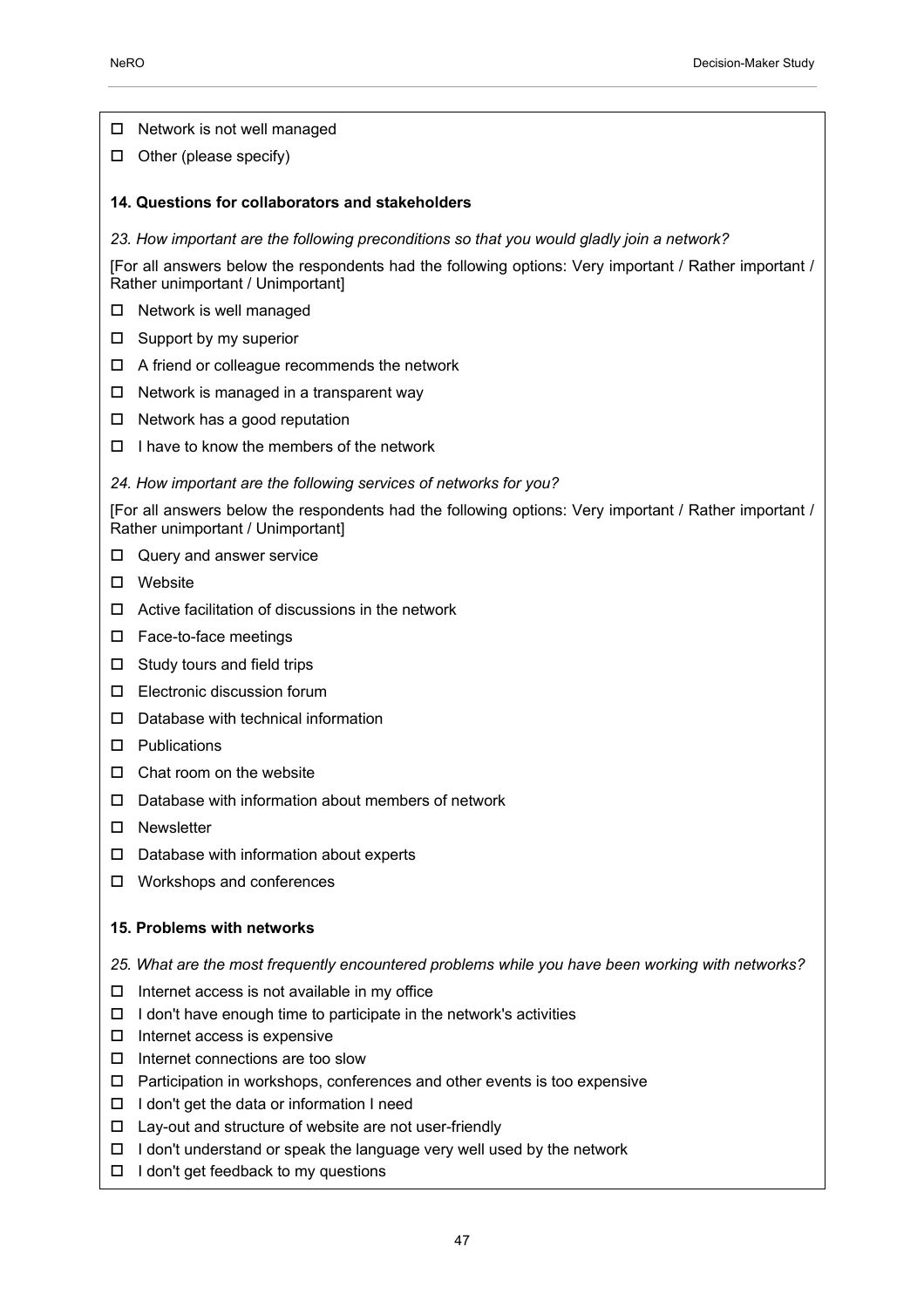- Website is not up-to-date
- $\Box$  Network is not well managed
- $\Box$  Other (please specify)
- **16. Involvement of decision-makers view stakeholders**
- *26. What are the most effective ways to involve decision-makers in a network?*
- $\Box$  Invite decision-makers to events organized by the network
- $\Box$  Appoint decision-makers as a member of the board
- $\Box$  Inform decision-makers regularly
- $\Box$  Participation of operational staff of decision-makers is sufficient
- $\Box$  Involve decision-makers in discussions of network
- $\Box$  Appoint decision-makers as a member of the advisory committee
- $\Box$  Other (please specify)
- *27. What are the most effective ways to communicate with decision-makers?*
- $\Box$  Chat in the chat room of the network's website
- $\square$  Mailing lists
- □ Send a letter or fax
- D Write an email
- $\Box$  Invitations to workshops and conferences
- $\Box$  Invitations to field visits and excursions
- $\square$  Discussion forum on the website of the network
- $\Box$  Call by phone
- Video conferences
- □ Meet them face-to-face
- $\Box$  Other (please specify)

*28. What problems did you encounter to get in touch with decision-makers and to involve them in networks?* 

Decision-makers had no time

- $\square$  Decision-makers were inaccessible
- D Decision-makers were not interested
- $\Box$  No problems to involve decision-makers
- $\Box$  Other (please specify)

#### **17. Further comments and email address**

29. Do you have any further comments or suggestions about the involvement of decision-makers and *their stakeholders in networks or about this survey? Please let us know.* 

*30. Are you interested in the results of this survey and the NeRO project? If yes, please indicate your email address.* 

#### **18. Thank you!**

Thank you very much. Your kind participation in completing this questionnaire is highly appreciated. All information given will be kept confidential.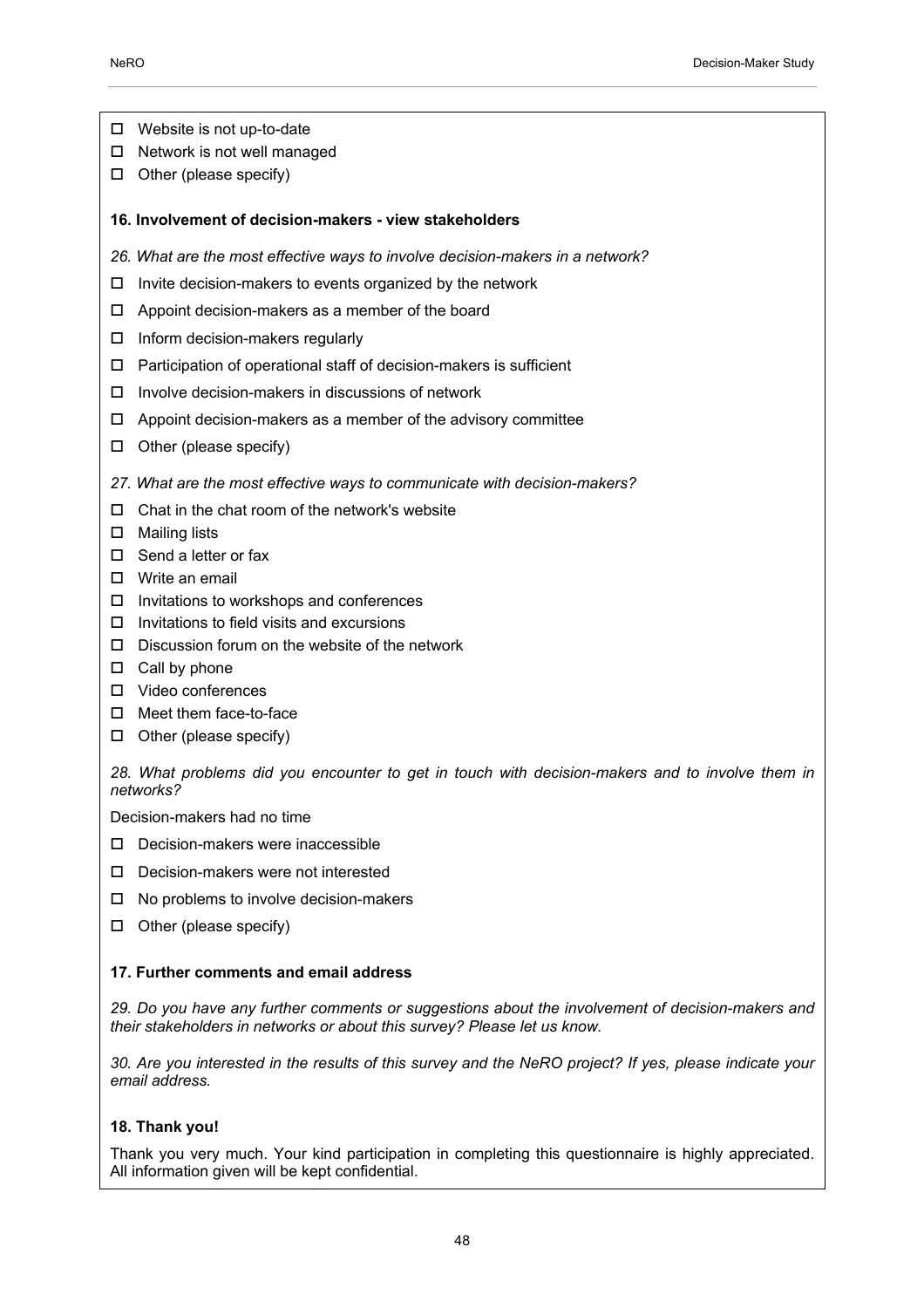For further information or if you have any questions concerning the NeRO project or this survey please don't hesitate to contact me:

Urs Karl Egger, email: urs.egger@skat.ch, phone: +41 71 228 54 54